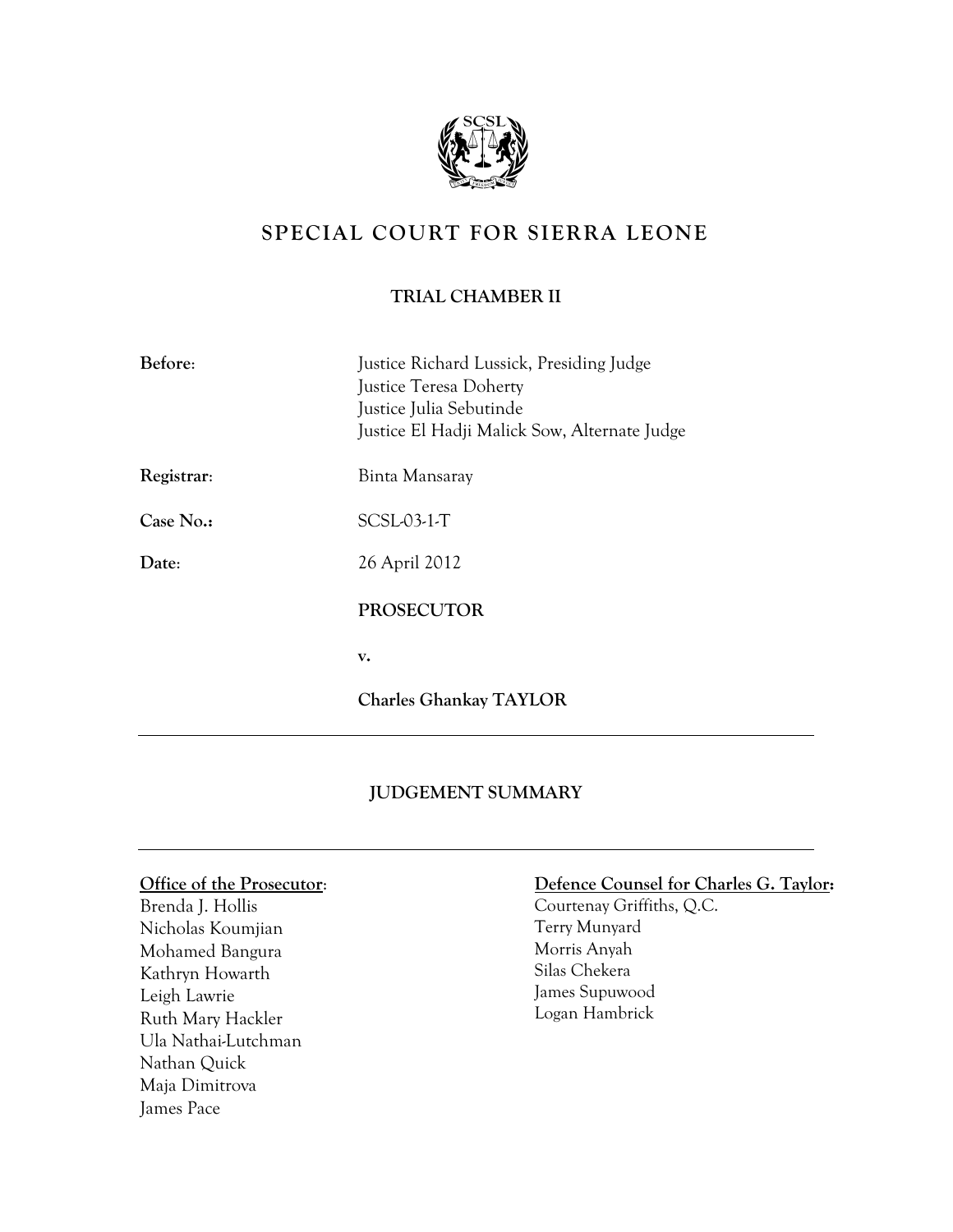#### **SUMMARY JUDGEMENT**

#### **PROSECUTOR V. CHARLES GHANKAY TAYLOR**

1. Trial Chamber II, composed of Justice Richard Lussick, presiding, Justice Teresa Doherty, Justice Julia Sebutinde, with alternate judge Justice El Hadji Malick Sow, today delivers its Judgement in the case of the Prosecutor v. Charles Ghankay Taylor. For the purposes of this hearing, the Chamber will briefly summarise its findings. This is a summary only. The written Judgement, which is the only authoritative version, will be made available subsequently.

#### **Introduction**

2. Charles Ghankay Taylor was elected President of Liberia and took office on 2 August 1997. On 4 June 2003, his Indictment by the Special Court and Warrant of Arrest were unsealed, and on 11 August 2003 he stepped down from the Presidency and went into exile in Nigeria. In 2003, the Accused applied to the Special Court to quash his Indictment and set aside the warrant for his arrest on the grounds that he was immune from any exercise of the jurisdiction of this Court by virtue of the fact that at the time the Indictment and Warrant of Arrest were issued he was a sitting Head of State. This application was denied by the Trial Chamber, and its decision was upheld by the Appeals Chamber on 31 May 2004, on the ground that the sovereign equality of states does not prevent a Head of State from being prosecuted before an international criminal tribunal or court. Accordingly, the Appeals Chamber held that the official position of Charles Taylor as an incumbent Head of State at the time when these criminal proceedings were initiated against him was not a bar to his prosecution by this Court. On 29 March 2006, the Accused was arrested in Nigeria by Nigerian authorities, following a request by Liberian President Johnson-Sirleaf that he be surrendered to the Special Court pursuant to the Warrant of Arrest. Shortly thereafter he was transferred into the custody of the Special Court in Freetown, Sierra Leone, and was formally arraigned on 3 April 2006, when he pleaded not guilty to all counts in the Indictment. Because of security concerns, the Accused was transferred to The Hague on 20 June 2006.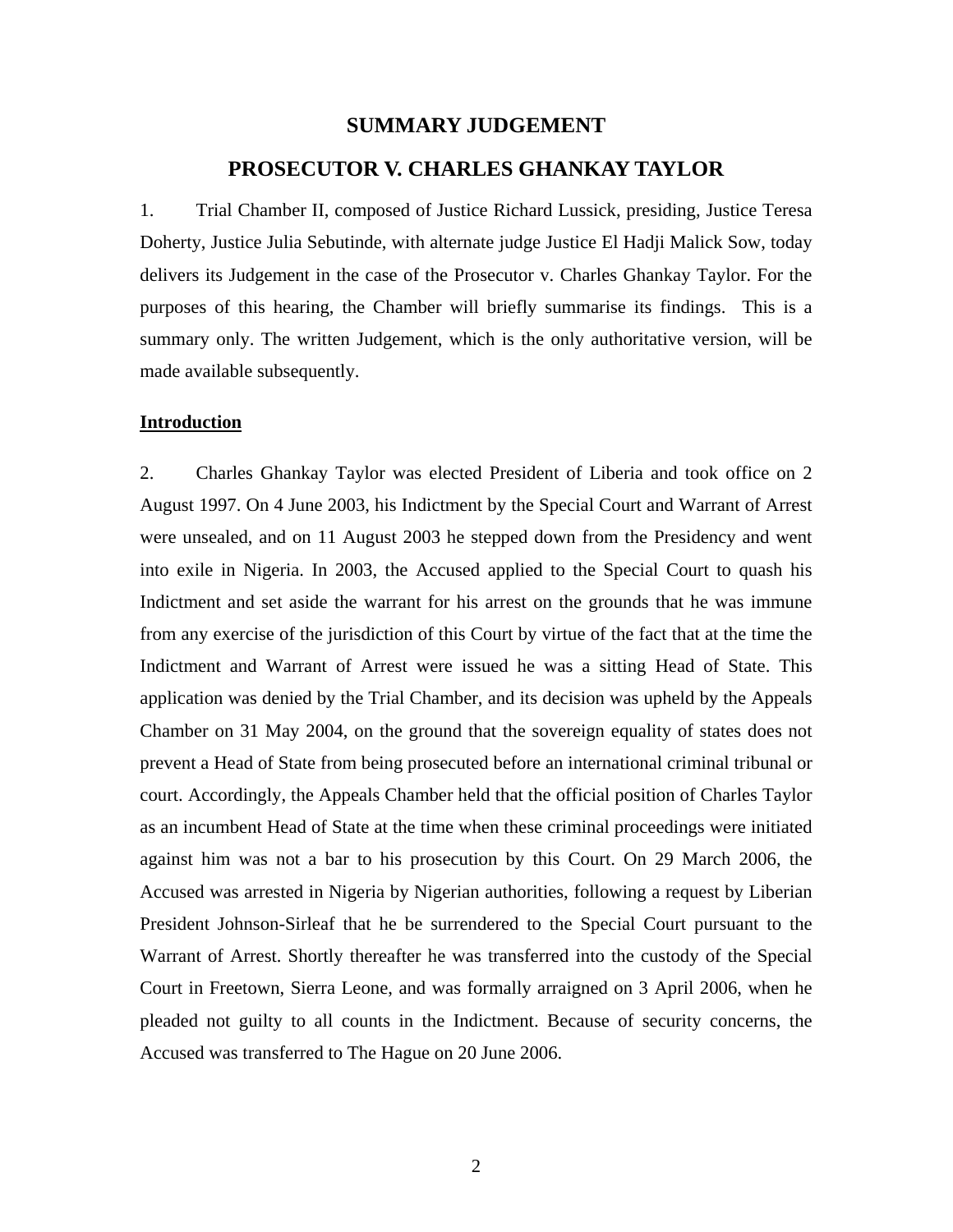3. The armed conflict in Sierra Leone started in March 1991 when armed fighters known as the Revolutionary United Front (RUF), led by Foday Sankoh, attacked Sierra Leone from Liberia. The RUF continued their insurgency against the Government despite the Abidjan Peace Accord in November 1996. In a coup on 25 May 1997, members of the Sierra Leone Army overthrew the democratically elected Government of Ahmad Tejan Kabbah and invited the RUF to join its Junta Government, called the Armed Forces Revolutionary Council (AFRC).

4. As leader of the NPFL (National Patriotic Front of Liberia) and later as President of Liberia, the Accused is alleged to have acted in concert with members of the RUF (Revolutionary United Front), AFRC (Armed Forces Revolutionary Council), AFRC/RUF Junta or alliance and/or Liberian fighters, including members and exmembers of the NPFL (Liberian fighters). Specifically, in that capacity, the Accused is alleged to have assisted, encouraged, directed and/or controlled the above mentioned warring factions in conducting armed attacks in the territory of Sierra Leone from 30 November 1996 to 18 January 2002 (the Indictment period). The attacks included terrorizing the civilian population including burning of civilian homes, murder, sexual violence, physical violence, illegal recruitment of child soldiers, abduction and forced labour, and looting.

#### **Procedural Background**

5. The Prosecution case commenced on 4 June 2007 and closed on 27 February 2009. During the Defence case, the Prosecution was granted leave to re-open its case to call three additional witnesses who testified on 5, 9 and 10 August 2010. In sum, 94 witnesses testified for the Prosecution, including three expert witnesses. A total of 782 Prosecution exhibits were admitted into evidence including five expert reports.

6. The Defence opened its case on 13 July 2009 and closed on 12 November 2010, having called 21 witnesses, including the Accused, who testified for seven months, from 14 July 2009 until 18 February 2010. A total of 740 Defence exhibits were admitted into evidence.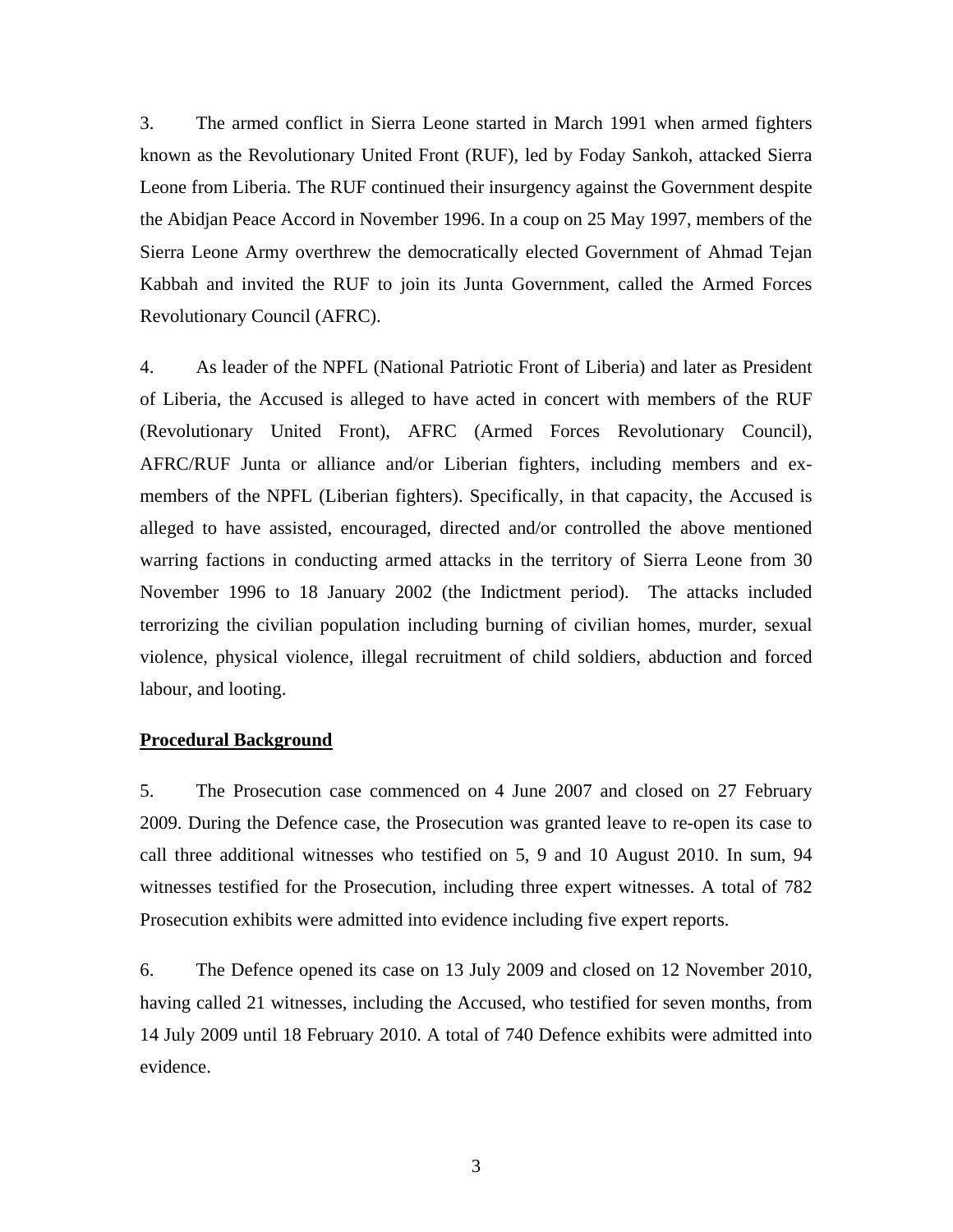7. Prosecution closing arguments were heard on 8 and 9 February 2011. Defence closing arguments were heard on 9 and 10 March 2011. Oral responses by both parties were heard on 11 March 2011.

8. After 420 trial days over the course of three years and ten months, the case was formally closed on 11 March 2011. A total of 115 witnesses testified, 1,522 exhibits were admitted into evidence, 49,622 pages of trial records were transcribed and 281 written interlocutory decisions were issued by the Trial Chamber.

#### **Summary of the Charges**

9. The Accused is charged with 11 Counts under the Indictment. Five of these counts charge the Accused with crimes against humanity punishable under Article 2 of the Statute, in particular: murder (Count 2), rape (Count 4), sexual slavery (Count 5), other inhumane acts (Count 8) and enslavement (Count 10). Five additional counts charge the Accused with violations of Article 3 Common to the Geneva Conventions and of Additional Protocol II, punishable under Article 3 of the Statute, in particular: acts of terrorism (Count 1), violence to life, health and physical or mental well-being of persons, in particular murder (Count 3); outrages upon personal dignity (Count 6); violence to life, health and physical or mental well-being of persons, in particular cruel treatment (Count 7); and pillage (Count 11). The remaining count charges the Accused with conscripting or enlisting children under the age of 15 years into armed forces or groups, or using them to participate actively in hostilities (Count 9), a serious violation of international humanitarian law punishable under Article 4 of the Statute.

10. The Indictment charges that the Accused is individually criminally responsible, under Article 6(1) and 6(3) of the Statute, for the crimes referred to above.

11. The Accused pleaded not guilty to each of the counts charged in the Indictment.

#### **Summary of the Defence Case**

12. The Defence accepts that crimes against humanity and war crimes were committed during the Indictment period in the course of the armed conflict in Sierra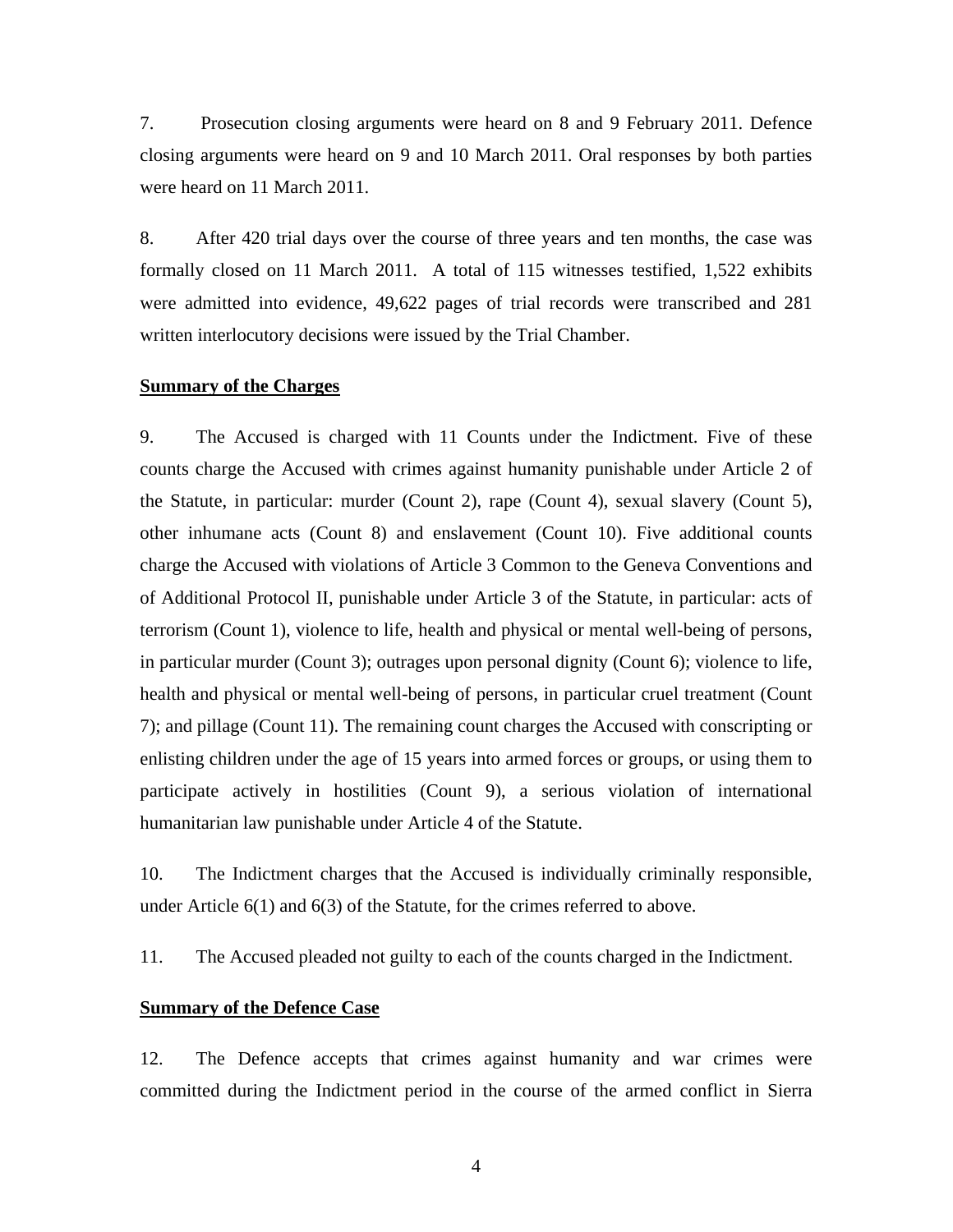Leone, but denies that the Accused is responsible. The Defence submits that the burden of proof is upon the Prosecution to prove beyond reasonable doubt (i) that the crimes were actually committed; (ii) that the crimes fulfil all the legal elements of Articles 2, 3 and 4 of the Statute; and (iii) that there is a nexus between the alleged crimes and the Accused.

13. As part of its case, the Defence maintained that the Accused, through his diplomatic efforts, played a substantial role in fostering peace and security in Sierra Leone, that his contribution to the peace process was significant, and that his prosecution has from the outset been "selective and vindictive in nature…on the basis of political motives and interests." The Defence also challenged the credibility of the Prosecution evidence. The Trial Chamber has considered a number of preliminary issues in its written Judgement, including the issue of selective prosecution and a number of fair trial issues raised by the Defence. With regard to the issue of selective prosecution, the Trial Chamber finds that the Accused was not singled out for selective prosecution.

#### **Summary of Findings on Crimes Committed**

14. The Trial Chamber finds that the Chapeau Requirements in respect of the crimes against humanity, violations of article 3 common to the Geneva Conventions and of Additional Protocol II and other serious violations of international humanitarian law charged in the Indictment, have been proved by the Prosecution beyond reasonable doubt.

15. The Trial Chamber has examined the evidence presented in relation to the crimes that members of the RUF, AFRC, the AFRC/RUF Junta or alliance, and/or Liberian fighters allegedly committed in Sierra Leone between 30 November 1996 and about 18 January 2002. The Trial Chamber finds that the crimes charged in Counts 1 to 11 were committed. The findings on each of these crimes will be summarized in turn.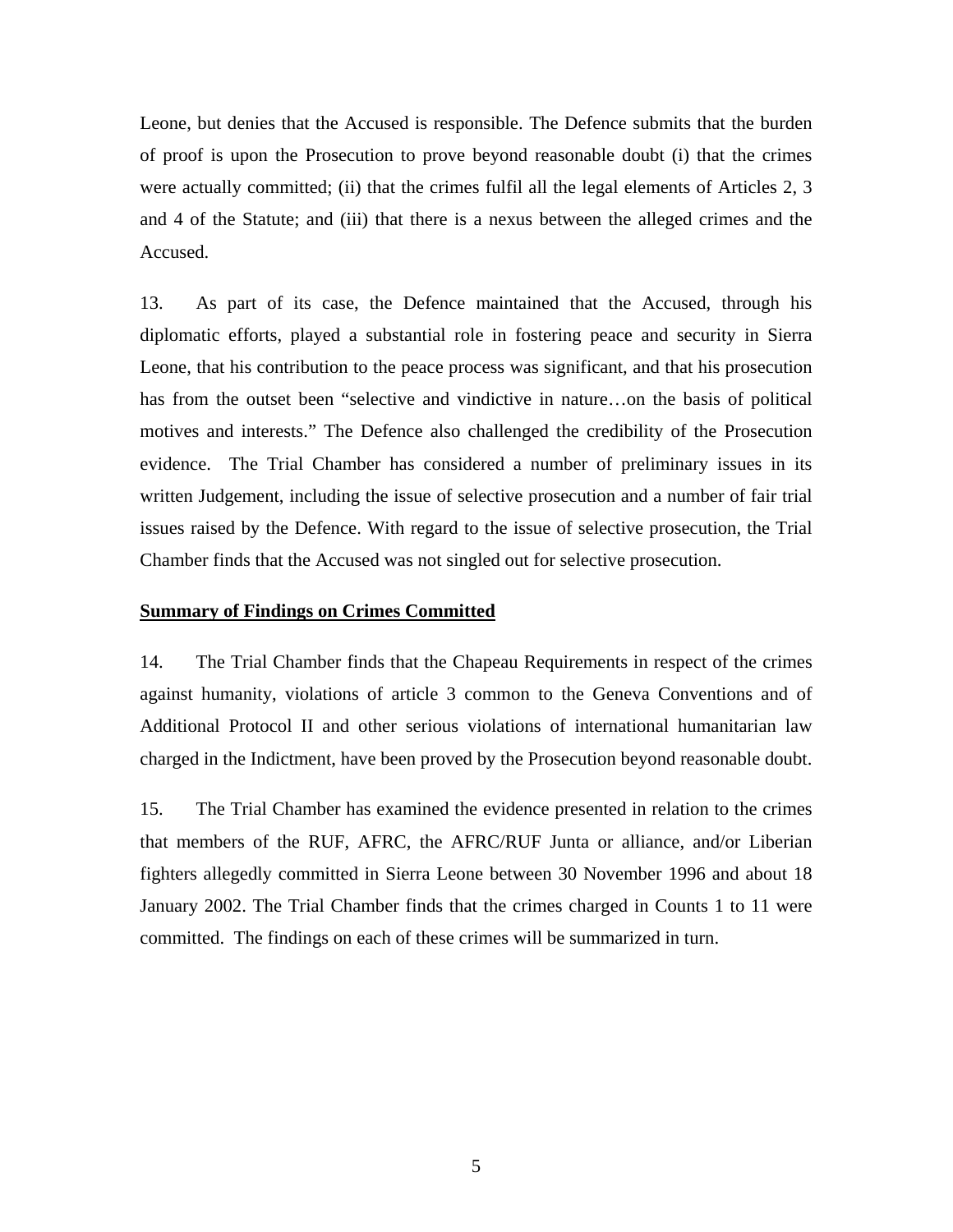**MURDER***, a Crime Against Humanity, punishable under Article 2.a. of the Statute. (Count 2) and/or* 

**VIOLENCE** *to Life, Health and Physical or Mental Well-Being of Persons, in particular* **MURDER***, a Violation of Article 3 Common to the Geneva Conventions and of Additional Protocol II , punishable under Article 3.a. of the Statute (Count 3)* 

16. The Trial Chamber finds that the Prosecution has proved beyond reasonable doubt that members of the RUF, AFRC, AFRC/RUF Junta or alliance, and/or Liberian fighters, murdered civilians in various locations in the following districts of Sierra Leone:

17. In Kenema District between about 25 May 1997 and about 31 March 1998.

18. In Kono District between about 1 February 1998 and about 31 January 2000.

19. In Freetown and the Western Area between about 21 December 1998 and 28 February 1999.

20. In Kailahun District between about 1 February 1998 and about 30 June 1998.

#### **RAPE,** *a Crime Against Humanity, punishable under Article 2.g. of the Statute*

### *(Count 4)*

21. The Trial Chamber finds that the Prosecution has proved beyond reasonable doubt that members of the RUF, AFRC, AFRC/RUF Junta or alliance, and Liberian fighters committed widespread acts of rape against women and girls in various locations in the following districts of Sierra Leone:

22. In Kono District between about 1 February and about 31 December 1998.

23. In Freetown and the Western Area between about 21 December 1998 and about 28 February 1999.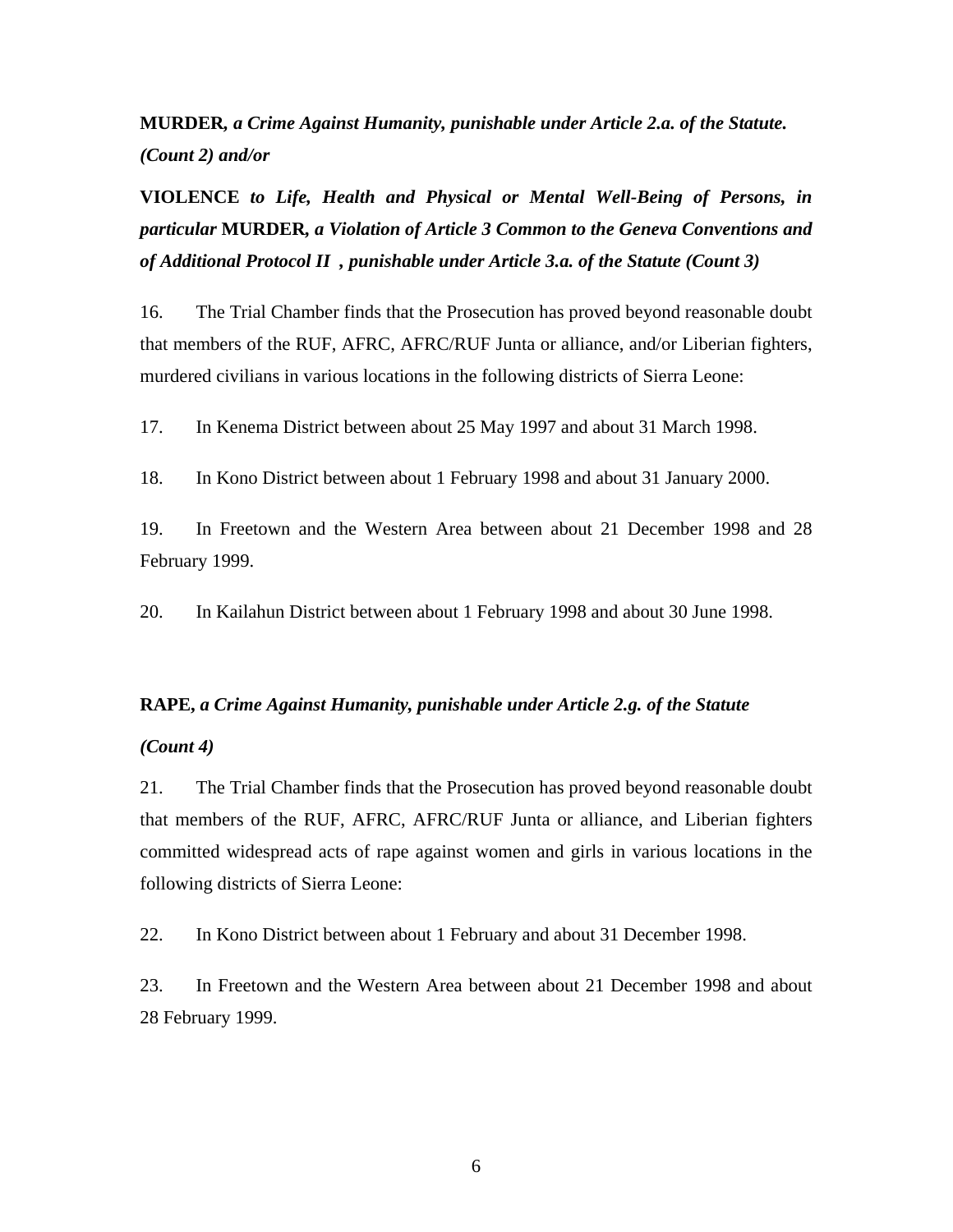24. In Kailahun District in 1998 and 1999 women and girls were raped in various locations which were not charged in the Indictment. The Trial Chamber makes no finding of guilt for these crimes for reasons fully set out in the written judgement.

# **SEXUAL SLAVERY,** *a Crime Against Humanity, punishable under Article 2.g. of the Statute (Count 5)*

25. The Trial Chamber finds that the Prosecution has proved beyond reasonable doubt that between about 30 November 1996 and about 18 January 2002, members of the RUF, AFRC, AFRC/RUF Junta or alliance and Liberian fighters committed widespread acts of sexual slavery against civilian women and girls in Sierra Leone in various locations in the following districts of Sierra Leone:

26. In Kono District between about 1 February 1998 and about 31 December 1998.

27. In Kailahun District in 1998 and 1999.

28. In Freetown and the Western Area between about 21 December 1998 and about 28 February 1999.

# **OUTRAGES UPON PERSONAL DIGNITY**, *a Violation of Article 3 Common to the Geneva Conventions and of Additional Protocol II, punishable under Article 3.e. of the Statute (Count 6).*

29. The Trial Chamber finds that the Prosecution has proved beyond reasonable doubt that members of the RUF, AFRC, AFRC/RUF Junta or alliance and Liberian fighters committed widespread acts of outrages upon the personal dignity of civilian women and girls by acts such as forcing them to undress in public and by raping them and committing other acts of sexual abuse sometimes in full view of the public, and in full view of family members, in various locations in the following districts of Sierra Leone: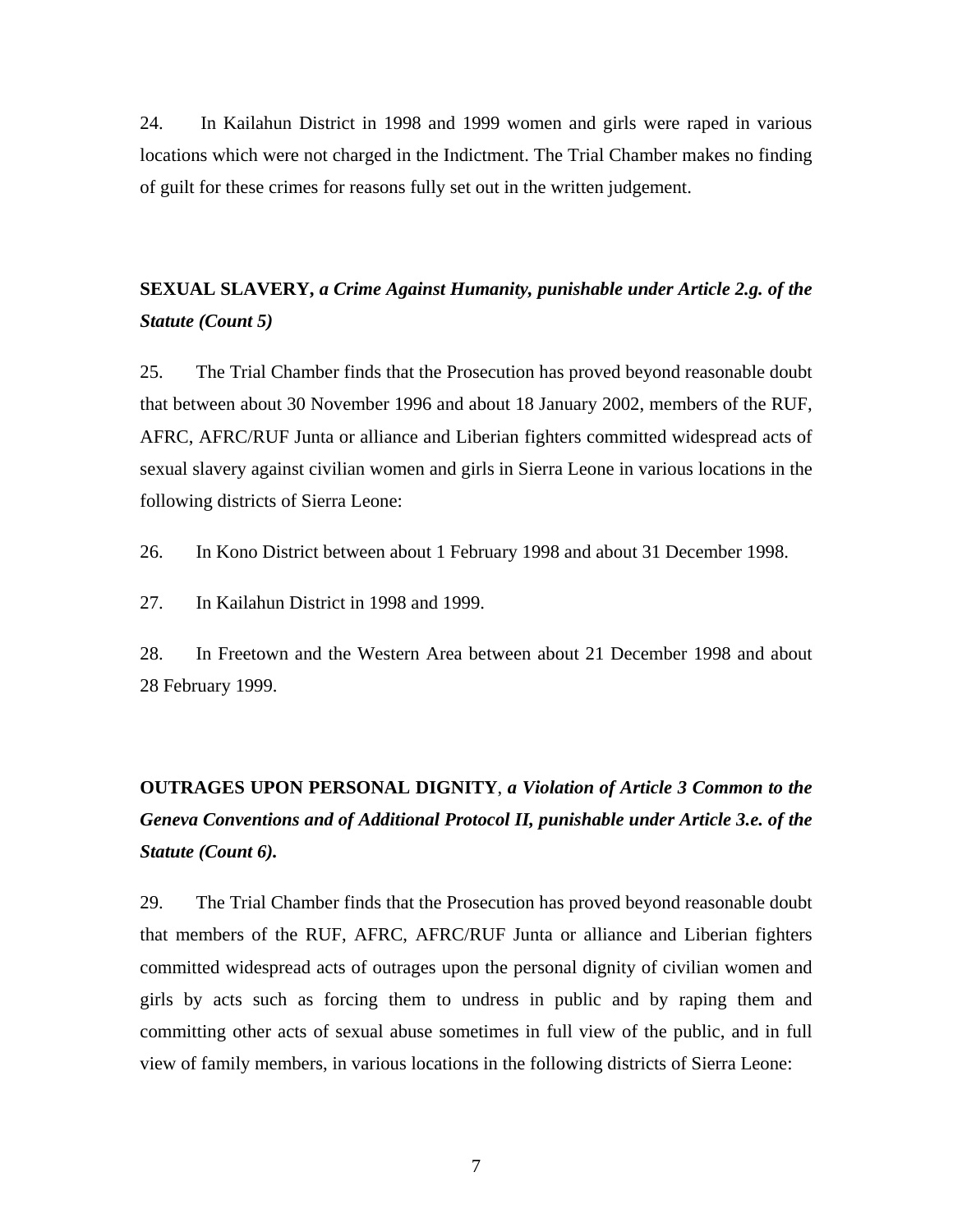30. In Kono District between about 1 February 1998 and about 31 December 1998;

31. In Freetown and the Western Area between about 21 December 1998 and about 28 February 1999;

32. In Kailahun District in 1998 and 1999 outrages upon personal dignity were committed against women and girls in various locations not charged in the Indictment. The Trial Chamber makes no finding of guilt for these crimes for reasons fully set out in the written judgement.

**VIOLENCE** *to life, health and physical or mental well-being of persons, in particular* **CRUEL TREATMENT***, a Violation of Article 3 Common to the Geneva Conventions and of Additional Protocol II, punishable under Article 3.a. of the Statute (Count 7); and/or* 

**OTHER INHUMANE ACTS,** *a Crime Against Humanity, punishable under Article 2.i. of the Statute (Count 8)*

33. The Trial Chamber finds that the Prosecution has proved beyond reasonable doubt that members of the RUF, AFRC, AFRC/RUF Junta or alliance, and Liberian fighters committed widespread acts of physical violence against civilians in various locations in the following districts of Sierra Leone:

34. In Kono District between about 1 February 1998 and about 31 December 1998, civilians were forced to endure cruel treatment including having words carved into their bodies, and amputations of limbs.

35. In Kailahun District, crimes of physical violence were committed not charged in the Indictment. The Trial Chamber makes no findings of guilt for these crimes for reasons fully set out in the written judgement.

36. In Freetown and the Western Area between about 21 December 1998 and about 28 February 1999 civilians were subjected to cruel treatment, including the amputations of limbs.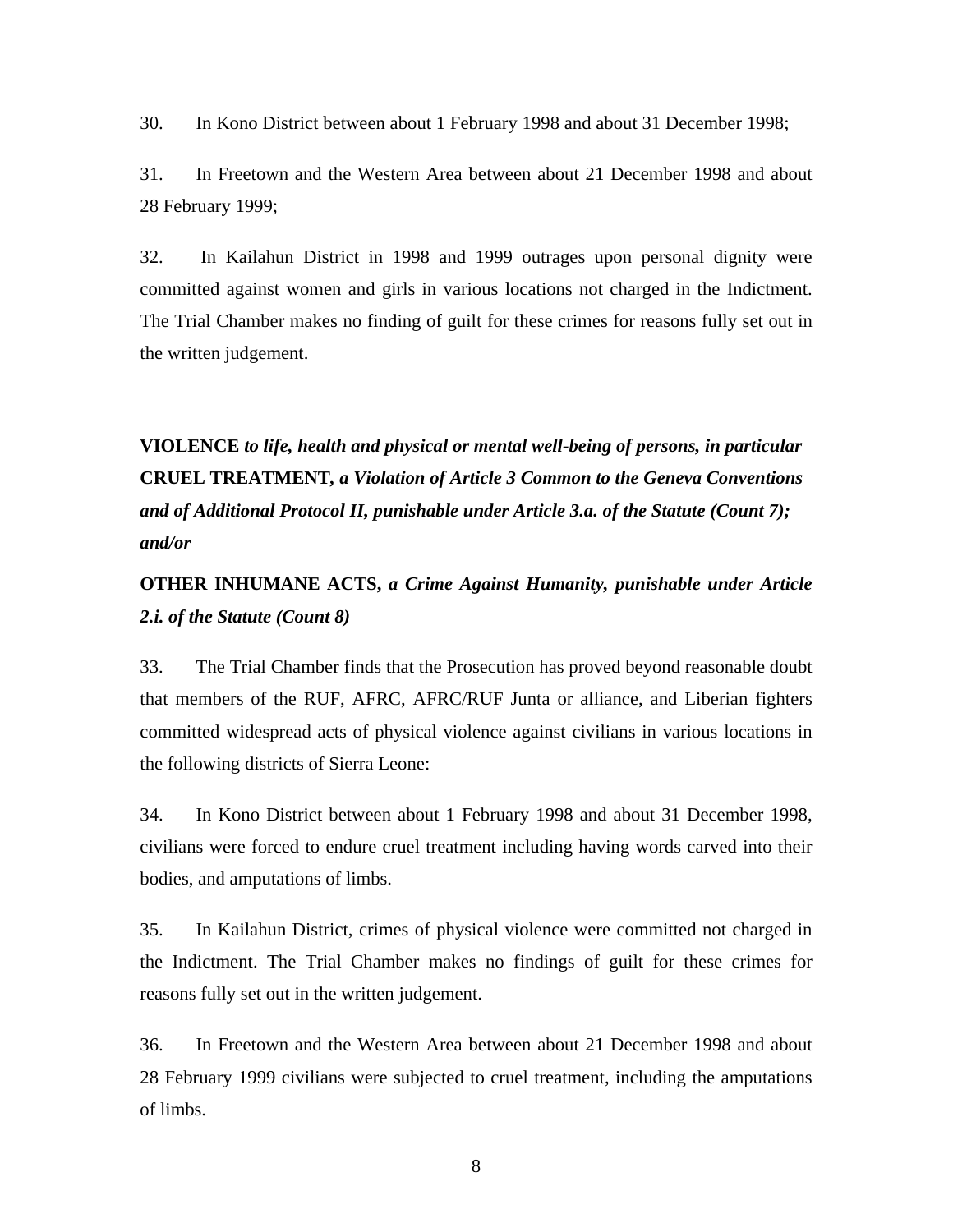**CONSCRIPTING OR ENLISTING CHILD SOLDIERS INTO THE ARMED FORCES OR USING THEM IN HOSTILITIES***, and Other Serious Violations of International Humanitarian Law, punishable under Article 4.c. of the Statute (Count 9)* 

37. The Trial Chamber finds that the Prosecution has proved beyond reasonable doubt that between about 30 November 1996 and about 18 January 2002, members of the RUF, AFRC, AFRC/RUF Junta or alliance and Liberian fighters conscripted and enlisted children under the age of 15 into their armed groups and used them to participate actively in the hostilities in the following districts of Sierra Leone:

38. In Tonkolili District, children under the age of 15 were abducted and conscripted into the RUF at Kangari Hills from early 1996 until May 1997. Between 500 and 1000 children had "RUF" carved into their forehead or back to prevent escape.

39. In Kailahun District, children under the age of 15 were conscripted into the RUF throughout 1998 and 1999, and underwent military training at Bunumbu training base, also known as "Camp Lion", and at Buedu Field.

40. In Kono District during the Indictment period, children under the age of 15 were conscripted into the RUF and AFRC at various locations and were used to participate actively in hostilities and to amputate limbs, guard diamond mines, go on food-finding missions, as bodyguards, to man checkpoints and in armed combat.

41. In Bombali District, children under the age of 15 were conscripted into the RUF and AFRC between 1998 and 2000, underwent military training at various locations and participated actively in hostilities.

42. In Port Loko District between January 1999 and April/May 1999, a child under the age of 15 was abducted, conscripted into the AFRC and used for active participation in hostilities in Masiaka.

43. In Kenema District during the Junta period, children under the age of 15 were used as armed guards for mining sites.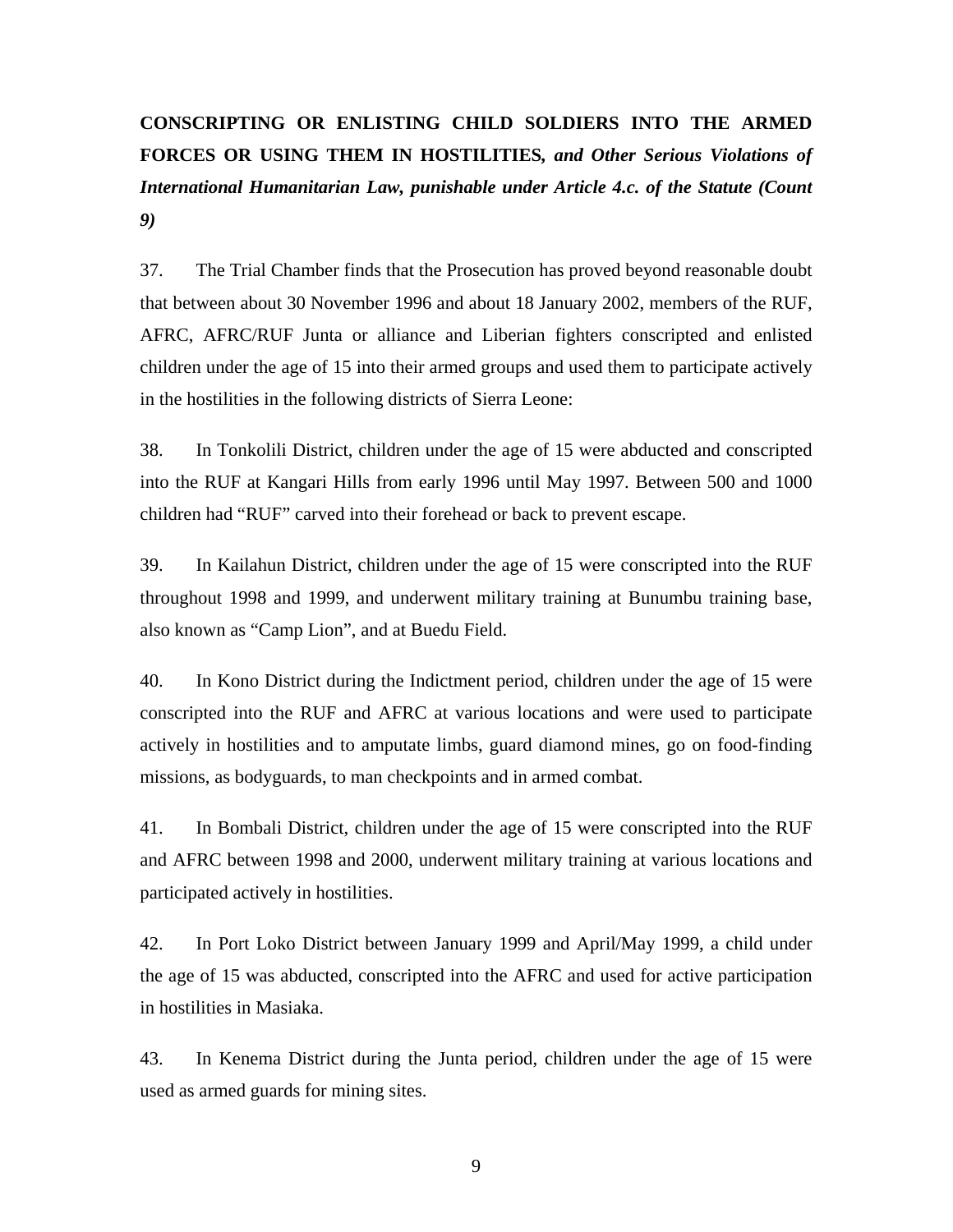44. In Koinadugu District between March and May 1998, children under the age of 15 were used to participate actively in hostilities and at least one child under the age of 15 was used to fight against the Kamajors.

45. In Freetown and the Western Area, children under the age of 15 were used to participate actively in hostilities in Benguema from the end of January until March 1999 and during the Freetown attack in January 1999.

# **ENSLAVEMENT,** *a Crime Against Humanity, punishable under Article 2.c. of the Statute (Count 10)*

46. The Trial Chamber finds that the Prosecution has proved beyond reasonable doubt that between 30 November 1996 and about 18 January 2002, members of the RUF, AFRC, AFRC/RUF Junta or alliance and Liberian fighters intentionally exercised powers of ownership over civilians by depriving them of their freedom and forcing them to work, thus committing the crime of enslavement in various locations in the following districts of Sierra Leone:

47. In Kenema District between about 1 July 1997 and about 28 February 1998, civilians were abducted and forced to mine for diamonds.

48. In Kono District throughout 1998 and 1999, civilians were abducted and used as forced labour to carry loads, perform domestic chores, go on food-finding missions, undergo military training, and work in diamond mines.

49. In Kailahun District between 30 November 1996 and July 2000 civilians were abducted and used as forced labour to carry loads, collect arms and ammunition, construct the Buedu airstrip, undergo military training, farm, fish, perform domestic chores and go on food-finding missions.

50. In Freetown and the Western Area between about 21 December 1998 and about 28 February 1999, civilians were abducted and used as forced labour to carry loads, perform domestic chores and destroy a bridge.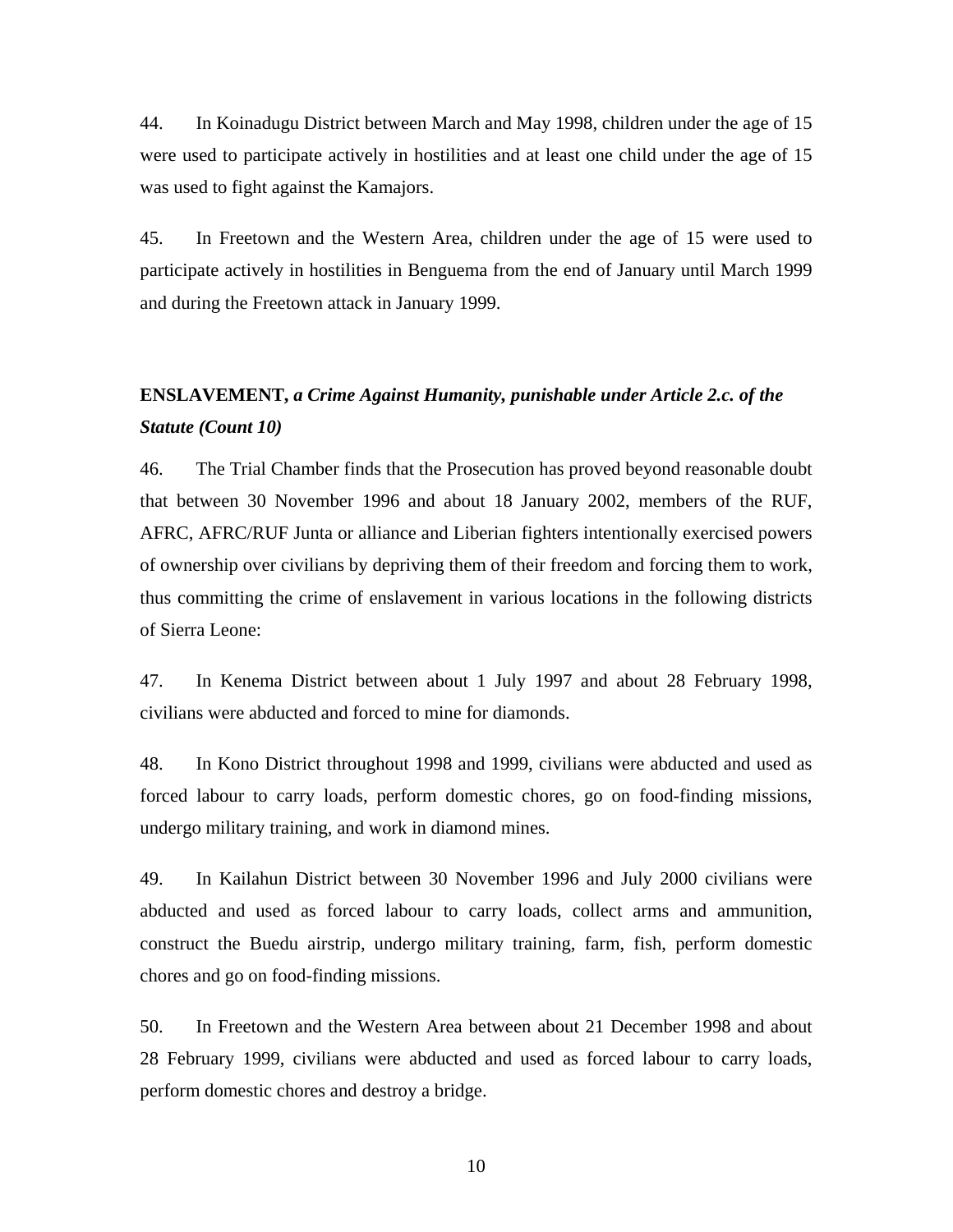# **PILLAGE***, a Violation of Article 3 Common to the Geneva Conventions and of Additional Protocol II, punishable under Article 3.f. of the Statute (Count 11)*

51. The Trial Chamber finds that the Prosecution has proved beyond reasonable doubt that members of the RUF, AFRC, AFRC/RUF Junta or alliance, and Liberian fighters, engaged in widespread and unlawful taking of civilian property in various locations in the following districts of Sierra Leone:

52. In Kono District, between about 1 February 1998 and about 31 December 1998, civilian goods were looted, money and diamonds were looted from a bank and, as part of 'Operation Pay Yourself', civilian homes and shops were looted.

53. In Bombali District, numerous instances of looting of civilian property occurred between 1 February 1998 and 30 April 1998. Money from a bank was also looted.

54. In Port Loko District between 1 February 1998 and 30 April 1998 there were numerous instances of looting of civilian property as part of Operation Pay Yourself.

55. In Freetown and the Western Area between about 21 December 1998 and about 28 February 1999, widespread looting of civilian property from residences and businesses occurred.

# **ACTS OF TERRORISM***, a Violation of Article 3 Common to the Geneva Conventions and of Additional Protocol II, punishable under Article 3.d. of the Statute ( Count 1)*

56. The Trial Chamber finds that the Prosecution has proved beyond reasonable doubt that members of the RUF, AFRC, AFRC/RUF Junta or alliance, and Liberian fighters committed acts of terrorism by committing the crimes described in counts 2 to 8 as part of a campaign to terrorize the civilian population of Sierra Leone.

57. There was evidence in the crimes described in counts 2 to 8 of public executions and amputations; people were beheaded and their heads displayed at checkpoints; during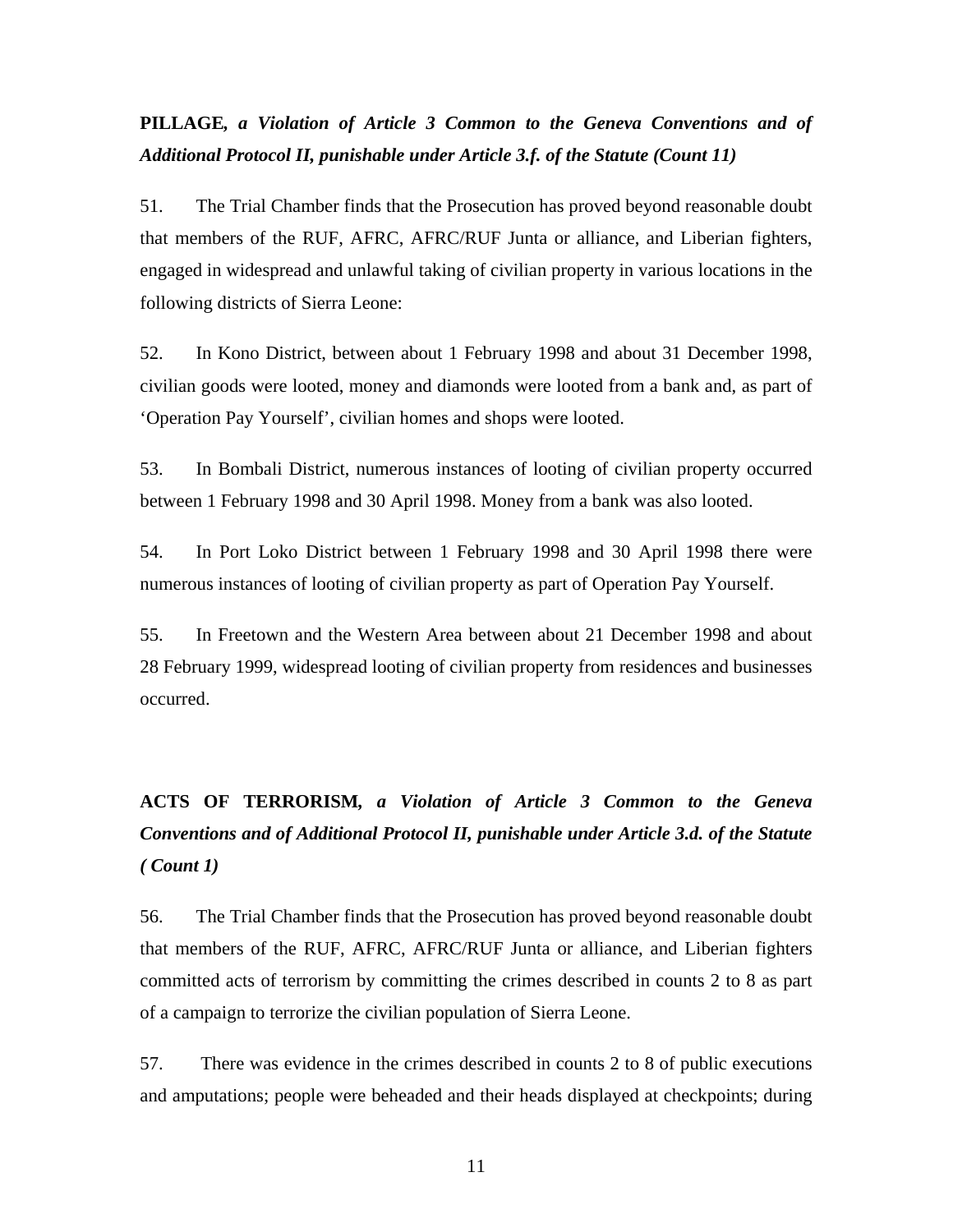"Operation No Living Thing," during the Junta Period in Kenema Town, a civilian was killed in full public view and then his body was disembowelled and his intestines stretched across the road to make a "checkpoint"; women and girls were raped in public; people were burned alive in their homes. The Trial Chamber finds beyond reasonable doubt that the purpose of these atrocities charged in counts 2 to 8 was to instil terror in the civilian population.

58. However, some acts of violence, even when committed in a campaign whose primary purpose was to terrorise the civilian population, may not have been committed in furtherance of such a campaign. The Trial Chamber finds that this is the case with the acts of violence underlying the crimes of Child Soldiers (Count 9), Enslavement (Count 10), and Pillage (Count 11). The Trial Chamber therefore finds that the crime of acts of terrorism has not been established for these counts.

59. The Trial Chamber also finds that the Prosecution has proved beyond reasonable doubt that acts of terrorism were committed by the widespread burning of civilian property with the primary purpose of terrorizing the civilian population in various locations in Kono District between about 1 February 1998 and about 31 December 1998, and in various locations in Freetown and Western Area between about 21 December 1998 and February 1999.

#### **Summary of Findings on the Role of the Accused**

60. The Trial Chamber will now summarize its factual findings on the role of the Accused.

### *The Role of the Accused before 1996.*

61. The Trial Chamber has considered evidence prior to the Indictment period only for the purposes of clarifying the context, or establishing by inference the elements of criminal conduct that occurred during the material period, or demonstrating a consistent pattern of conduct.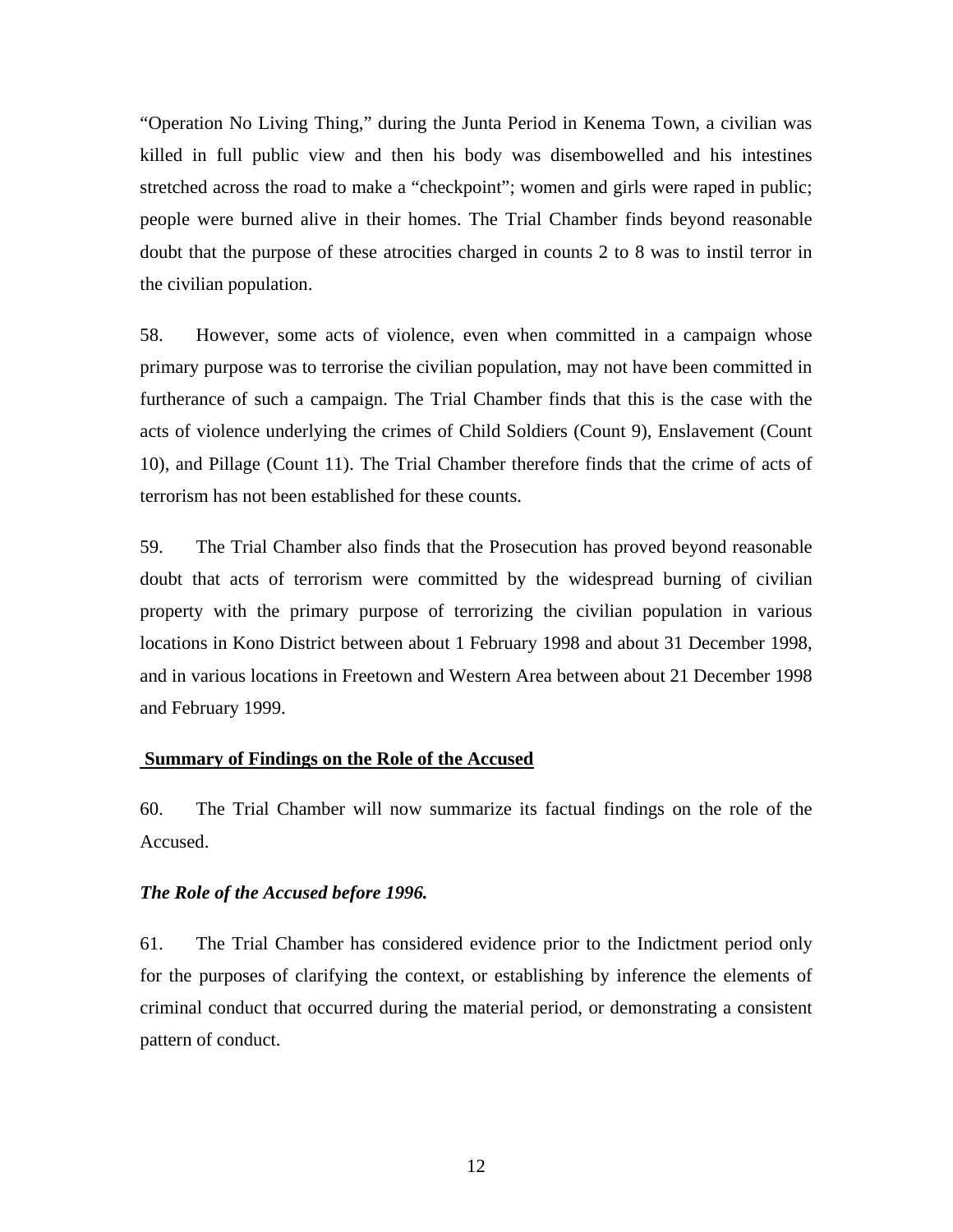62. Evidence before the Trial Chamber establishes the following. At the end of the 1980s, a number of West African revolutionaries were trained in Libya, including Charles Taylor from Liberia, Ali Kabbah and Foday Sankoh from Sierra Leone and Kukoi Samba Sanyang (a.k.a. Dr. Manneh) from the Gambia. The Accused met Sankoh in Libya, although the exact circumstances of their meeting are not known. Contrary to the Prosecution's submissions, the evidence did not establish that prior to 1996, Taylor, Sankoh and Dr. Manneh participated in any common plan involving the crimes alleged in the Indictment, nor in fact, that the three men even met together. Furthermore, the evidence was that during the pre-indictment period Sankoh operated independently of the Accused, and that while he relied at times on Taylor's guidance and support, Sankoh did not take orders from the Accused.

63. During the pre-Indictment period the Accused provided the RUF with a training camp in Liberia, instructors, recruits and material support, including food and other supplies. However, again contrary to the Prosecution's submissions, the evidence did not establish that the RUF were under the superior authority of the Accused or the NPFL chain of command, or that they were instructed in NPFL terror tactics.

64. The Accused supported the invasion of Sierra Leone in March 1991. NPFL troops actively participated in the invasion, but the Prosecution failed to prove that the Accused participated in the planning of the invasion. The Prosecution also failed to prove that the support of the Accused for the invasion of Sierra Leone was undertaken pursuant to a common purpose to terrorize the civilian population of Sierra Leone. Rather, the evidence shows that the Accused and Sankoh had a common interest in fighting common enemies, namely ULIMO, a Liberian insurgency group in Sierra Leone, and the Sierra Leonean Government forces, which supported ULIMO.

65. The Accused withdrew his NPFL troops from Sierra Leone after the fallout between NPFL and RUF troops in 1992, culminating in Operations Top 20, Top 40, and Top Final. While the Defence maintains that the Accused had no further contact or cooperation with Sankoh, the leader of the RUF, after 1992 following Top Final, the Trial Chamber finds otherwise. Although the Liberia-Sierra Leone border was 'closed' by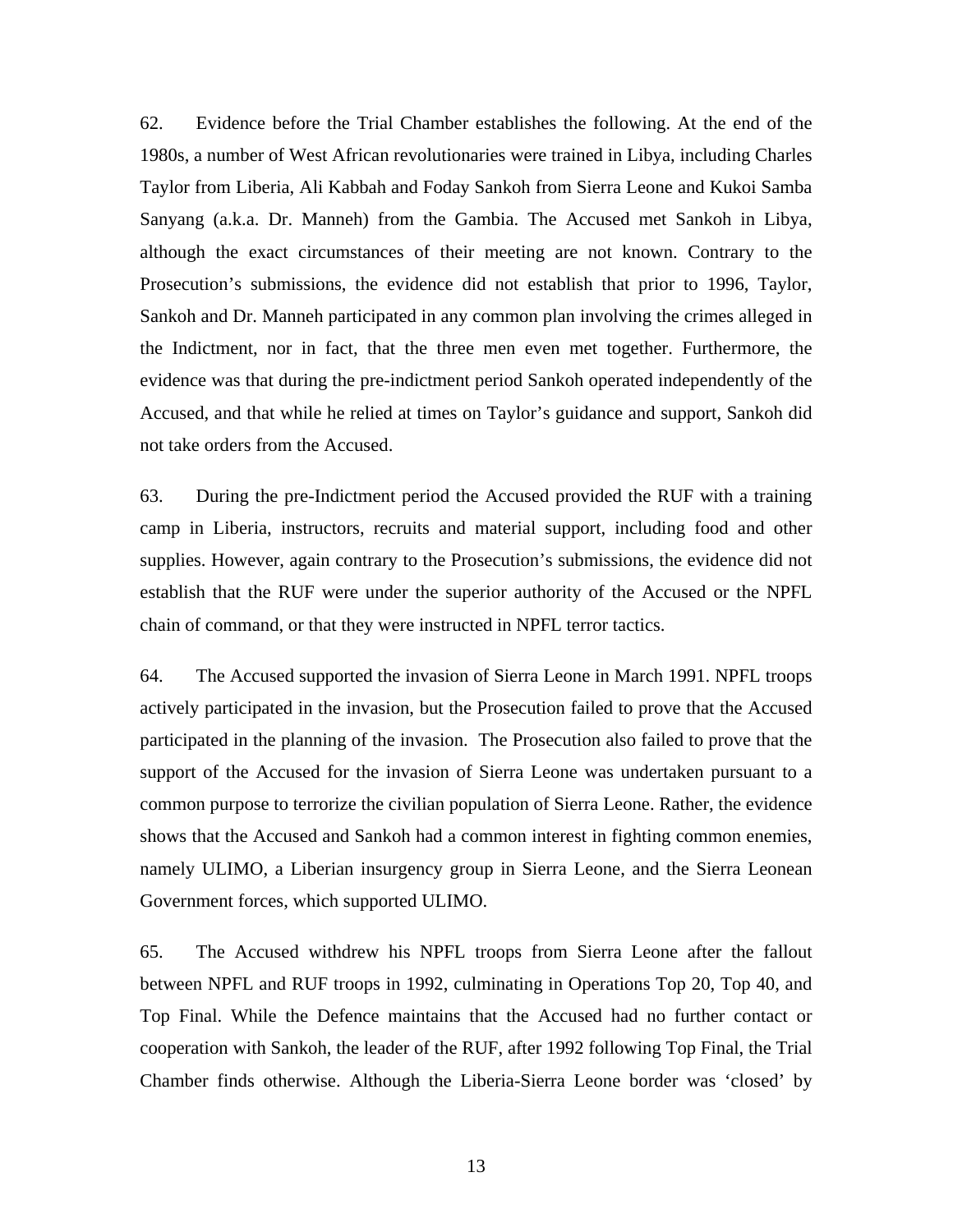ULIMO and the Sierra Leone government forces, it remained porous, enabling the flow of arms, ammunition and other supplies from Liberia into Sierra Leone during the remainder of the pre-Indictment period. For example, there was evidence that the Accused provided arms and ammunition to Sankoh for an attack on Kono in November 1992, and he advised Sankoh prior to and following the attack on Sierra Rutile. The Accused also asked Sankoh to send troops in 1993 to help him fight ULIMO.

#### *The Role of the Accused during the Indictment Period*

#### *Military Operations*

66. In February 1998, ECOMOG forces intervened in Sierra Leone and expelled the RUF/AFRC Junta from Freetown, reinstating Tejan Kabbah's SLPP Government to power in March 1998. Although ECOMOG initially forced RUF and AFRC forces to withdraw from Kono, under the orders of AFRC leader Johnny Paul Koroma, these forces managed to recapture Koidu Town in late February-early March 1998. A few weeks later, ECOMOG forces regained control of Koidu Town. In mid-June 1998, forces under the ultimate direction of Sam Bockarie, who had by then assumed leadership of the renegade RUF/AFRC Junta forces, made another attempt to re-take Koidu Town, codenamed Operation Fitti-Fatta. The Fitti-Fatta attack was unsuccessful, and in late November-early December 1998, after a trip by Bockarie to Liberia where he met with the Accused, a meeting was held at Waterworks in which Bockarie ordered RUF/AFRC troops under his command to carry out a two pronged attack on Kono and Kenema, with Freetown as the ultimate target. The attacks on Kenema and Kono were launched in mid-December 1998. While the former was unsuccessful, the latter attack succeeded, and the RUF/AFRC troops continued towards Freetown. On 6 January 1999, a group of predominantly AFRC troops led by Alex Tamba Brima (a.k.a. Gullit) launched an assault on Freetown.

67. The Trial Chamber will now summarize its findings on the assistance provided by the Accused in these military operations.

68. From the time of the ECOMOG Intervention, the Accused and his subordinates communicated to the AFRC/RUF forces the imperative to maintain control over Kono, a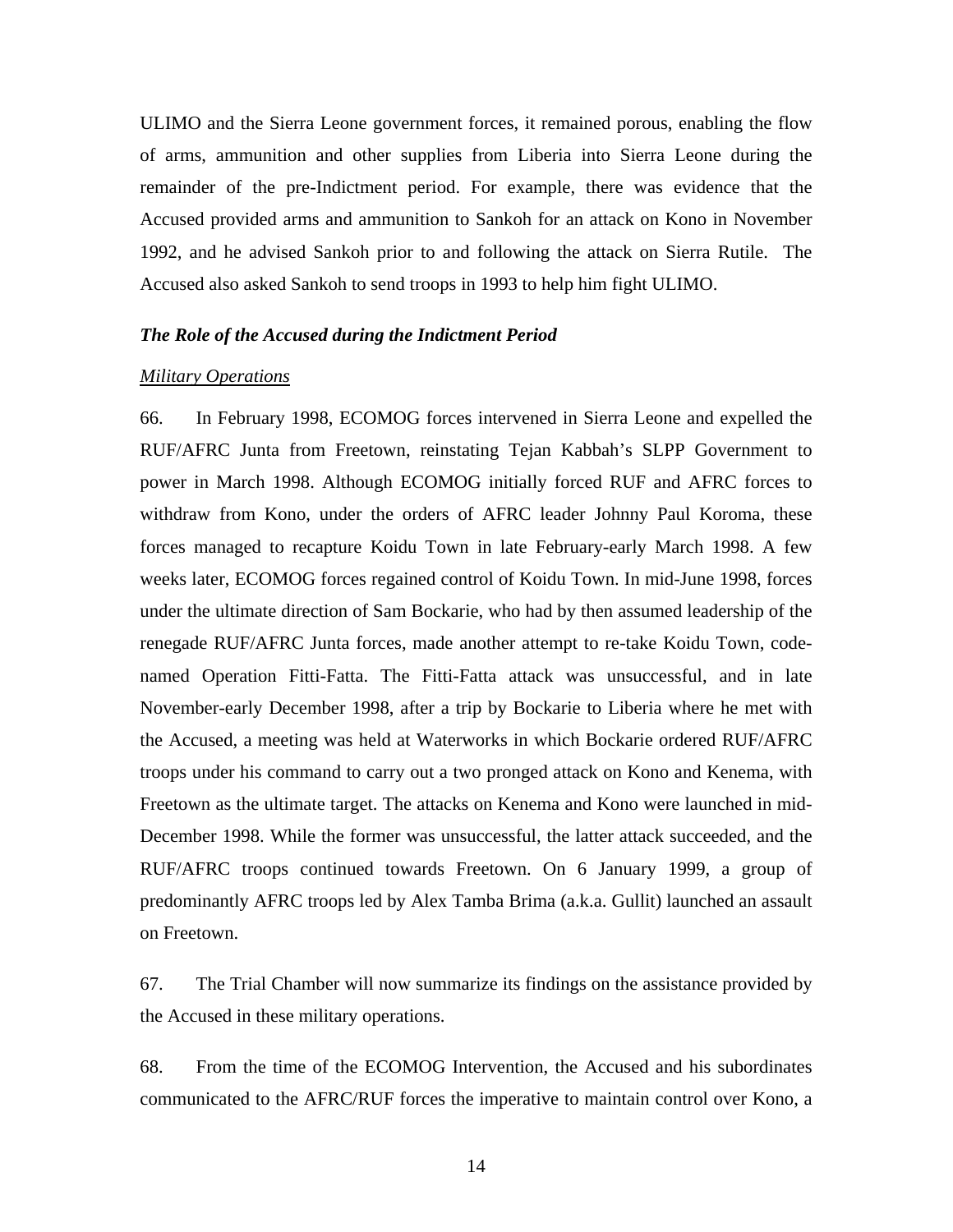diamondiferous area. When the AFRC/RUF forces were pulling out of Kono during the Intervention, the radio station of Benjamin Yeaten, Director of the Accused's Special Security Service, intercepted a radio transmission between AFRC/RUF radio stations about the withdrawal and intervened to ask why the forces were withdrawing. Then, in several satellite phone conversations with Johnny Paul Koroma, who was trying to make arrangements to get to Liberia by helicopter, the Accused told Koroma to capture Kono. After a first failed attempt, the Accused gave instructions for a second attack, which led to the ultimate recapture of Koidu Town in Kono District in late February-early March 1998. Once Kono had been recaptured, the Accused told Bockarie to be sure to maintain control of Kono for the purpose of trading diamonds with him for arms and ammunition.

69. The Accused advised Bockarie to recapture Kono following its loss to ECOMOG, again so that the diamonds there could be used to purchase arms and ammunition. Such advice was transmitted to RUF commanders both through Bockarie and Liberian emissaries Daniel Tamba (a.k.a Jungle) and/or Ibrahim Bah and resulted in the Fitti-Fatta attack in mid-June 1998.

70. In addition to urging the RUF and AFRC to capture and hold Kono, the Accused supplied arms and ammunition for the operations in the Kono District in early 1998 and for Operation Fitti-Fatta.

71. In November/December 1998, when Bockarie met with the Accused in Monrovia, the Accused jointly designed with Bockarie the two-pronged attack on Kono, Kenema and Freetown outlined by Bockarie to his commanders in a meeting at Waterworks on his return to Sierra Leone. Although the idea to advance towards Freetown was already in discussion when Bockarie went to Monrovia, the Accused emphasised to Bockarie the need to first attack Kono District and told Bockarie to make the operation "fearful" in order to pressure the Government of Sierra Leone into negotiations on the release of Foday Sankoh from prison, as well as to use "all means" to get to Freetown. Subsequently, Bockarie named the operation "Operation No Living Thing," implying that anything that stood in their way should be eliminated.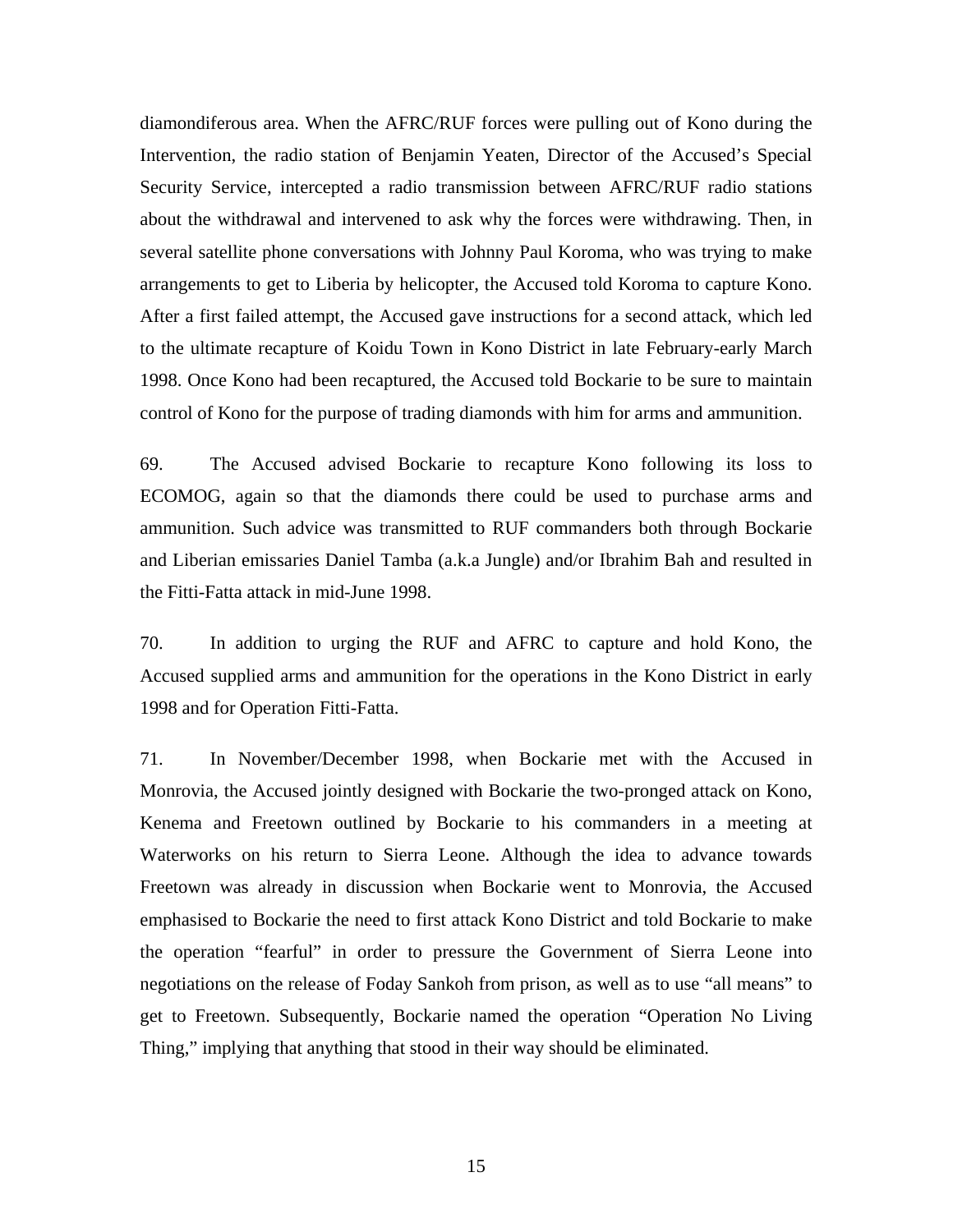72. At this time there were two plans to attack Freetown, one made by Bockarie with the Accused, and one made by breakaway AFRC commander Solomon Anthony Joseph Musa (a.k.a. SAJ Musa), whose troops had started an advance towards Freetown at the end of June/beginning of July 1998. Consistent with his discussions with the Accused, Bockarie invited SAJ Musa after the Waterworks meeting to join his efforts to attack Freetown but Musa refused. However, with SAJ Musa's death in or around 23 December 1998, when Gullit took over the leadership of the troops at Benguema and resumed contact with Bockarie, Bockarie and Gullit coordinated in their efforts to capture Freetown. From that point onwards, SAJ Musa's original plan was abandoned, and Gullit followed the Bockarie/Taylor plan, as had been contemplated by Bockarie and the Accused. During the operation, Bockarie exercised effective command and control over Gullit, issuing a number of instructions to Gullit, including the order to use terror tactics against the civilian population on the retreat from Freetown. The Trial Chamber did not make a finding as to how SAJ Musa was killed, but noted that the possibility of his death had been mentioned by Bockarie at the time of the Waterworks meeting.

73. The Accused gave advice to Bockarie and received updates in relation to the progress of the operations in Kono and Freetown in the implementation of their plan. Bockarie was in frequent contact via radio or satellite phone with the Accused in December 1998 and January 1999, either directly or through Benjamin Yeaten. Yeaten also travelled to Sierra Leone to meet with Bockarie in Buedu during this period. However, it is not clear that the Accused had any level of control over the conduct of these operations. Of the instructions allegedly given to Bockarie by the Accused during this period, only one was proved beyond reasonable doubt, that being that the Accused instructed Bockarie to transfer some of the Pademba Road prisoners to Buedu. This finding is insufficient to establish, as the Prosecution has alleged, that the Accused directed or had control over the Kono and Freetown operations in December 1998 and January 1999.

74. In addition to planning and advising on the Kono-Freetown operation, the Accused also provided military and other support. He facilitated the purchase and transport of a large shipment of arms and ammunition from Burkina Faso in around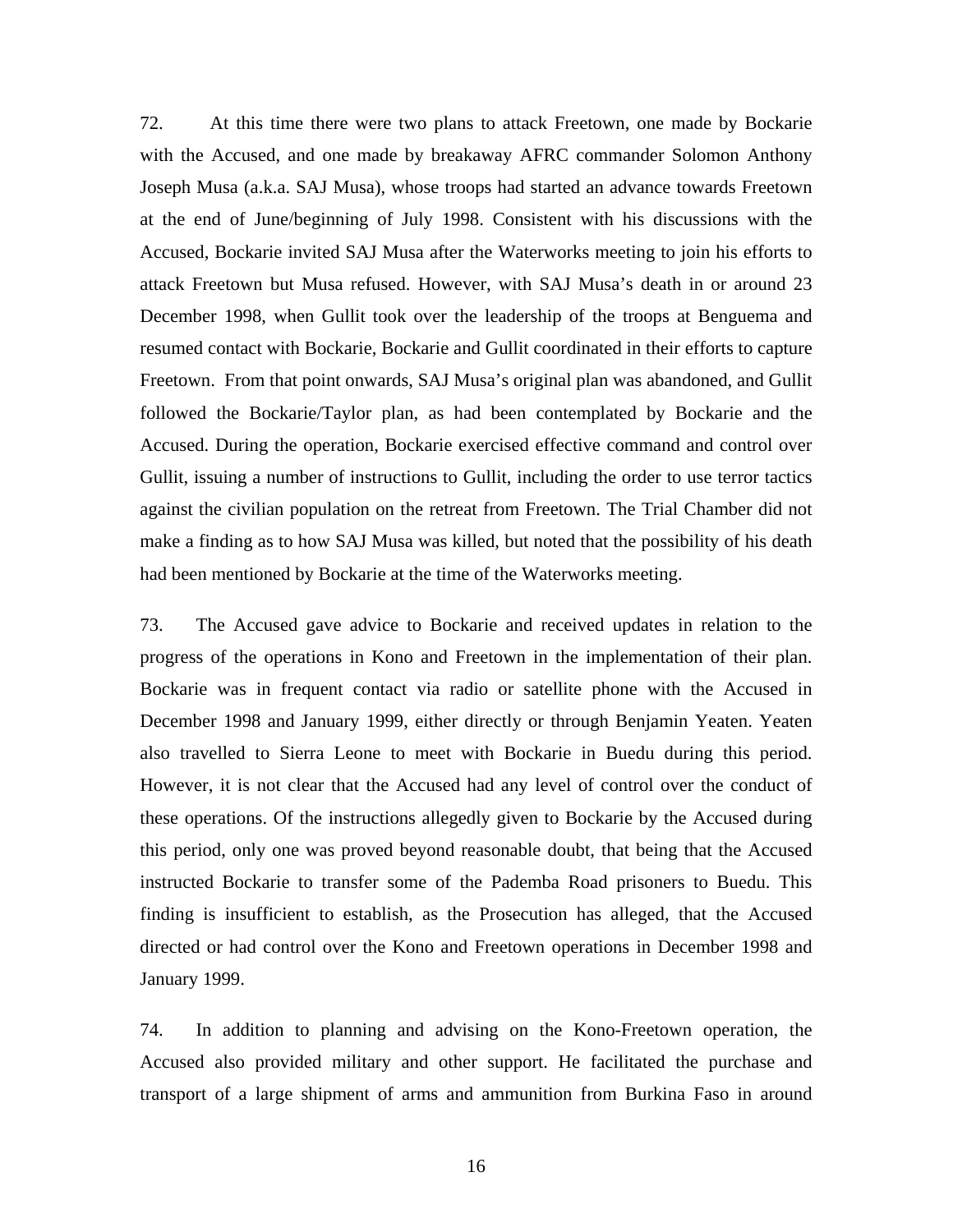November 1998 which was used in the attacks on Kono and Kenema in December 1998, where further arms and ammunition were captured. These arms and ammunition were in turn sent to the troops in Freetown in January 1999 and also used by the RUF and AFRC in joint attacks on the outskirts of Freetown. The Accused also sent personnel in the form of at least four former Sierra Leone Army (SLA) fighters who participated in the attack on Kono, as well as 20 former NPFL fighters who were part of the forces under the command of Gullit that entered Freetown, and a group of 150 fighters with Abu Keita (a former ULIMO member), known as the Scorpion Unit, who participated in the attack on Kenema.

75. During the Freetown operation, the Accused's subordinates in Liberia also transmitted "448 messages" to RUF forces to warn them of impending ECOMOG jet attacks. These messages originated in both Sierra Leone and Liberia.

#### *Operational Support*

76. In addition to support for specific military operations, the Accused provided to the RUF, and the RUF/AFRC alliance, communications support, financial support, military training, technical support and other operational support. Of these, communications support, facilitation and transport of materiel and personnel and the provision of a guesthouse to the RUF were sustained and significant.

77. Concerning communications assistance, following the invasion of Sierra Leone in 1991, the NPFL provided radio operators and equipment to the RUF with the knowledge of the Accused. NPFL radio operators were sent to Sierra Leone and trained RUF fighters in radio communication. Some of these radio operators stayed in Sierra Leone following the break with the NPFL in Operation Top Final, and the RUF continued to benefit from the training and equipment provided by the NPFL throughout the conflict in Sierra Leone and during the Indictment period.

78. The Accused gave Sam Bockarie a satellite phone in October 1998. Bockarie also received "top up cards" for phone credit from Benjamin Yeaten. The Accused also gave a satellite phone to Issa Sesay in 2000, albeit with full knowledge of the ECOWAS leaders. The supply of such satellite phones enhanced the communications capability of both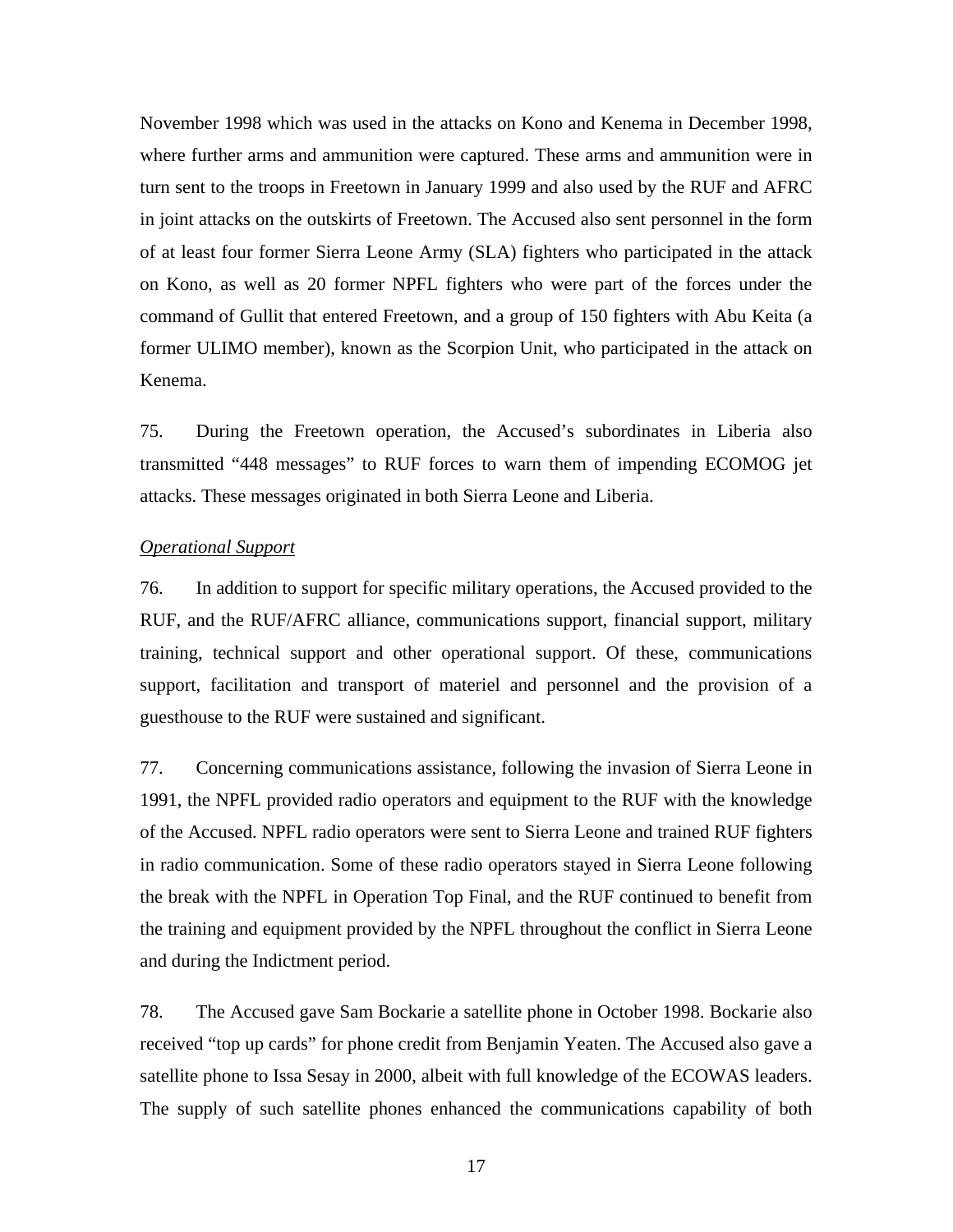Bockarie and Sesay, which they used in furtherance of RUF and RUF/AFRC military activities. Sesay, for example, used a satellite phone to report to Bockarie that Kono was under RUF control. While Foday Sankoh was also given a satellite phone, the Prosecution failed to prove that the phone came from the Accused.

79. In addition to providing communications training and equipment to the RUF, the Accused and his subordinates facilitated communications for the RUF through their own communications network. The RUF/AFRC was provided access to radio communications equipment in Liberia by the Accused or his subordinates. This equipment was used by RUF radio operators to communicate with the RUF, in one instance concerning supplies of military equipment, and in another to update Bockarie on events in Sierra Leone when he was in Liberia. A radio was provided by the Accused to Johnny Paul Koroma. However, this radio was used specifically for the purpose of enabling Koroma to communicate with the West Side Boys about the UN peacekeepers that they had taken hostage. The evidence did not establish that the Accused and Yeaten received updates during the Freetown invasion from an RUF operator stationed in Liberia.

80. Although the establishment of the infrastructure and the training of RUF radio operators occurred prior to the Indictment period, the ongoing support from the Accused and his subordinates through the provision of satellite phones, the use of the NPFL communications infrastructure, and the transmission of "448" messages alerting the RUF to imminent ECOMOG attack, collectively enhanced the communications capacity of the RUF/AFRC during the Indictment period, and its capacity to carry out military operations in which crimes were committed.

81. In relation to the guesthouse, the Trial Chamber finds that from 1998 to 2001 the Accused provided a base for the RUF in Monrovia, equipped with a long-range radio and telephone, RUF radio operators, SSS security supervised by Benjamin Yeaten, cooks and a caretaker. Although the guesthouse was used by RUF members partly for matters relevant to the peace process or for diplomatic purposes, it was also used to facilitate the transfer of arms, ammunition and funds directly from the Accused to the RUF, and the delivery of diamonds from the RUF directly to the Accused, belying his testimony that he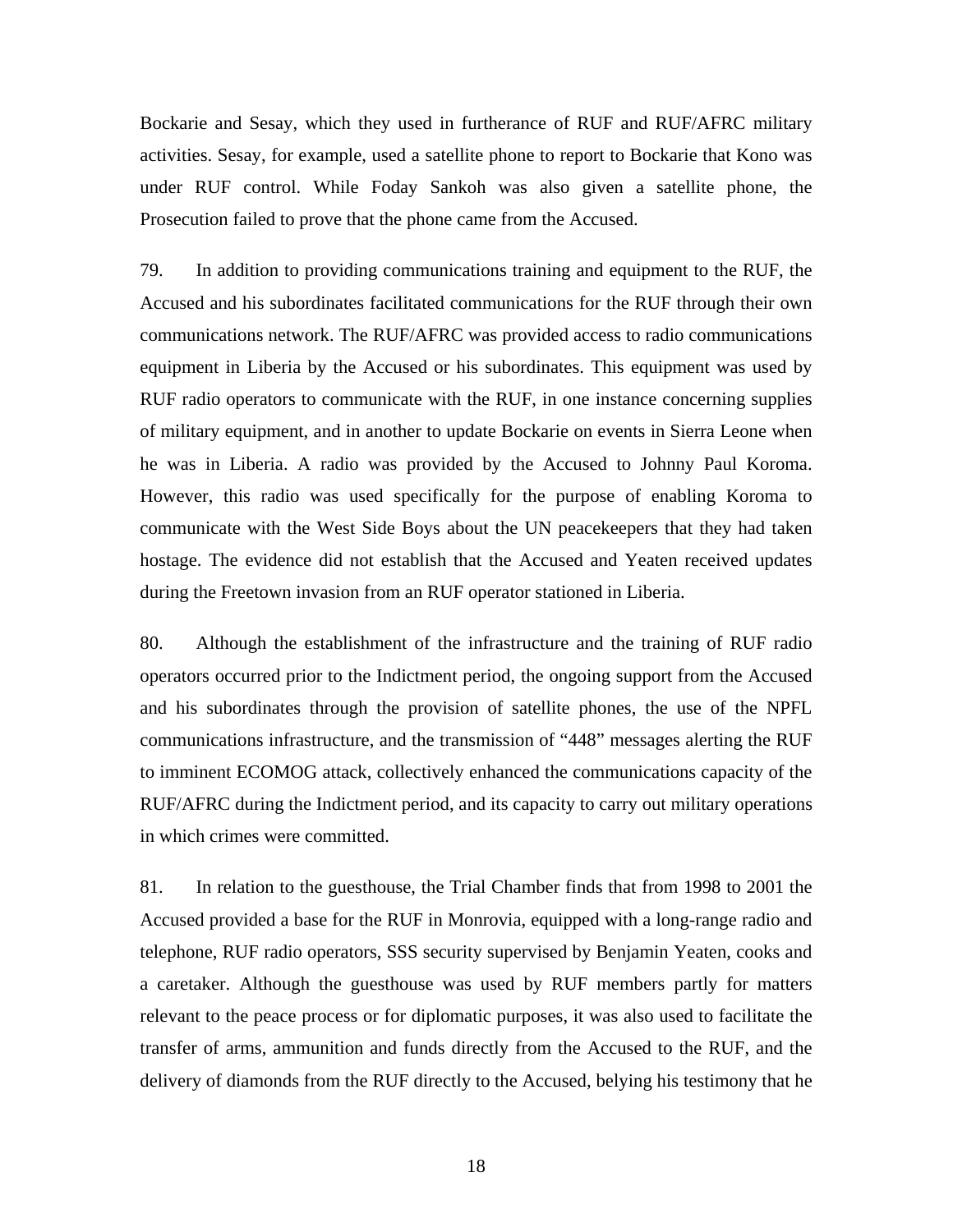was entirely unaware of what occurred at the guesthouse. The RUF guesthouse provided a base for the RUF in Monrovia, which facilitated the regular transfers of arms and ammunition from the Accused to the RUF, as well as diamonds from the RUF to the Accused, transactions which played a vital role in the military operations of the RUF in which crimes were committed.

82. The Trial Chamber further finds that during the Indictment period, the Accused provided much needed road and air transportation to the RUF of arms and ammunition into RUF territory. Materiel was also escorted across military checkpoints by security personnel working for the Accused, including Daniel Tamba (a.k.a. Jungle), Joseph Marzah (a.k.a. Zigzag), and Sampson Weah. This facilitation of road and air transportation of materiel, as well as security escorts, played a vital role in the operations of the RUF/AFRC during a period when an international arms embargo was in force.

83. The Accused also provided financial support, military training, technical support and other operational support to the RUF, including medical support. In most instances in which the Accused provided financial support, the funds given by the Accused to various individuals were for unspecified or personal use. The evidence failed to establish that the 10 million CFA francs given by the Accused to the RUF in Côte d'Ivoire, or the \$USD 15,000 given by him to Sesay to support the RUF, were used to facilitate arms and diamond deals. However, the Accused did give funds to Bockarie, in the tens of thousands of dollars, to buy arms and ammunition from ULIMO. The RUF received financial support for arms and ammunition from sources other than the Accused as well.

84. Similarly, while the Accused provided other forms of support to the RUF, including medical support, and he acknowledged that he permitted injured RUF fighters to get treatment in Liberia, it is not clear how continuous or substantial the provision of medical care was throughout the Indictment period. In preparation for the Fitti-Fatta mission in mid-1998, the Accused sent 'herbalists' who marked fighters in Buedu and in Kono in order to bolster their confidence for the mission to recapture Kono. Other support included the provision of goods such as food, clothing, cigarettes, alcohol and other supplies to the RUF by the Accused. The evidence is insufficient to enable the Trial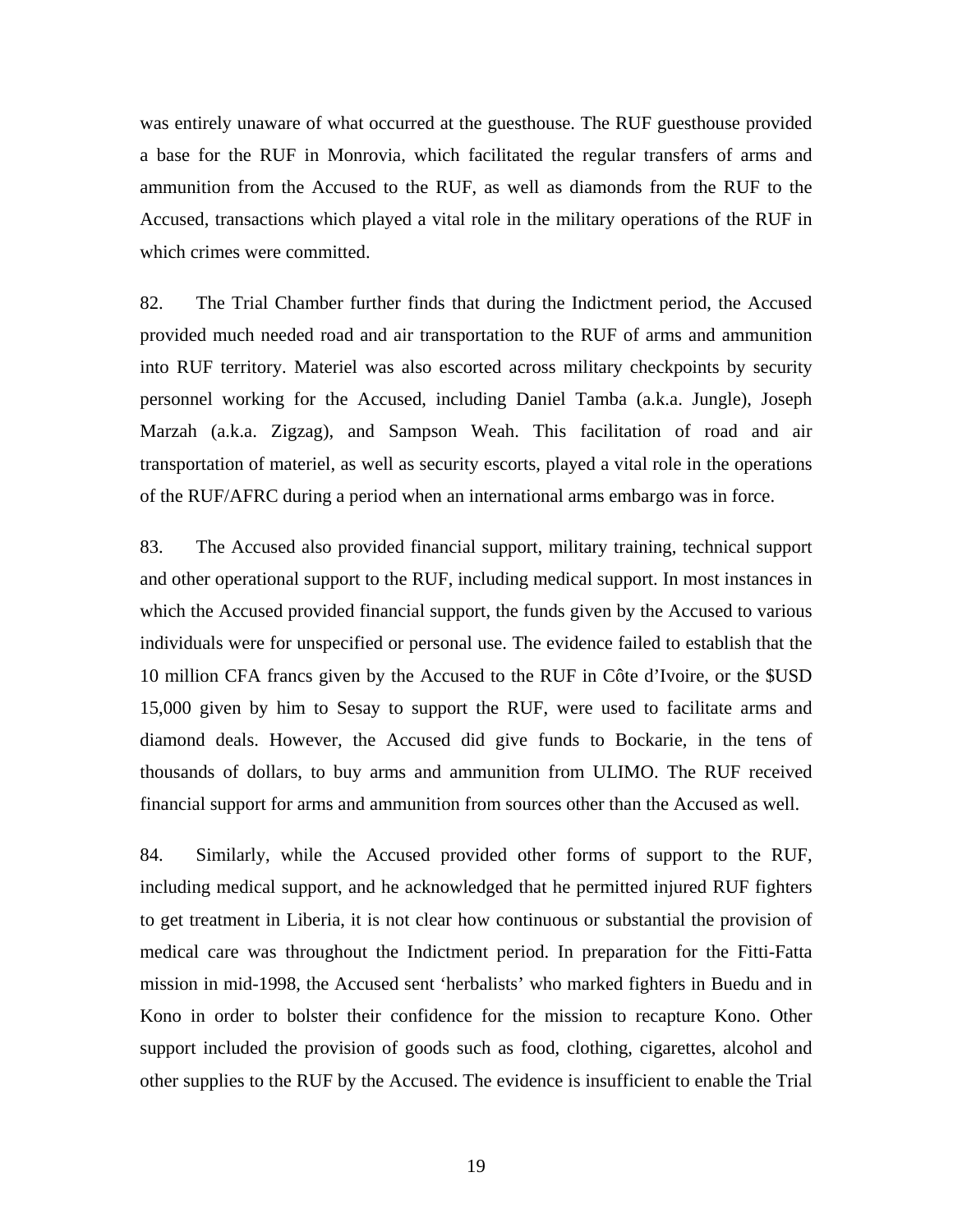Chamber to judge the quantity of supplies provided. Other supplies for the RUF came from Liberia through other channels unrelated to the Accused.

85. With regard to military training and technical support, the Accused instructed Bockarie in 1998 to open a training base in Bunumbu, Kailahun District, and told him also in 1998 that the RUF should construct or re-prepare an airfield in Buedu. However, the Prosecution failed to prove that the Accused sent Martina Johnson, a former NPFL artillery commander, to Buedu to train RUF fighters to use a 40-barrel missile gun.

86. The Accused provided safe haven to RUF fighters, including Mike Lamin, when they crossed into Liberia after the retreat from Zogoda in 1996, but the Accused was not found to have ordered the RUF combatants to cross into Liberia. He had not yet taken office as President at that time, however, and the Prosecution failed to prove that he facilitated documentation to enable Lamin to travel to Côte d'Ivoire.

#### *Arms and Ammunition*

87. Turning to the allegations of the Prosecution relating to the role of the Accused in providing military support to the RUF/AFRC, the Trial Chamber first considered two preliminary issues raised by the Defence, one relating to the status of the border between Sierra Leone and Liberia, and the other relating to disarmament in Liberia. The Trial Chamber finds that at no relevant time in the Indictment period was the ECOMOG presence on the Liberia/Sierra Leone border, or the official closure of the border by the Liberian government, sufficient to prevent the cross-border movement of arms and ammunition. With regard to the claim that as a result of disarmament and the destruction of arms, as well as the arms embargo, Liberia had insufficient arms and ammunition to supply Sierra Leone, the Trial Chamber finds that despite these measures, the Accused was able to obtain arms and had the capacity to supply arms and ammunitions from Liberia to the rebel groups in Sierra Leone. Moreover, he had the capacity to facilitate larger arms shipments through third countries. Of the arms shipments to the RUF and AFRC linked to the Accused during the Indictment period, the largest arrived not from Liberia, but through Liberia from third party states, primarily Burkina Faso.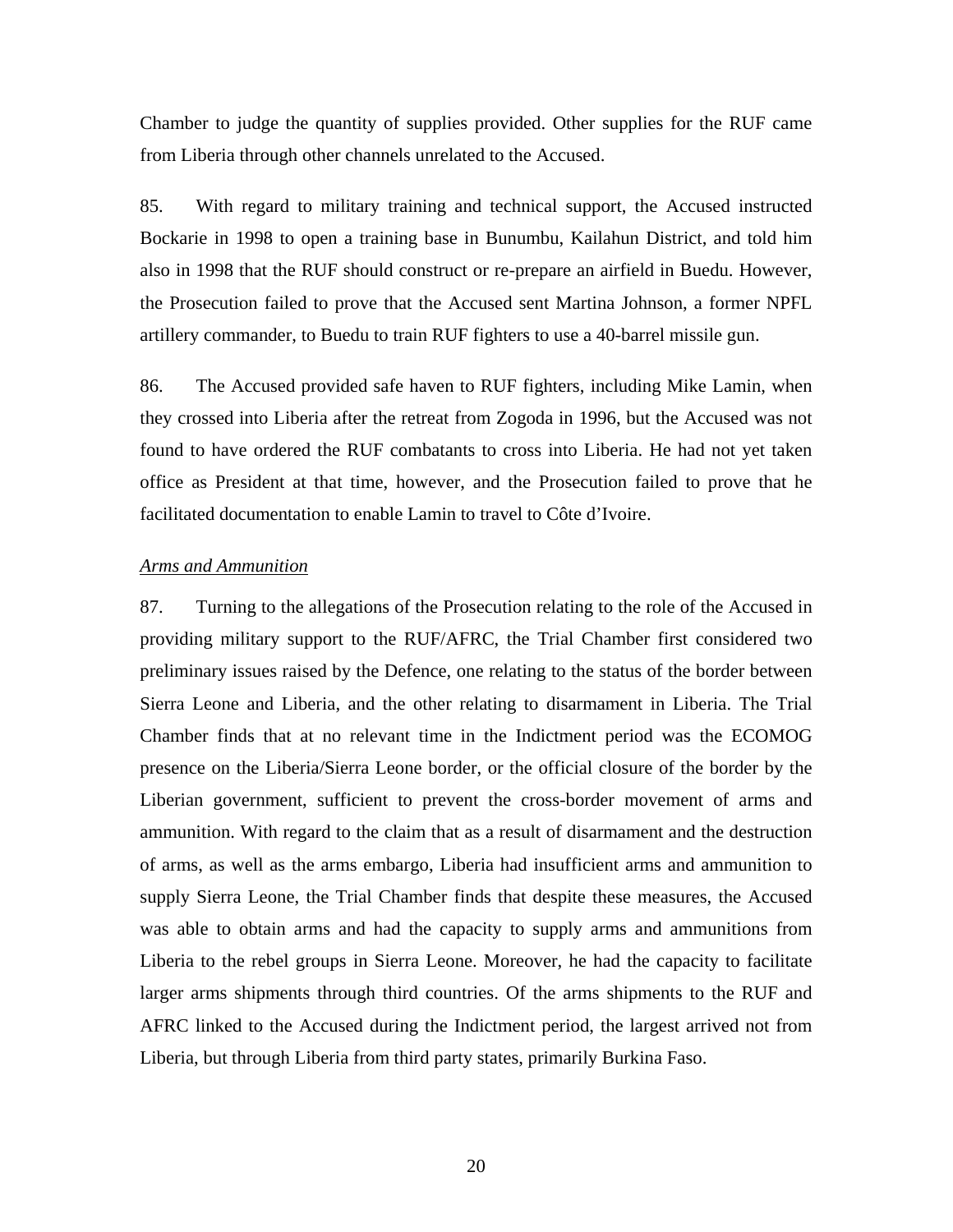88. The Accused directly supplied arms and ammunition to the RUF/AFRC, as well as facilitating the supply of arms and ammunition to the RUF/AFRC from outside Liberia. During the Junta period, the Accused sent ammunition to Bockarie via Daniel Tamba (a.k.a. Jungle) in 1997. The Accused was the source of the materiel delivered by Tamba, Joseph (a.k.a Zizgag) Marzah and Sampson Weah, among others, to Sierra Leone throughout 1998 and 1999, such supplies consisting of both arms and ammunition. Bockarie himself made trips to Liberia in 1998 and 1999 during which he obtained arms and ammunition from the Accused. During Issa Sesay's leadership of the RUF, the Accused continued to deliver arms and ammunition to the RUF in 2000 and 2001 via Tamba, Marzah, Weah and others. Sesay himself made trips to Liberia, including a trip in May 2000 and at least two trips in the second half of 2000 and early 2001, during which he obtained arms and ammunition from the Accused.

89. Although the materiel delivered through, *inter alia,* Tamba, Weah and Marzah was limited in quantity, certain shipments provided by the Accused on Bockarie's trips to Liberia in 1998 and 1999 did contain sizeable amounts of materiel.

90. After 14 February 1998, the Accused sent Varmuyan Sherif to open a corridor between Lofa County and RUF-held territories to facilitate the trade of arms and ammunition between the RUF/AFRC and ULIMO. As a result, members of ULIMO who were supposed to disarm and surrender their arms to the UN, instead sold or bartered them to the RUF. The Accused also provided financial support to the RUF/AFRC in order to facilitate their purchases of arms and ammunition from ex-ULIMO combatants. However, the evidence was insufficient to establish that the Accused attempted to help the RUF purchase arms and ammunition from ECOMOG and ULIMO prior to the Junta period.

91. The Accused facilitated two large shipments of ammunition. The first occurred in late 1997. In around September 1997, the Accused sent Ibrahim Bah to Freetown to meet with Sam Bockarie and Johnny Paul Koroma to make arrangements for the procurement of arms and ammunition. Bah was given 90 carats of diamonds and \$USD 90,000 to pay for the shipment. This shipment of arms and ammunition was delivered by plane to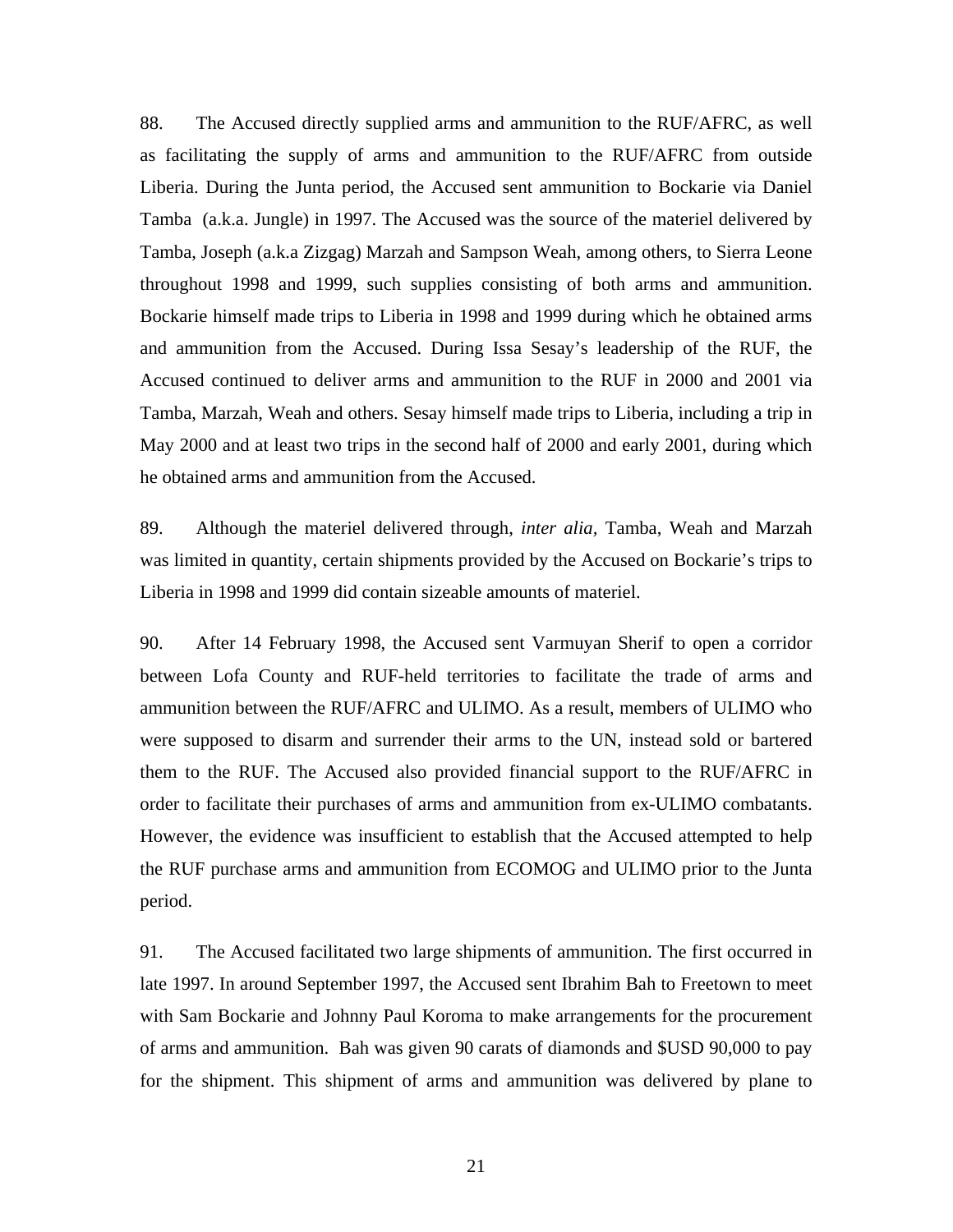Magburaka in Sierra Leone sometime between September and December 1997 and was distributed amongst members of the AFRC/RUF Junta. Materiel from this shipment was used by the AFRC/RUF forces in fighting ECOMOG and SLPP forces in Freetown before, during and after the Intervention, in the Junta mining operations at Tongo Fields prior to the ECOMOG Intervention, in "Operation Pay Yourself" and subsequent offensives on Kono, as well as in the commission of crimes during those operations.

92. The Accused also facilitated a shipment of materiel around November 1998 from Burkina Faso. Ibrahim Bah and Musa Cissé, Charles Taylor's Chief of Protocol, accompanied a delegation led by Bockarie to Burkina Faso where a shipment of arms and ammunition was arranged and brought back by plane to Liberia, and then transported by trucks provided by the Accused to Sierra Leone. The Trial Chamber finds that the Accused was instrumental in procuring and transporting this large quantity of arms and ammunition for the RUF, that he was paid for it with diamonds, and that he kept some of the shipment for his own purposes. The shipment from Burkina Faso was unprecedented in volume and, as noted previously, was critical in the December 1998 and January 1999 offensives.

93. The Trial Chamber considered the Defence submission that other sources of military equipment for the RUF and AFRC far outweighed supplies allegedly provided by the Accused. In addition to receiving arms and ammunition from the Accused, the RUF and the AFRC also obtained supplies from the existing stockpiles of the former government when they took over power in May 1997, by capturing them from ECOMOG and UN peacekeepers, and through trade with ULIMO, AFL and ECOMOG commanders. However, these sources of materiel were of minor importance in comparison to those supplied or facilitated by the Accused. Significantly, the RUF/AFRC in fact heavily and frequently relied on the materiel supplied and facilitated by the Accused; the Accused's support often satisfied a need or request for materiel at a particular time; and shipments of materiel supplied by or facilitated by the Accused often contributed to and were causally linked to the capture of further supplies by the RUF and AFRC. Although there were instances in which the materiel that the Accused gave to the RUF/AFRC was more limited in quantity, on a number of occasions the arms and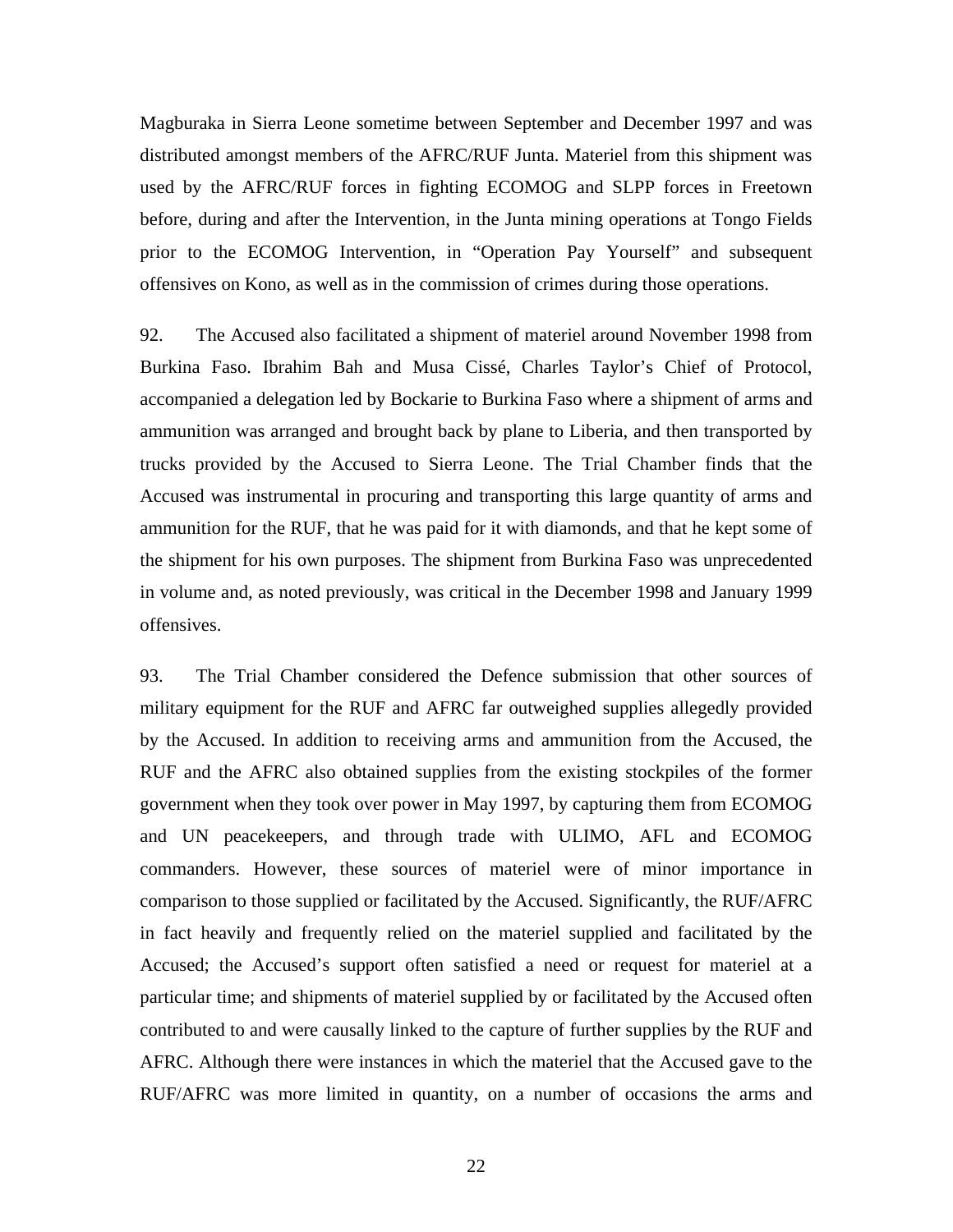ammunition which he supplied or facilitated were indispensable for the RUF/AFRC military offensives. The materiel provided or facilitated by the Accused was critical in enabling the operational strategy of the RUF and the AFRC during the Indictment period.

94. On the basis of its findings, more detailed in the written Judgement, the Trial Chamber rejects the Defence argument that Benjamin Yeaten, the Director of the Accused's Special Security Service, to whom the arms couriers reported, was engaged in the trade of arms and ammunition for the RUF independently and without the knowledge of the Accused.

#### *Military Personnel*

95. As previously noted, approximately 20 former NPFL fighters who had been integrated into the Armed Forces of Liberia formed part of a group of approximately 200 fighters led by O-Five who attacked and committed crimes in Karina and Kamalo in Bombali District on or about August/September 1998. Subsequently, this group of 20 fighters was incorporated into the Red Lion Battalion, which was comprised of 200 fighters and was part of a larger group of up to approximately 1,000 fighters who attacked and committed crimes in Waterloo, Fisher Lane, Hastings, Freetown Eastern Police, Pademba Road Prison, Kingtom, Fourah Bay and Upgun in Freetown and the Western Area, on or about December1998/January 1999. These 20 fighters were sent by the Accused from Liberia to Sierra Leone where they joined the RUF/AFRC forces in Sierra Leone and participated in attacks in which crimes were committed.

96. The Trial Chamber finds that Abu Keita and the reinforcements known as the Scorpion Unit were sent by the Accused to Sierra Leone and participated in the attack on Kenema, in which Abu Keita committed crimes. The Kenema attack was part of the attack on Kono and Freetown. Although the evidence did not establish beyond reasonable doubt that the Scorpion Unit was sent for the purpose of fighting in the Kono and Freetown military operations, which included Kenema, Daniel Tamba, on behalf of the Accused, approved Bockarie's decision to integrate the Scorpion Unit under his command.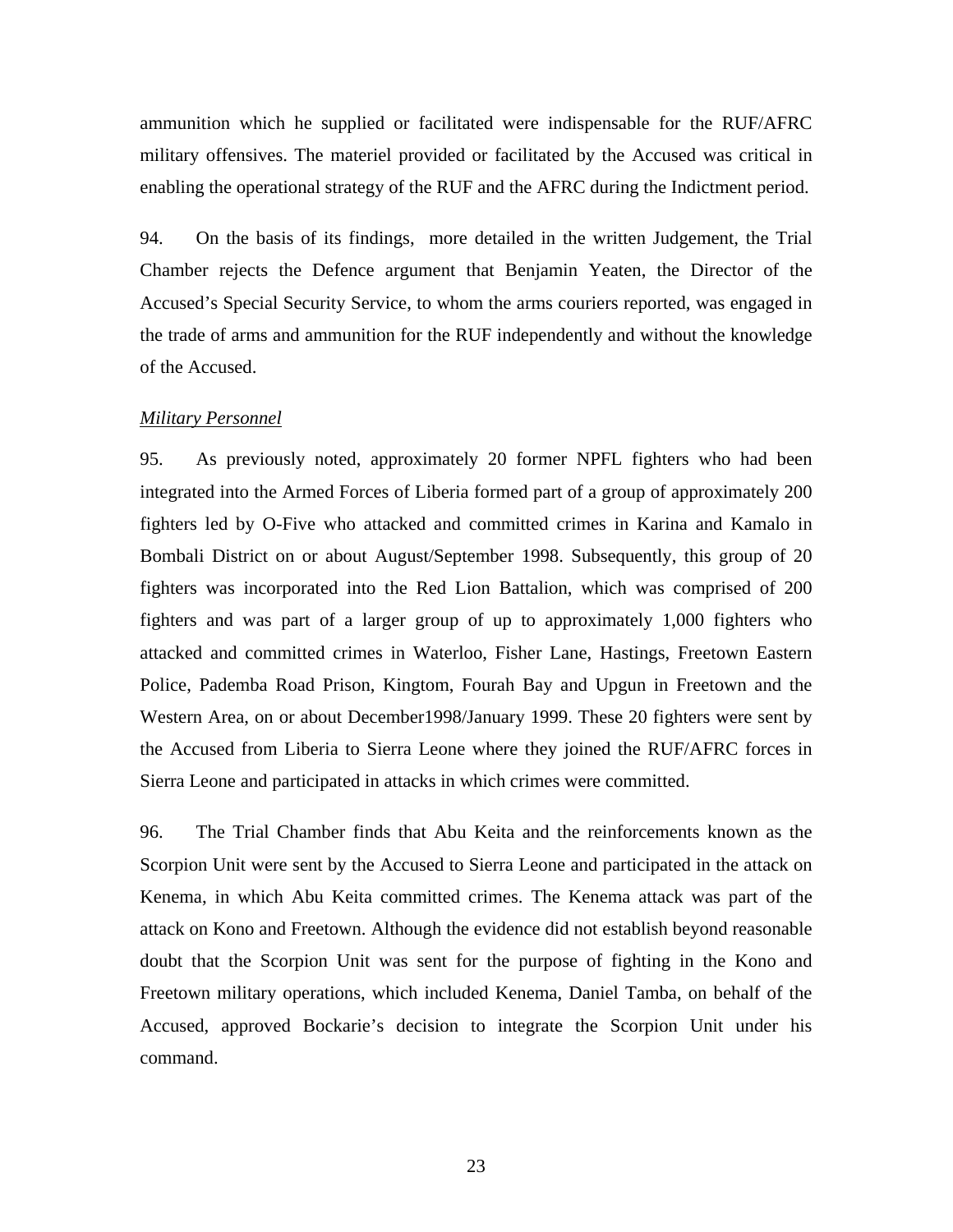97. The Accused sent former SLA soldiers to the Bunumbu training camp soon after the Intervention, although their subsequent deployment was not established. The Accused later sent a group of former SLA soldiers from Liberia back to Sierra Leone to support the attack on Freetown. These men arrived in Kailahun in or around late November 1998, and they participated in the attack on Kono in December 1998, although they were unable to reach Freetown and did not participate in the Freetown attack.

98. Liberian government authorities and RUF/AFRC members recruited and forced Sierra Leonean refugees residing in Liberia to return to Sierra Leone to fight. However, the evidence did not establish that these civilian refugees participated in attacks in Sierra Leone.

99. The Trial Chamber considered the allegation by the Prosecution that the Accused assisted the AFRC/RUF by capturing and returning AFRC/RUF deserters to Sierra Leone. The Trial Chamber finds that the Liberian police authorities detained two RUF/AFRC members Fonti Kanu, and Dauda Aruna Fornie, and handed them over to RUF personnel in late 1998 and late 1999, respectively. In evidence about his own arrest and torture in Sierra Leone, Mohammed Kabbah described as common knowledge the cooperation of Liberian authorities and the RUF on the return of wanted Sierra Leoneans who escaped to Liberia.

#### *Diamonds*

100. The Trial Chamber finds that there was a continuous supply by the AFRC/RUF of diamonds mined from areas in Sierra Leone to the Accused, often in exchange for arms and ammunition.

101. During the period May 1997 to February 1998 diamonds mined in Kono and Tongo Fields were delivered from the AFRC/RUF to the Accused by Daniel Tamba (a.k.a. Jungle) in exchange for arms and ammunition.

102. Following the ECOMOG Intervention, from February 1998 to July 1999, the diamonds delivered to the Accused by Sam Bockarie directly, as well as indirectly through intermediaries such as Eddie Kanneh and Daniel Tamba, were given to him in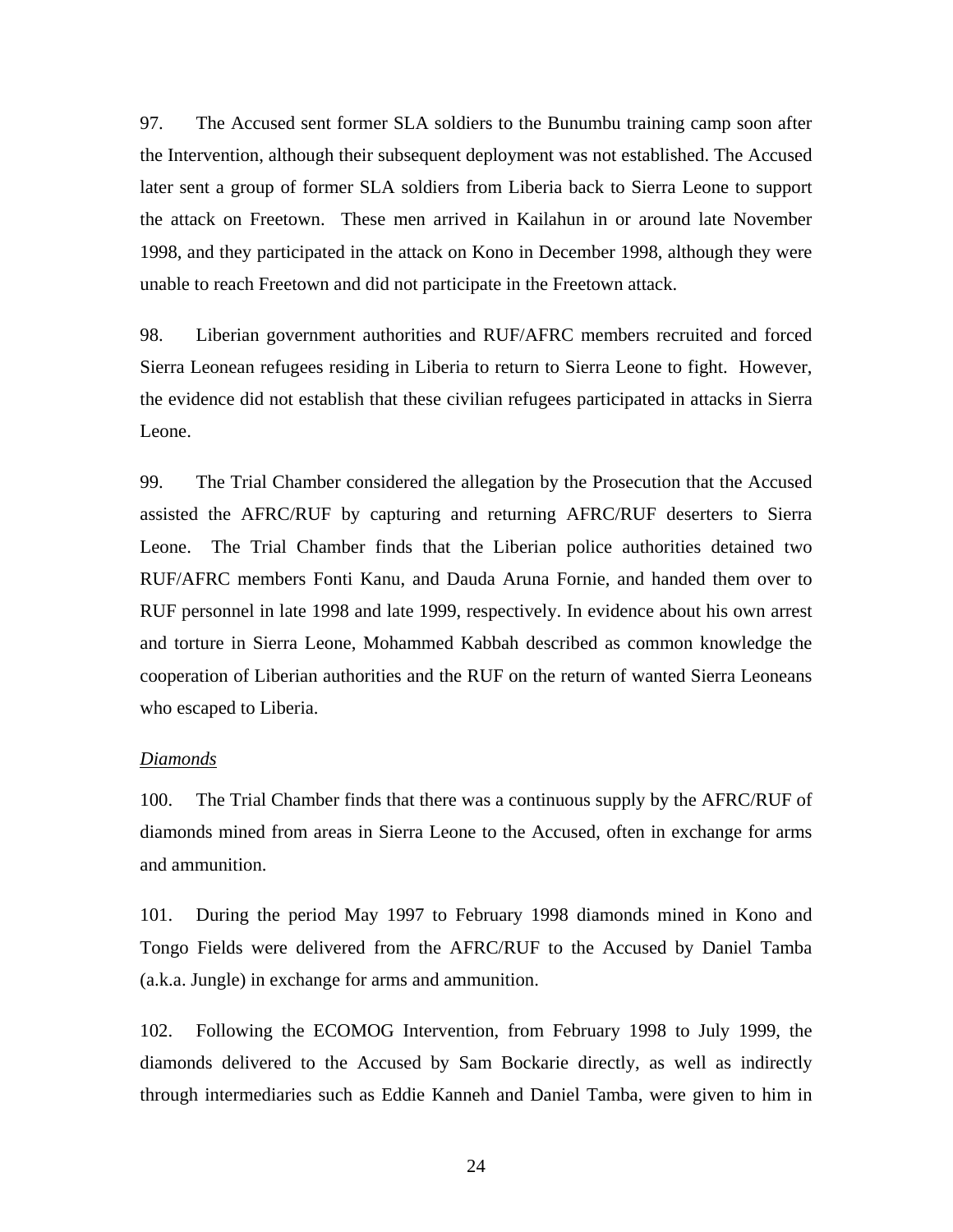order to get arms and ammunition from him, or sometimes for "safekeeping" on behalf of the RUF.

103. From February 1998 to July 1999, diamonds were delivered to the Accused by Sam Bockarie directly. These diamonds were delivered to the Accused for the purpose of obtaining arms and ammunitions from him. During this period, diamonds were also delivered through intermediaries such as Eddie Kanneh and Daniel Tamba.

104. The RUF also traded diamonds with entities and individuals other than the Accused or his government. Testimonial evidence of specific involvement of the Accused in the trade of diamonds supported the findings of a United Nations report of a panel of experts that diamond smuggling from Sierra Leone to Liberia was "the bulk of the RUF trade in diamonds" and while difficult to quantify was nevertheless the "primary source of income to the RUF". This report concluded that the trade of diamonds between Liberia and Sierra Leone could not be conducted in Liberia "without the permission and the involvement of government officials at the highest level."

105. From July 1999 to May 2000, Foday Sankoh delivered diamonds to the Accused, and diamonds were delivered to the Accused on his behalf in or before 1999 while he was in detention. In March 2000, Foday Sankoh visited South Africa and travelled through Monrovia on his way back to Sierra Leone, meeting with the Accused in Monrovia. According to one witness, among the diamonds delivered to the Accused during this meeting were a 45 carat diamond and two 25 carat diamonds.

106. From June 2000 until the end of hostilities in 2002, Issa Sesay delivered diamonds to the Accused, including on one occasion a 36 carat diamond. Eddie Kanneh also delivered diamonds to the Accused on Sesay's behalf. Sometimes the diamonds were delivered to the Accused supposedly for "safekeeping" until Sankoh's release from detention and, at other times, in exchange for supplies and/or arms and ammunition. During this period, diamond trading between the RUF and persons other than the Accused also took place.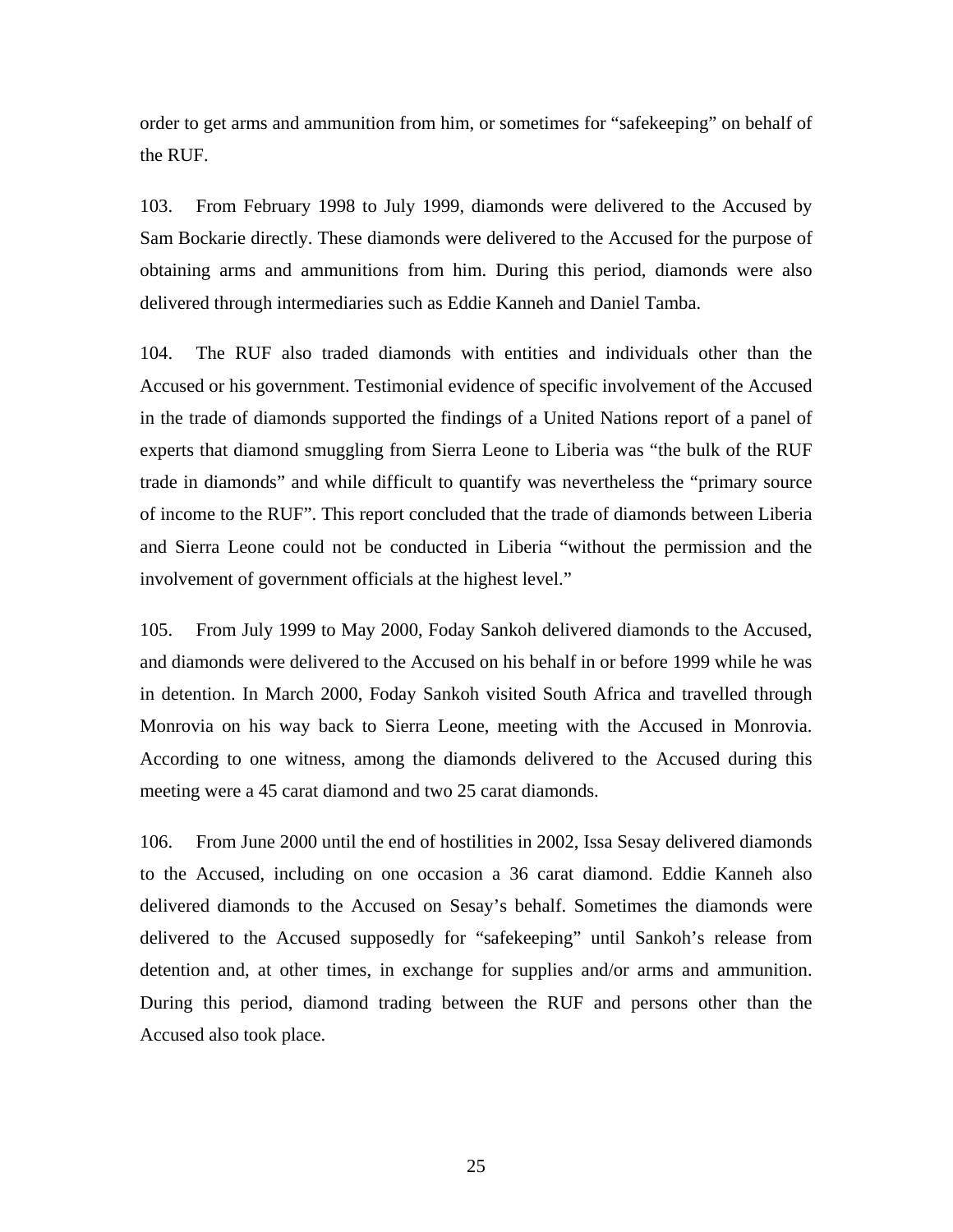107. As detailed in documentary evidence before the Trial Chamber, Liberian diamonds are generally known to be of a significantly lower quality than diamonds from Sierra Leone, refuting the claim made by the Accused that he would have had no reason to trade in diamonds from Sierra Leone because Liberia had its own diamonds. Moreover, the documentary evidence indicates that export of diamonds from Liberia was far greater than Liberian diamond production, attributing the difference to diamonds from Sierra Leone smuggled through Liberia.

108. The Trial Chamber finds that the Accused also facilitated a relationship between the RUF and a Belgian known as Alpha Bravo for the purpose of diamond transactions. However, there was insufficient evidence to establish that the Accused facilitated a relationship between the RUF and other diamond dealers.

109. The Accused also provided diesel fuel for the Caterpillars at the diamond mining sites in Sierra Leone, and equipment for use in mining diamonds to the RUF on at least one occasion between 1998 and 2002. While there may have been multiple sources of mining equipment and fuel entering Sierra Leone during the Indictment period, the Accused was among them. The Trial Chamber has also found that men sent by the Accused visited at least one mining site and assessed mining operations.

110. While there was evidence of occasional inquiries from Benjamin Yeaten and reports to him about the activity at the mining sites in Sierra Leone, the evidence did not establish that regular updates were sent to the Accused about mining activity.

#### *The Peace Process*

111. The Trial Chamber will now summarize its findings relating to the role of the Accused in the peace process and the Defence contention that his involvement with the RUF/AFRC was solely for the purpose of promoting peace.

112. During a radio conversation with Foday Sankoh, following the attack on Sierra Rutile in 1994, the Accused advised the RUF leader to send an External Delegation to Côte d'Ivoire. In Côte d'Ivoire, the delegates met Musa Cissé, an NPFL representative, who allowed them to use his radio for communications with Sankoh. The Accused,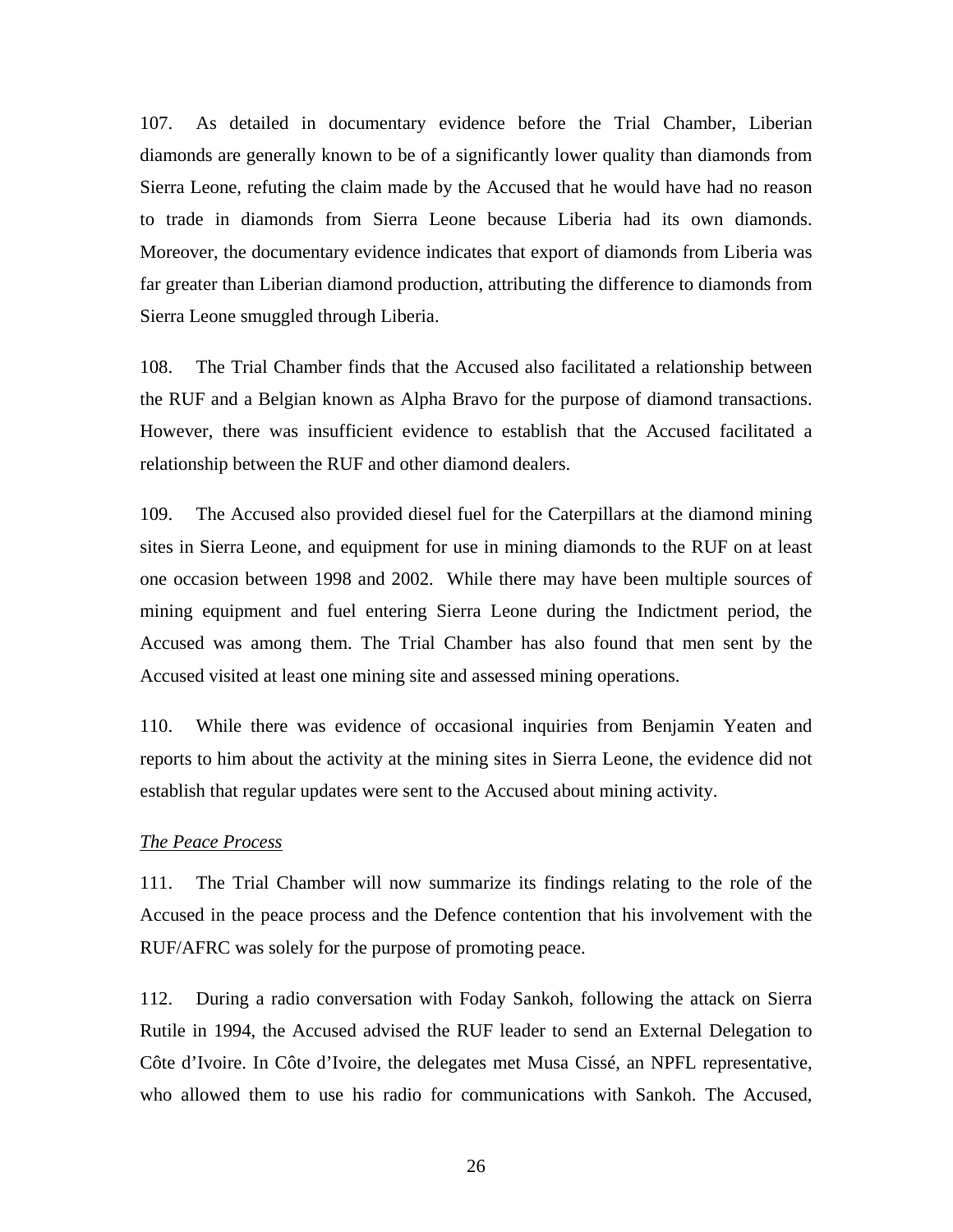through contact with Musa Cissé, invited members of the External Delegation to Liberia, where he met them twice in 1995. In December 1995 the Accused met members of the External Delegation in Cote d'Ivoire on the occasion of the publication of "Footpaths to Democracy", at which time he gave them CFA 10 million francs for their maintenance.

113. The Accused instructed Foday Sankoh to participate in the Abidjan peace talks from March to November 1996 in order to obtain ammunition and materiel for the RUF. The evidence established that while in Abidjan, Sankoh obtained arms and ammunition for the RUF using funds from Libya. However, the evidence was insufficient to establish that Sankoh used contacts of the Accused to obtain arms and ammunition in Abidjan.

114. The Accused played an active role in the Lomé peace negotiations, which role the Prosecution alleged to be subversive, suggesting that the Accused improperly assisted and advised the RUF delegation before and during the negotiations so as to procure the most favourable outcome for RUF/AFRC and himself. The Trial Chamber did not find this to be the case, in the absence of evidence that the Accused controlled the RUF delegation or dictated the outcome of the negotiations. However, the evidence established that the Accused was engaged in arms transactions at the same time that he was involved in the peace negotiations in Lomé, publicly promoting peace at the Lomé negotiations while privately providing arms and ammunition to the RUF.

115. Following the Lomé Peace Accord, the so-called West Side Boys, discontent with the apparent exclusion of the AFRC from the peace process, kidnapped UN peacekeepers and others in Sierra Leone and demanded to talk to, and then see, Johnny Paul Koroma, their leader. The Accused officially and publicly made arrangements to bring Koroma to Monrovia, including negotiating a waiver of the UN travel ban, and facilitating several meetings, thereby playing a central role in bringing Koroma and Sankoh together and achieving a reduction in the tension between the RUF and the AFRC. The evidence establishes, as the Accused contends, that the UN and ECOWAS Heads of State knew about his public role in the negotiations. Taylor's influence with both Koroma and Sankoh evidently made him a significant actor in the process and helped to facilitate the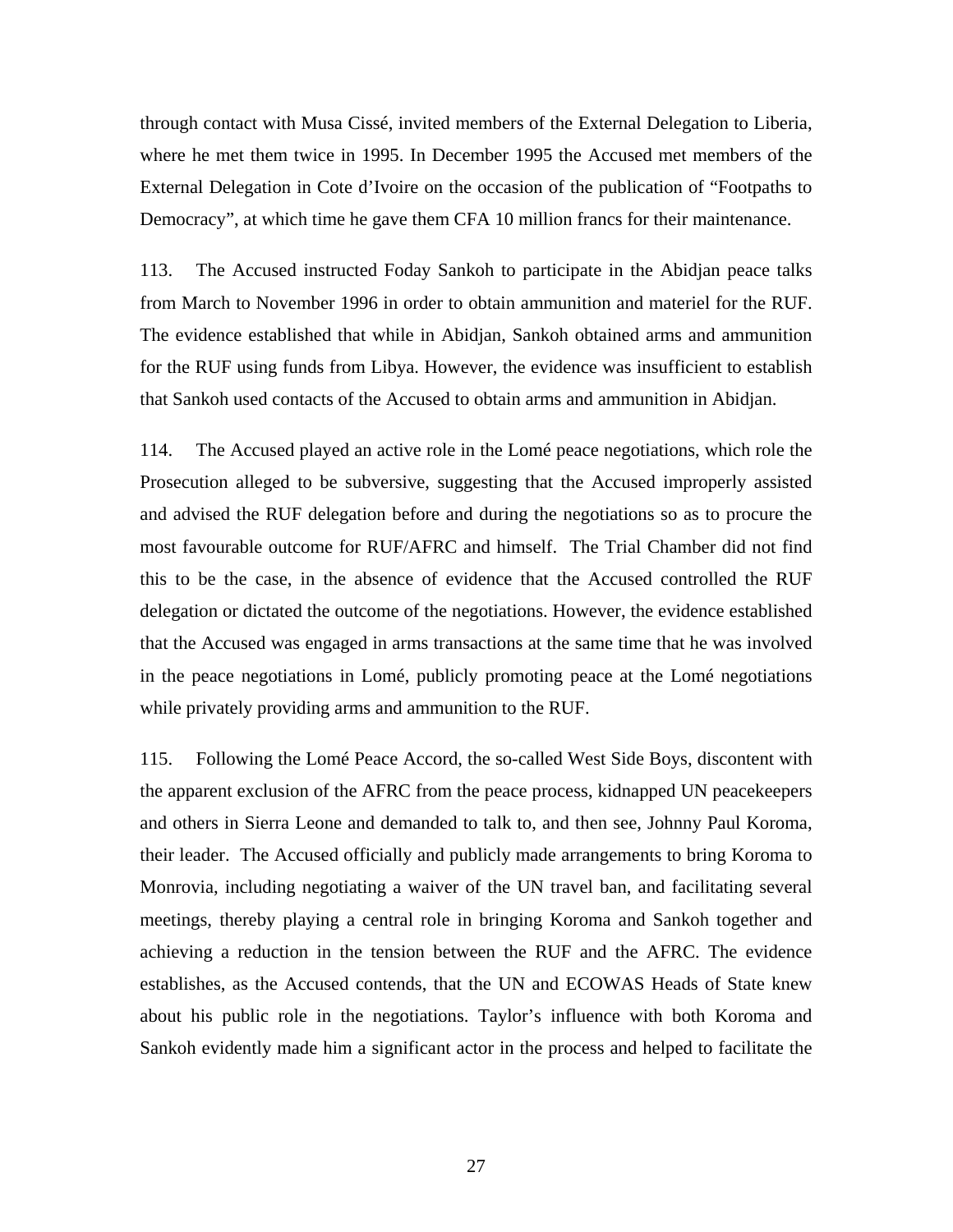release of the UN peacekeepers and others who had been taken captive by the West Side Boys.

116. The Trial Chamber accepts that as President of Liberia, as a member of the ECOWAS Committee of Five (later Committee of Six), the Accused wielded considerable influence over the warring factions in Sierra Leone and that the ECOWAS heads of state played a substantial role in the Sierra Leone peace process. However, there is strong evidence showing that while publicly participating in regional efforts to broker peace in Sierra Leone, the Accused was secretly fuelling hostilities between the AFRC/RUF and the democratically elected authorities in Sierra Leone. This clandestine undermining of the peace process by the Accused occurred even when he knew that an arms embargo by the UN and ECOWAS was in force in the region.

117. In late April or early May 2000, the RUF forcibly disarmed and detained a group of approximately 500 UNAMSIL peacekeepers in Sierra Leone. The Accused was asked by ECOWAS to become involved in negotiations for the release of these hostages, and his mandate was endorsed by the United Nations. Thereafter, the Accused invited Issa Sesay, RUF interim leader, to Monrovia to discuss the matter of their release. After this meeting, from about the middle to the end of May 2000, the RUF released the captured UNAMSIL peacekeepers into Liberian territory in stages. The Trial Chamber found that the Accused had significant influence over the RUF decision to release the UN peacekeepers, and that in his meeting with Issa Sesay, Taylor promised him assistance "in the struggle". While the Trial Chamber found that Issa Sesay made a trip to Liberia in May 2000 in which he obtained arms and ammunition from the Accused, the evidence was insufficient to establish that this materiel was provided in exchange for Issa Sesay agreeing to release the UNAMSIL peacekeepers.

118. In July 2000, a meeting was convened in Monrovia to discuss the selection of new leadership for the RUF following Sankoh's imprisonment. The meeting was attended by all of the ECOWAS heads of state and an RUF delegation led by Issa Sesay where it was proposed that Sesay take over as Interim Leader of the RUF. In another meeting late that night, the Accused privately advised Issa Sesay to say that he would disarm but "not do it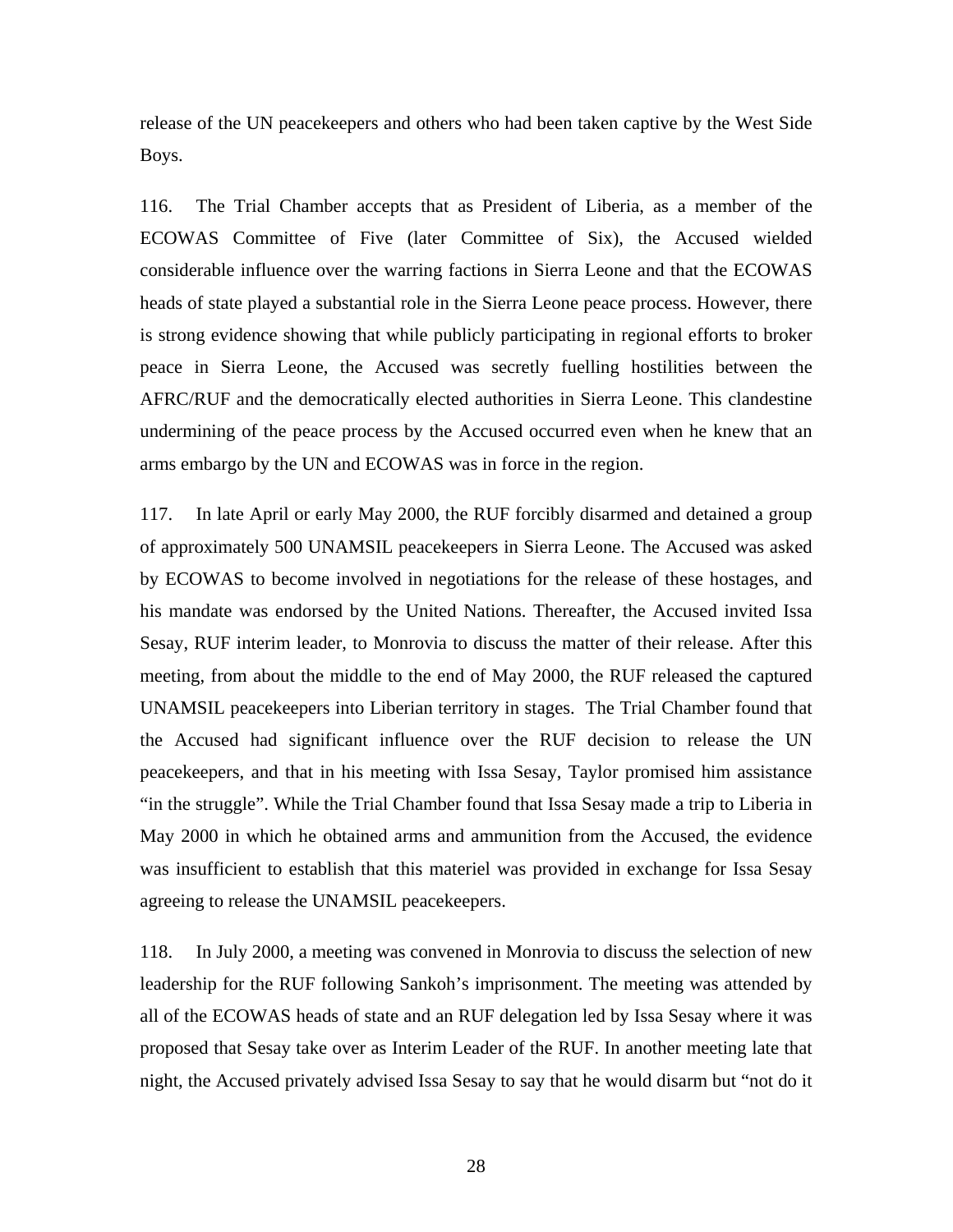in reality". At that time, the Accused was supplying Sesay with arms and ammunition, and also calling on the RUF to send forces to help him fight his own enemies together with the AFL in Liberia and in Guinea.

119. The Trial Chamber accordingly finds that while the Accused publicly played a substantial role in the Sierra Leone peace process, including as a member of the ECOWAS Committee of Five (later Committee of Six), secretly he was fuelling hostilities between the AFRC/RUF and the democratically elected authorities in Sierra Leone, by urging the former not to disarm and actively providing them with arms and ammunition, acting, as the Prosecution described, as "a two-headed Janus".

#### *Leadership and Command Structure*

120. The Trial Chamber has considered the leadership and command structure of the RUF, and the role of the Accused, if any, in relation to that structure. The Trial Chamber has found that Foday Sankoh and the Accused met in Libya in the early 1990s and pursued parallel goals and aspirations, but not in a chain of command. Following Operation Top Final in 1992 and the withdrawal of NPFL troops from Sierra Leone, contacts and cooperation between the Accused and Sankoh continued, but to a lesser extent. The Accused asked Sankoh to send troops in 1993 to help him fight ULIMO. He advised Sankoh prior to and following the RUF attack on Sierra Rutile, and he advised Sankoh to send an External Delegation to Cote d'Ivoire.

121. When Foday Sankoh was arrested in Nigeria in March 1997, he instructed Sam Bockarie to take orders from the Accused. While much evidence was adduced relating to the trade of arms and diamonds between Sam Bockarie and the Accused, the evidence did not establish that Bockarie took orders from the Accused. The instructions given to Bockarie by the Accused were given with the inherent authority the Accused had by virtue of his position. Bockarie was deferential to the Accused and generally followed his instruction. However, the Trial Chamber considers that the role Sankoh envisioned for the Accused while he was in detention was that he would guide Bockarie, and that Bockarie should look to his guidance, not that the Accused should take over Sankoh's role as the leader of the RUF with effective control over its actions.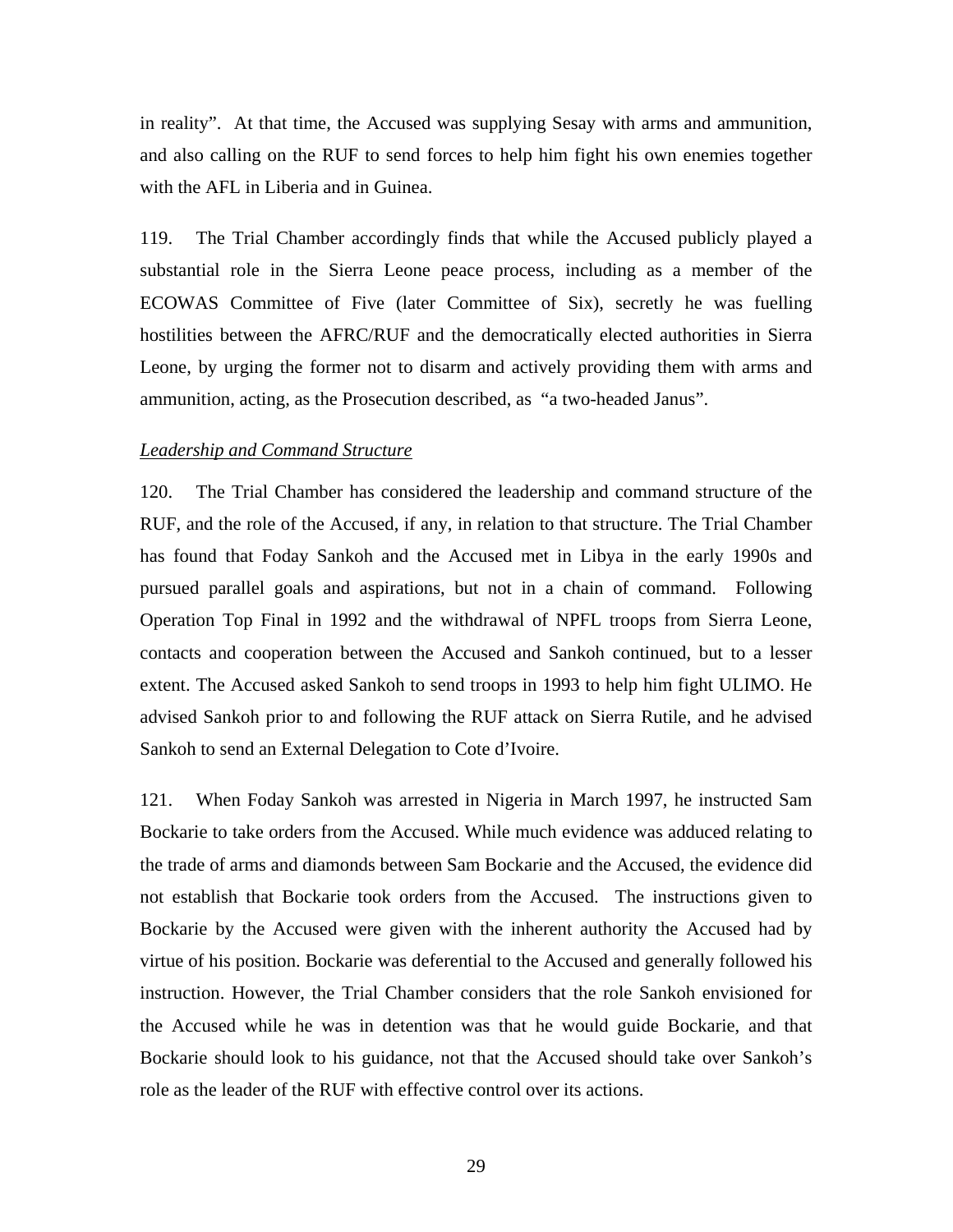122. Sometime around March 1998, Sam Bockarie was promoted. The Prosecution alleged that this promotion was made by the Accused directly, or through a joint decision between himself and Johnny Paul Koroma. Bockarie had just returned from Monrovia. The Trial Chamber finds that the Accused may well have been consulted by Koroma, or talked directly with Bockarie about the promotion while he was in Monrovia, but not that Bockarie was promoted by the Accused. Like Sankoh, Koroma turned to the Accused for advice and support, and the Trial Chamber accepts that he would have consulted the Accused. Nevertheless, the Accused was not part of the command structure.

123. In December 1999, Sam Bockarie left Sierra Leone and went to Liberia, amidst violent clashes between RUF fighters loyal to Foday Sankoh and RUF fighters loyal to him. He was told to leave Sierra Leone by the Accused, but the Trial Chamber finds that in summoning Bockarie to Liberia, the Accused relied on the authority of ECOWAS and sought the help of President Obasanjo, organizing a meeting at Roberts International Airport between Foday Sankoh, Sam Bockarie, President Obasanjo and himself, as a result of which a decision was made that Bockarie would not return to Sierra Leone until the disarmament process had been completed.

124. On 26 July 2000 a meeting took place at the Executive Mansion in Monrovia between the heads of state of ECOWAS and an RUF delegation led by Issa Sesay, where the suggestion was made that Issa Sesay should become the Interim Leader of the RUF. Sesay would not accept the appointment without it first being approved by the RUF and Foday Sankoh. A meeting of RUF commanders was held, and a letter was also delivered to Foday Sankoh by President Obasanjo seeking Sankoh's consent to the appointment. At a follow up meeting in August 2000, Sesay was confirmed as the RUF Interim Leader. Presidents Obasanjo and Konare both met with Sankoh in Freetown, without the Accused present, and the Trial Chamber finds that this process was undertaken by ECOWAS heads of state collectively, rather than the Accused unilaterally.

125. The Accused called on the AFRC/RUF to assist him in fighting outside Sierra Leone. In 1999, the Accused ordered Bockarie to send AFRC/RUF forces to assist him in his fight against Mosquito Spray and the LURD forces that had attacked his forces. In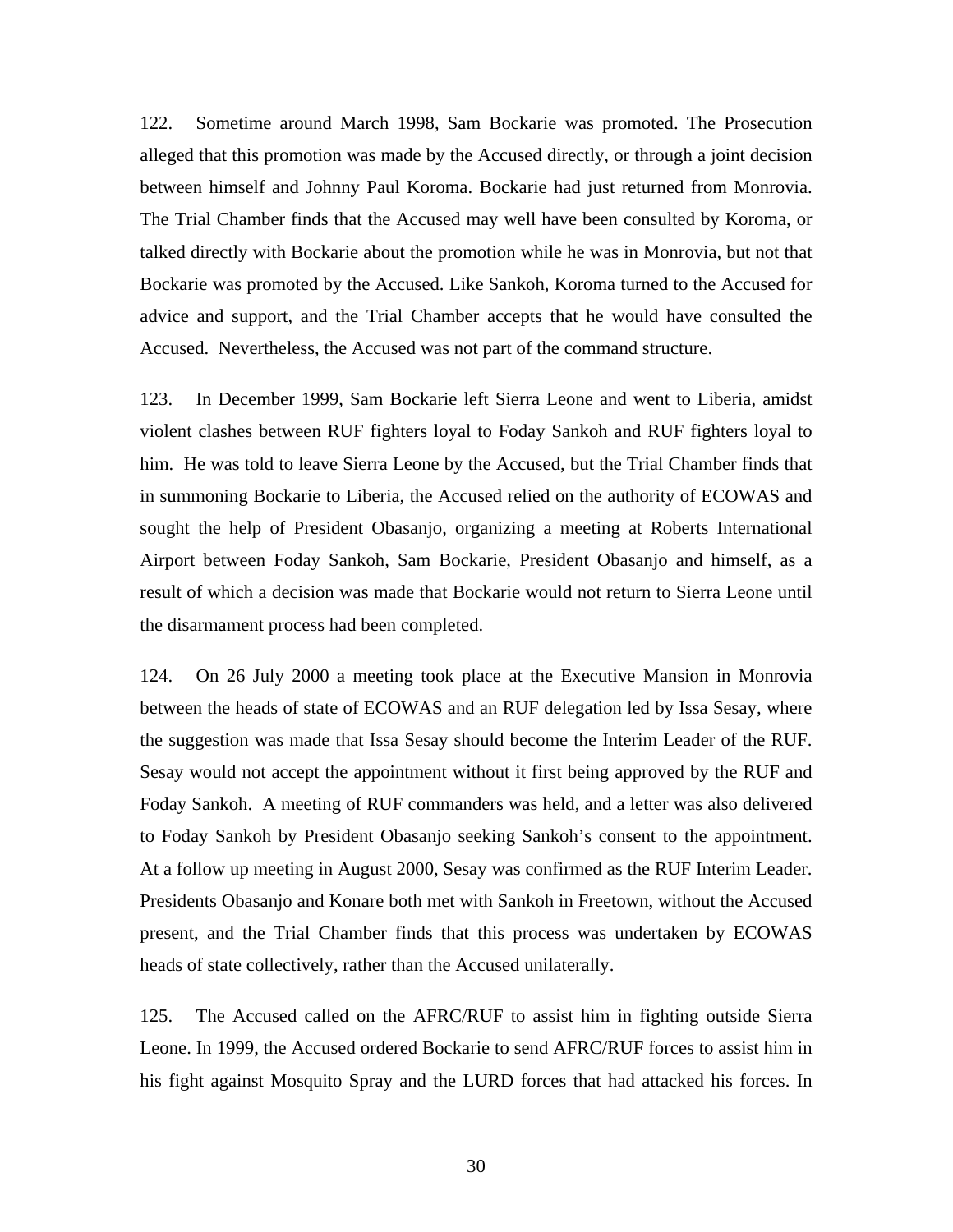2000 and 2001 the Accused instructed Issa Sesay to send RUF forces. The RUF forces sent in response to these requests fought alongside AFL forces in Liberia and Guinea under the command of the Accused's subordinates. The evidence was insufficient to establish that in 2001, Bockarie left Liberia to fight for Taylor's allies in Cote d'Ivoire, as alleged by the Prosecution.

### *Knowledge of the Accused of Crimes Committed in Sierra Leone.*

126. The Accused testified that prior to becoming President, he was not following whether crimes were committed by the RUF in Sierra Leone. The Trial Chamber found that the relationship of the Accused with the RUF from 1989 until he became President was much closer than he admitted. The Accused knew that during the early war years in Sierra Leone, RUF soldiers, under the command of NPFL officers, abducted civilians including children, forcing them to fight within the NPFL/RUF forces against the Sierra Leonean forces and ULIMO. Moreover, the Accused was aware that the RUF captured civilians and looted money during the attack on Sierra Rutile, and he advised Sankoh on the use of the hostages and the money.

127. The Accused testified that, upon becoming President, he received a daily briefing from his national security advisor, which would include press and intelligence reports. Also, following his election, the Accused joined the ECOWAS Committee of Five and would therefore have received and read ECOWAS reports. The numerous reports prepared in 1997 by ECOWAS and the United Nations agencies establish that, as early as May 1997, the crimes committed by the Junta were significantly reported by these international organisations. In a report of June 1997, the United Nations Department of Humanitarian Affairs reported killings of civilians, amputations and looting in Sierra Leone. An ECOWAS report of the Committee of Four on the situation in Sierra Leone, in August 1997, described the "massive looting of property, murder and rapes" following the coup on 25 May 1997. The final report of the sixteenth meeting of ECOWAS Chiefs of State in Abuja, Nigeria, in August 1997, a meeting in which the Liberian representative participated, also described "a very bloody coup, followed by massive looting and vandalisation of public and private properties and the opening of the prisons by the junta". In a speech to the Nation on 18 June 1997, the RUF forces themselves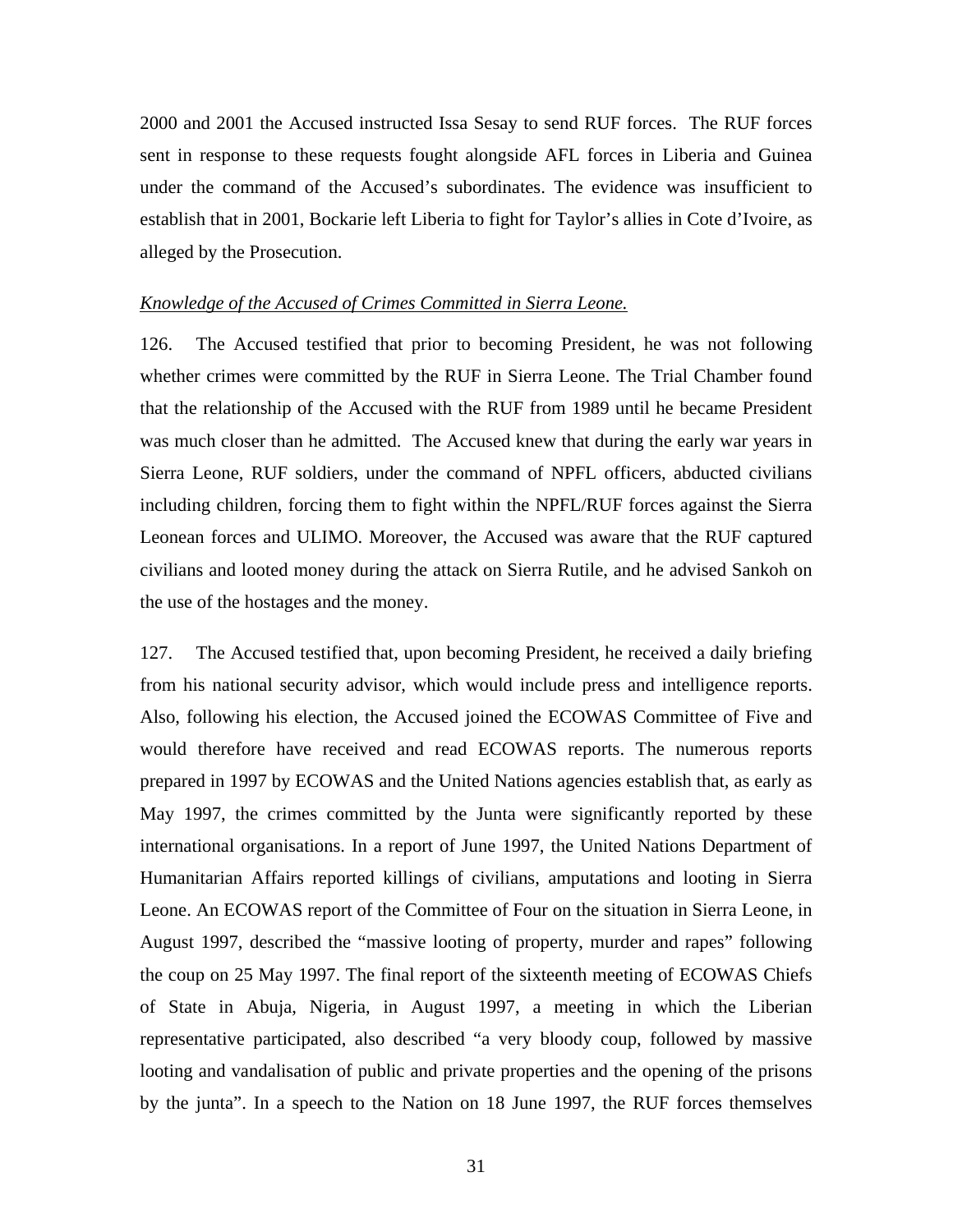apologised for the atrocities they had committed in Sierra Leone, including killings and rapes.

128. Following the coup, on 29 August 1997 ECOWAS decided to place a total embargo on all supplies of petroleum products, arms and military equipment to Sierra Leone. Similarly, on 8 October 1997, the United Nations Security Council decided to impose an embargo on arms and ammunitions to Sierra Leone. These embargos clearly indicate that, at the very latest by August 1997, the Junta was perceived by the international community as a threat to peace and it was recognized that military support could facilitate the commission of the crimes described above.

129. The Accused was evasive in his testimony as to what and when he knew about the crimes being committed in Sierra Leone. In light of these contemporary reports, and considering the fact that the Accused received daily briefings from his national security advisor about the international situation and was a member of the ECOWAS Committee of Five, the Trial Chamber finds that as early as August 1997, Charles Taylor was informed in detail of the crimes committed during the Junta period including murder, abduction of civilians including children, rape, amputation and looting.

130. After 1997, the media coverage of the AFRC/RUF's crimes and terror campaign against the Sierra Leonean civilian population increased. Many reports and articles by International Organisations, Non Governmental Organisations and newspapers admitted into evidence describe the atrocities committed by the AFRC/RUF troops after the ECOMOG Intervention and the end of the Junta Government. These public reports demonstrate that at that time, it was public knowledge that AFRC/RUF forces committed the following crimes: unlawful killings, sexual violence, physical violence, looting, conscription and use of child soldiers, abduction, terrorism, and other atrocities.

131. The Accused himself admitted that by April 1998 if "someone was providing support to the AFRC/RUF", he "would be supporting a group engaged in a campaign of atrocities against the civilian population of Sierra Leone". At that time, as the Accused testified, there were news reports of a "horrific campaign being waged against the civilian population in Sierra Leone." In a statement dated July 1998, the Accused "strongly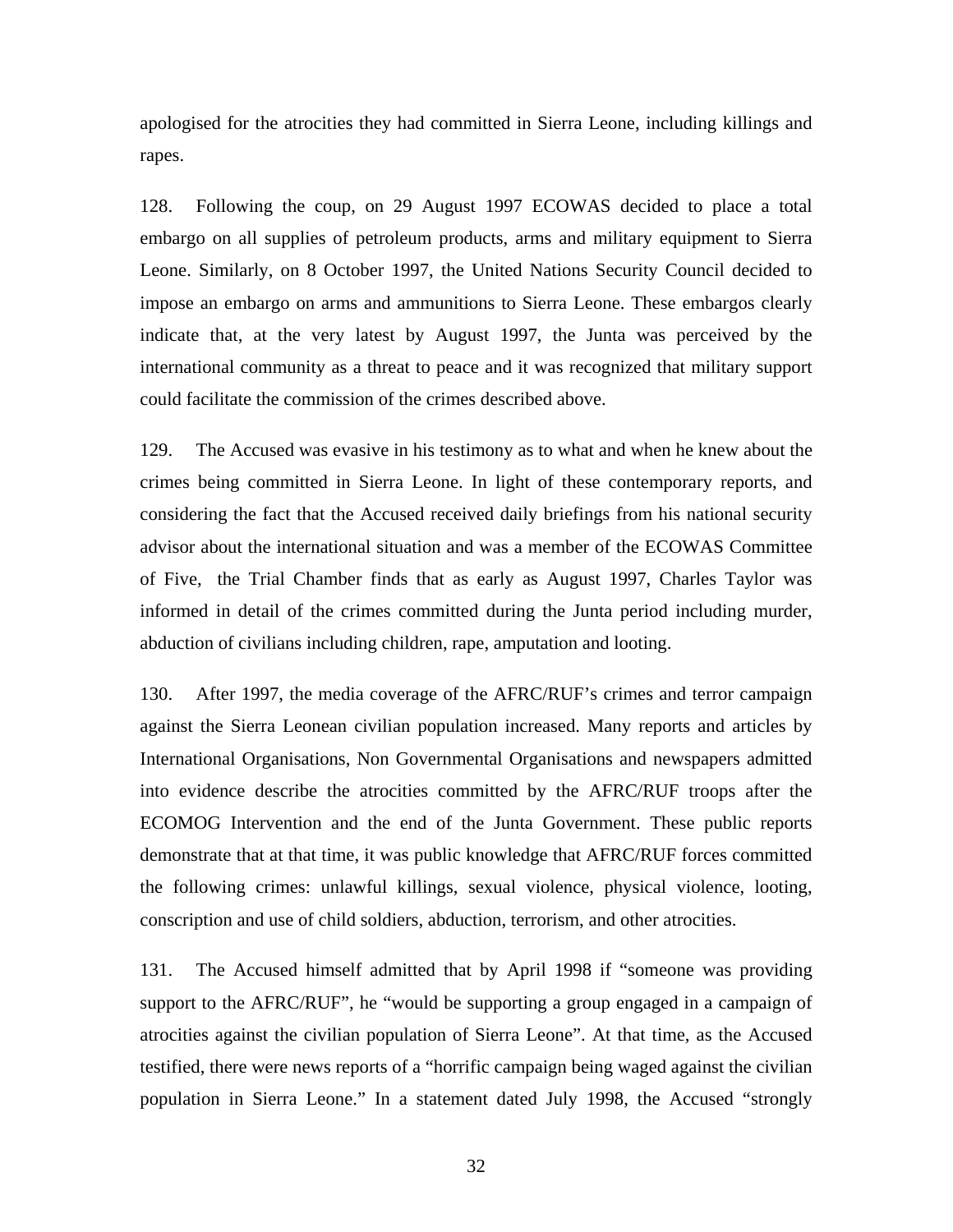condemned the continuing rebel activities in Sierra Leone, as well as the horrendous atrocities that had been committed there."

132. Based on this evidence, and the testimony of the Accused himself, the Trial Chamber finds that the Accused was aware of the crimes committed by RUF/AFRC forces against civilians, including murder, abduction of civilian including children, rape, amputation and looting, as early as August 1997 when he became President of Liberia.

#### **Summary of Legal Findings**

133. The Indictment charges the Accused with individual criminal responsibility pursuant to Article 6.1 of the Statute for the crimes referred to in Articles 2, 3 and 4 of the Statute alleged in the Indictment. The Trial Chamber has found that the crimes charged under Counts 1 to 11 of the Indictment were committed and now turns to the responsibility of the Accused for these crimes.

#### *Responsibility Pursuant to Article 6(3) of the Statute*

134. The Indictment charges that the Accused is individually criminally responsible for the crimes referred to in Articles 2, 3 and 4 of the Statute as alleged in the Indictment by virtue of holding positions of superior responsibility and exercising command and control over subordinate members of the RUF, AFRC, AFRC/RUF Junta or alliance, and/or Liberian fighters. It is alleged that the Accused is responsible for the criminal acts of his subordinates in that he knew or had reason to know that the subordinate was about to commit such acts or had done so and the Accused failed to take the necessary and reasonable measures to prevent such acts or to punish the perpetrators thereof.

135. The Accused denies criminal responsibility based on a superior/subordinate relationship with the perpetrators of the crimes.

136. Article 6(3) holds a superior criminally responsible if the superior knew or had reason to know that his or her subordinate was about to commit crimes prohibited by the Statute or had done so, and the superior failed to take the necessary and reasonable measures to prevent or punish the perpetrators. It must thus be demonstrated that the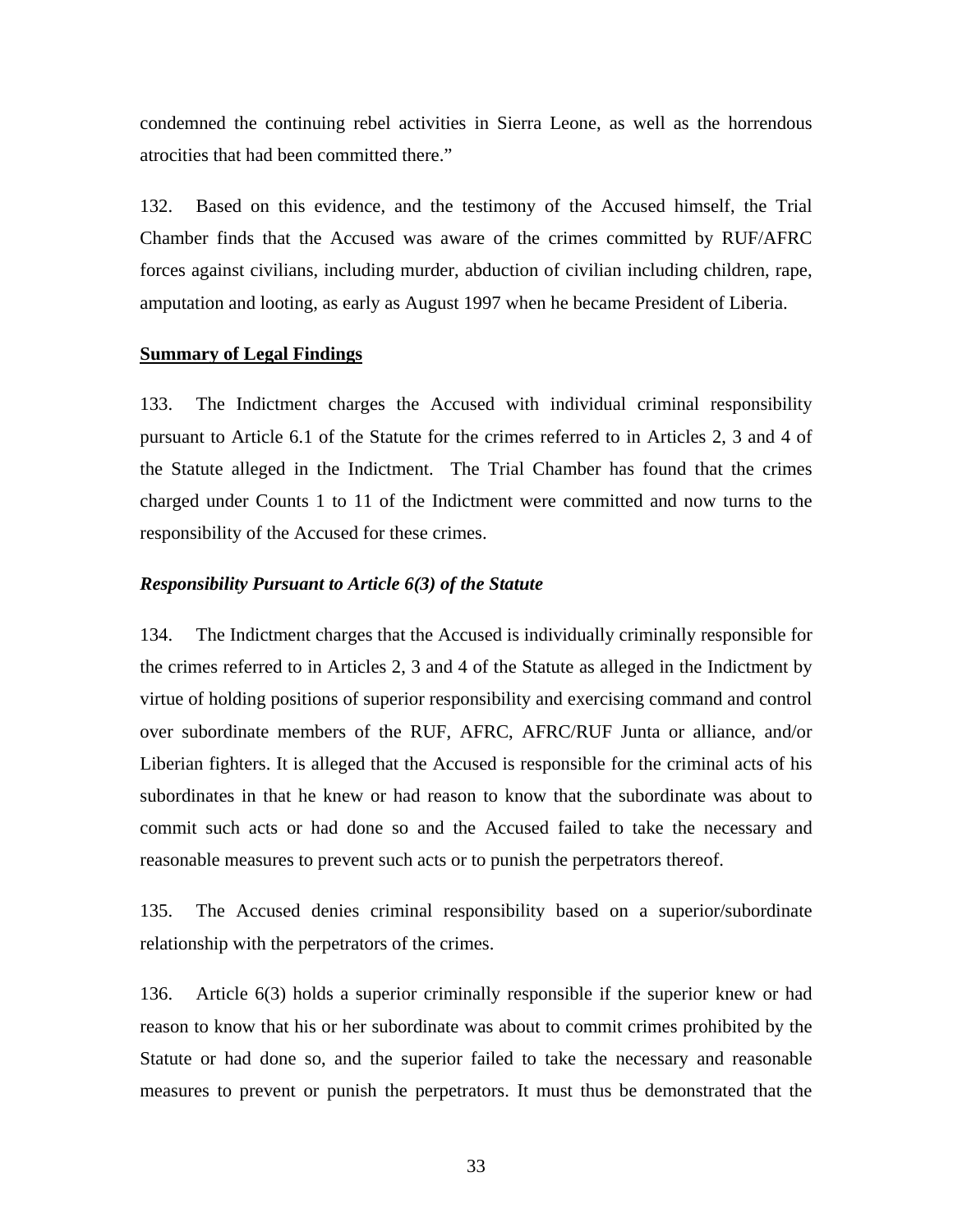superior had effective "command and control" over his subordinates – i.e. the material ability to prevent or punish the commission of the offence.

137. The Trial Chamber is of the view that the Accused had substantial influence over the leadership of the RUF, and to a lesser extent that of the AFRC. However, that substantial influence over the conduct of others fell short of "effective command and control" as demonstrated by the evidence.

138. The evidence establishes that from 1990 to March 1997 Sankoh was the sole leader of the RUF and that he did not take orders from the Accused. When Sankoh was arrested in March 1997 he appointed Bockarie to lead the RUF and instructed him to take direction from the Accused.

139. The Trial Chamber finds that the Accused gave guidance, advice and direction to Bockarie and to his successor, Issa Sesay, but that the evidence does not establish that either of them was a subordinate of the Accused, nor that the Accused had effective command and control over the RUF during their respective tenures. Similarly, the Trial Chamber finds that the Accused gave guidance, advice and direction to Johnny Paul Koroma when he was leader of the AFRC/RUF Junta, but the evidence does not establish that he was a subordinate of the Accused, nor that the Accused had effective command and control over the AFRC/RUF Junta.

140. With regard to Liberian fighters who were found to have participated in the commission of crimes, the Trial Chamber finds that even if they were sent to Sierra Leone by the Accused, there is insufficient evidence to find beyond a reasonable doubt that they remained under the effective command and control of the Accused once in Sierra Leone.

141. The Trial Chamber accordingly finds that the Prosecution failed to prove beyond reasonable doubt that the Accused is individually criminally responsible under Article 6(3) for the crimes referred to in Articles 2, 3 and 4 of the Statute as alleged in the Indictment.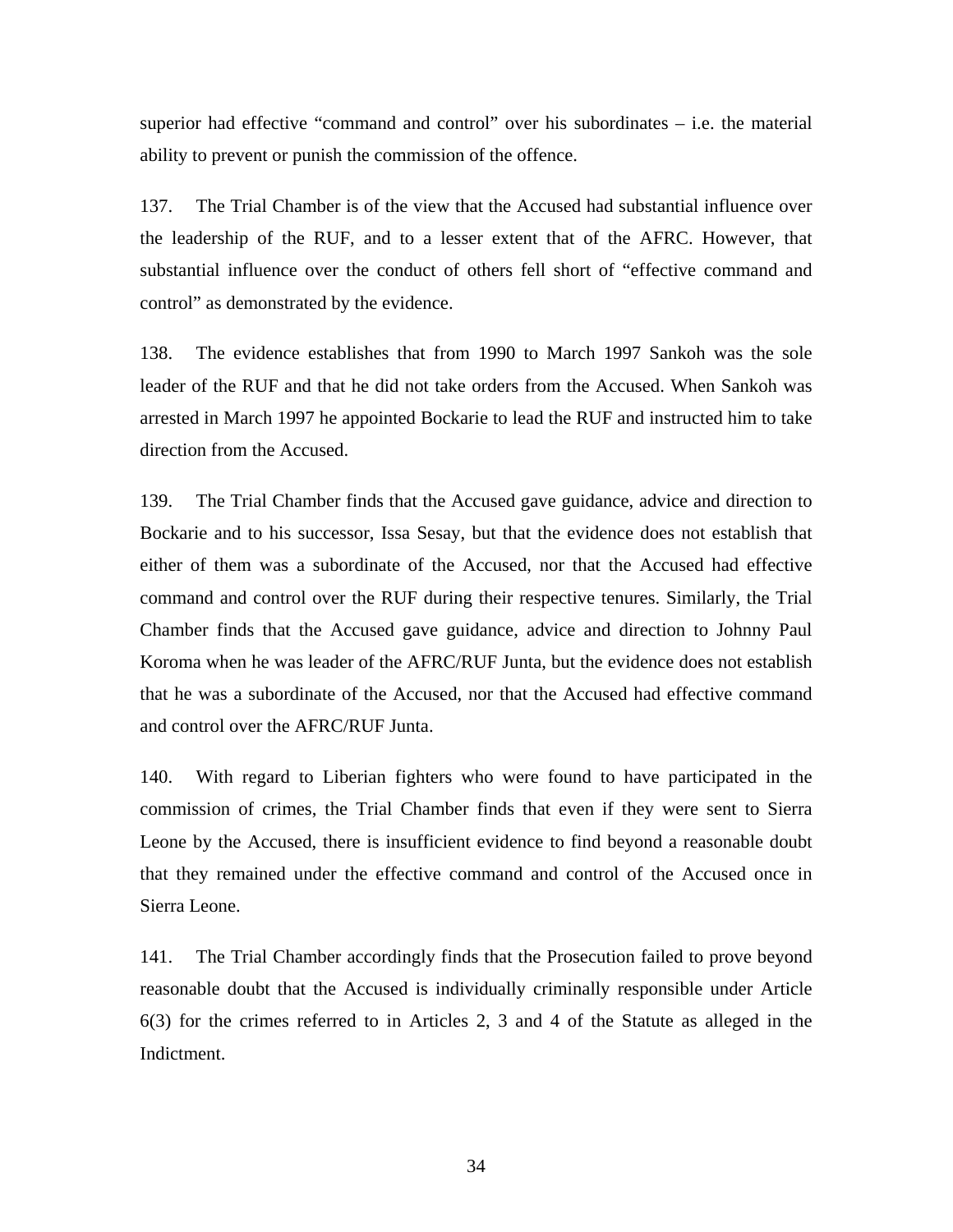#### *Joint Criminal Enterprise*

142. The Indictment charges the Accused with the crimes referred to in Articles 2, 3 and 4 of the Statute as alleged in the Indictment, which crimes amounted to or were involved within a common plan, design or purpose in which the Accused participated, or were a reasonably foreseeable consequence of such common plan, design or purpose.

143. As discussed earlier, the Trial Chamber found that the Prosecution failed to prove that any of the three alleged meetings in Libya, Burkina Faso and Voinjama, where the common plan is said to have been established, took place. Furthermore, while the Trial Chamber found that the Accused provided significant operational and military support to the RUF, particularly after he became President of Liberia, the evidence does not establish that this support was provided pursuant to a common plan in the context of a joint criminal enterprise.

144. Accordingly, the Trial Chamber finds that the Prosecution has failed to prove beyond a reasonable doubt that the Accused is criminally responsible by virtue of having participated in a common plan, design or purpose to commit the crimes alleged in the Indictment.

### *Responsibility under Article 6(1) for Aiding and Abetting*

145. The Indictment charges that the Accused, by his acts or omissions, is individually criminally responsible pursuant to Article 6.1 of the Statute for (inter alia) aiding and abetting the planning, preparation or execution of the crimes referred to in Articles 2, 3 and 4 of the Statute as alleged in the Indictment.

146. The Prosecution submits that in providing practical assistance, encouragement, or moral support, the Accused's acts had a substantial effect on the perpetration of the crimes charged in the Indictment, and that he had a clear intent to act in support of those crimes.

147. The Defence denies that the Accused is responsible for aiding and abetting the commission of any of the crimes charged in the Indictment.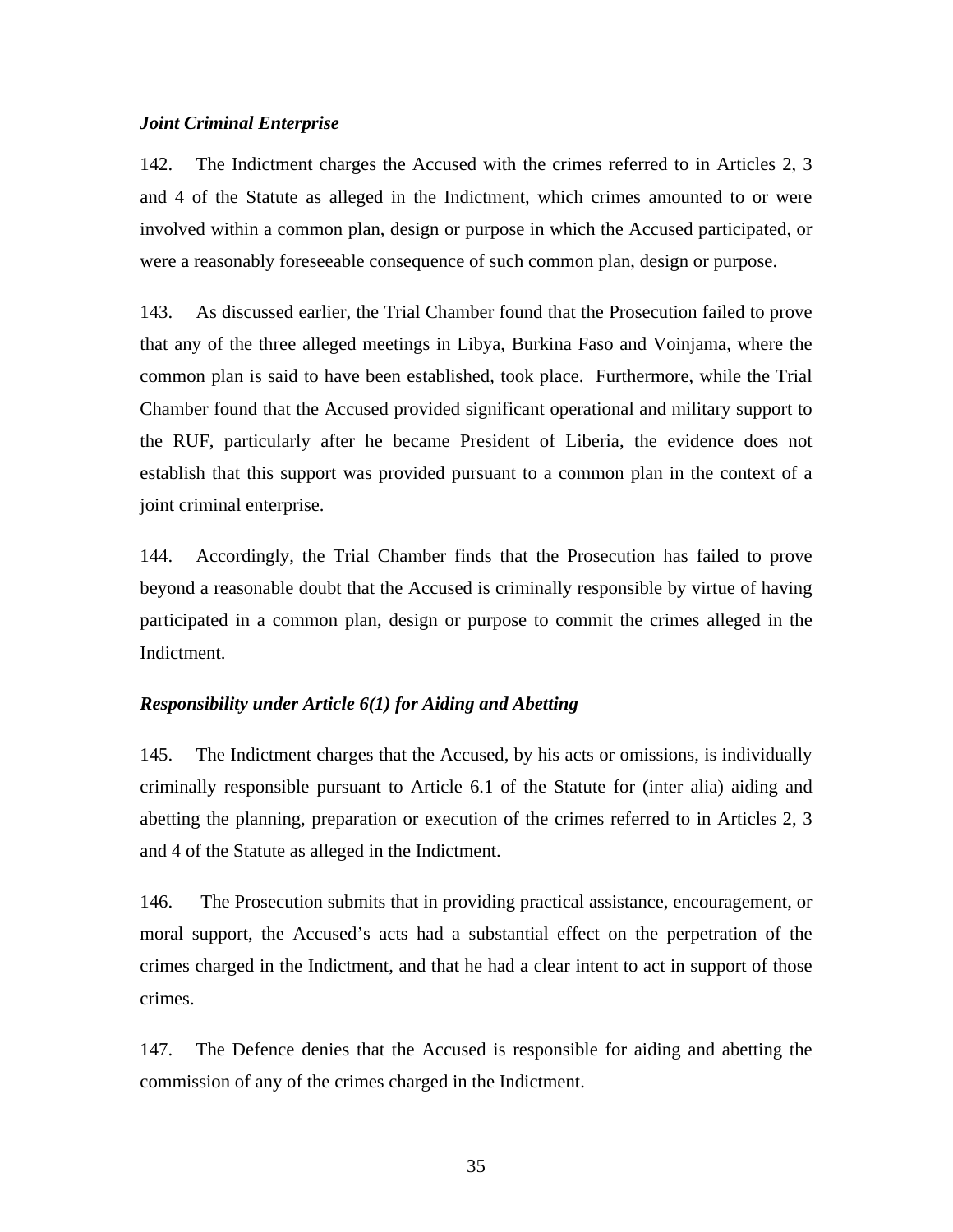148. "Aiding and abetting" requires that the accused gave practical assistance, encouragement, or moral support which had a substantial effect on the perpetration of a crime.

149. The Trial Chamber finds beyond reasonable doubt that the Accused provided arms and ammunition, military personnel, operational support, moral support and ongoing guidance to the RUF, AFRC, AFRC/RUF Junta or alliance, and Liberian fighters for military operations during the Indictment period.

#### Commission of crimes intrinsic to the RUF/AFRC's war strategy.

150. Before turning to the various forms of assistance provided by the Accused, the Trial Chamber considered the RUF/AFRC's war strategy. Throughout the Indictment period, the operational strategy of the RUF and AFRC was characterised by a campaign of crimes against the Sierra Leonean civilian population, including murders, rapes, sexual slavery, looting, abductions, forced labor, conscription of child soldiers, amputations and other forms of physical violence and acts of terror. These crimes were inextricably linked to how the RUF and AFRC achieved their political and military objectives. In particular, under the leadership of Sam Bockarie, the RUF and AFRC pursued a policy of committing crimes in order to achieve military gains at any civilian cost, and also politically in order to attract the attention of the international community and to heighten their negotiating stance with the Sierra Leonean government. That their operations were given titles such as "Operation No Living Thing", and "Operation Spare No Soul" made explicit the intent of the RUF and AFRC to wage a campaign of terror against civilians as part of their war strategy.

151. The findings of the Trial Chamber as to the various forms of assistance provided by the Accused are as follows.

#### Arms and Ammunition

152. During the Indictment period, the Accused directly or through intermediaries supplied or facilitated the supply of arms and ammunition to the RUF/AFRC. The Accused sent small but regular supplies of arms and ammunition and other supplies to the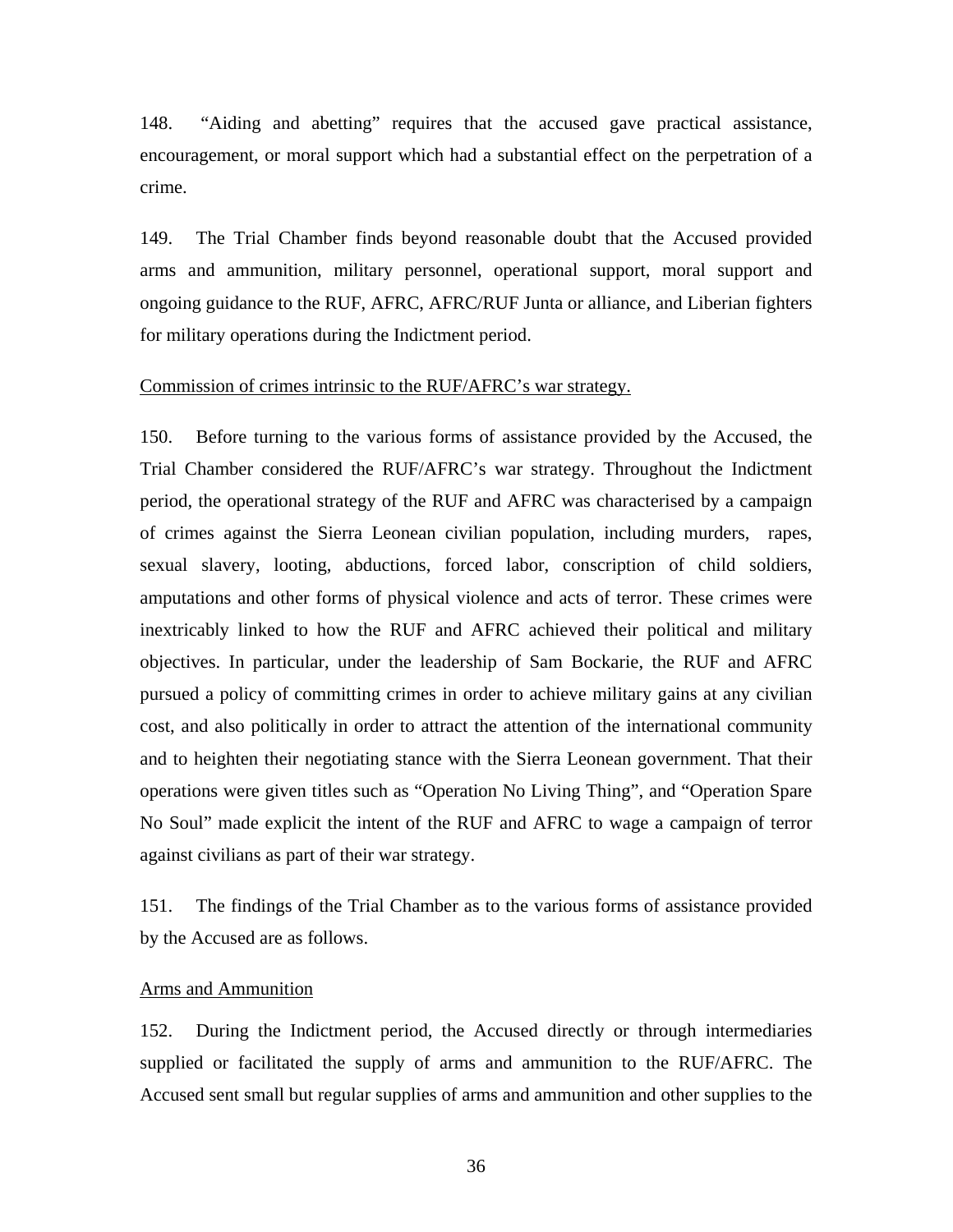RUF from late 1997 to 1998 via his subordinates, and substantial amounts of arms and ammunition to the AFRC/RUF from 1998 to 2001. The Accused facilitated much larger shipments of arms and ammunition from third party states to the AFRC/RUF, including the Magburaka shipment of October 1997 and the Burkina Faso shipment of November/December 1998.

153. Also during the Indictment period, these arms and ammunition were used by the RUF, AFRC, AFRC/RUF Junta or alliance, and Liberian fighters in military operations, including the Junta mining operations at Tongo Fields prior to the ECOMOG Intervention, "Operation Pay Yourself" and subsequent offensives in Kono District in 1998, and in the Freetown invasion in January 1999, and attacks on the outskirts of Freetown and the Western Area in late January to early February 1999. These operations involved widespread or systematic attacks on the civilian population and the commission of crimes. The Trial Chamber finds that the provision and facilitation of these arms and ammunition constituted practical assistance which had a substantial effect on the perpetration of crimes by the RUF and RUF/AFRC during the Indictment period.

#### **Military Personnel**

154. The Accused also provided military personnel to the RUF/AFRC. The Accused provided a group of 20 ex-NPFL fighters who had been integrated into the AFL. These 20 fighters fought in Karina and Kamalo in Bombali District in August/September 1998 as part of a group of 200 fighters. These 20 fighters were later on incorporated into the Red Lion Battalion, which comprised of 200 fighters. The Red Lion Battalion was part of a group of 1,000 fighters who participated in the invasion of Freetown and committed crimes during the course of military operations in December 1998/January 1999.

155. The Accused reorganized, armed and sent former SLA fighters and Sierra Leonean civilians who had retreated to Liberia back to Sierra Leone to fight in the Kono and Freetown operation, and these men fought in the Kono operation in December 1998.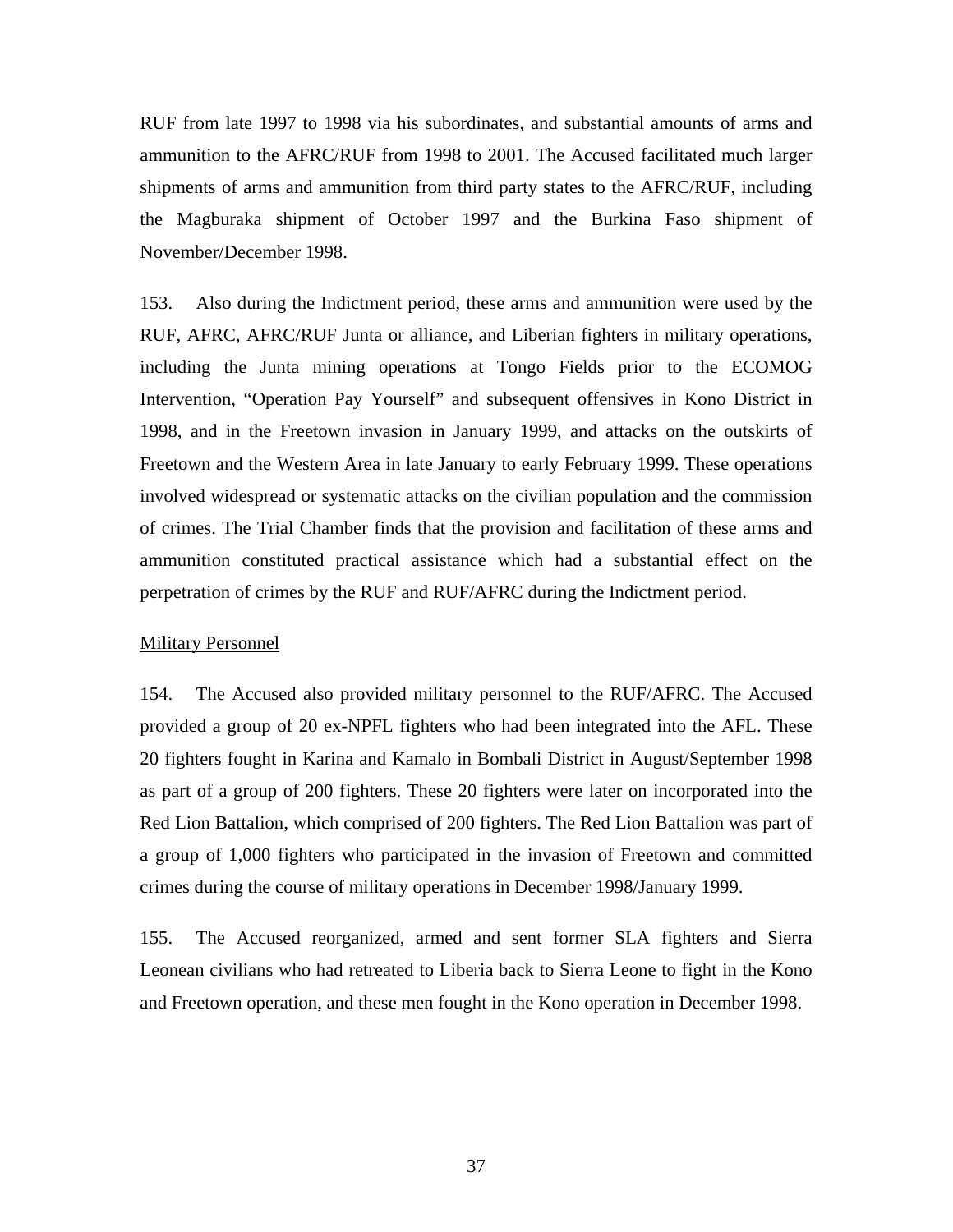156. Moreover, the Accused sent Abu Keita and 150 fighters as reinforcements known as the Scorpion Unit, who participated in the attack on Kono and Kenema Districts in late 1998/early 1999.

157. The Trial Chamber finds that the practical assistance provided by these military personnel sent by the Accused had a substantial effect on the commission of crimes by the RUF/AFRC during the course of military operations.

#### Operational Support

158. In the pre-Indictment period, NPFL radio operators and equipment were sent to Sierra Leone, and RUF fighters were trained by the NPFL radio operators in radio communications, with the knowledge of the Accused. The RUF continued to benefit into the Indictment period from the enhanced communications capacity that resulted from this assistance. However, as the acts of the Accused took place prior to the Indictment period, the Trial Chamber has not taken them into account in determining criminal responsibility.

159. The Trial Chamber found that the Accused also provided operational support to the RUF/AFRC during the Indictment period, including giving Sam Bockarie and Issa Sesay satellite phones, and facilitating communications for the RUF through the NPFL's own communications network; providing the RUF/AFRC access to radio communications equipment in Liberia; allowing the use of the radio station at Benjamin Yeaten's home for communications with Bockarie and later Sesay; and the transmission of "448 messages" to RUF forces warning them of impending ECOMOG jet attacks, which the Accused must have known about. This communications support provided practical assistance to the RUF/AFRC for the crimes committed during the course of their military operations throughout the Indictment period.

160. The Accused also provided financial support to the RUF/AFRC, including funds to Bockarie of \$10,000 to \$20,000 at a time, on multiple occasions for the purchase of arms from ULIMO. The Accused also kept diamonds and money in "safekeeping" for the RUF/AFRC.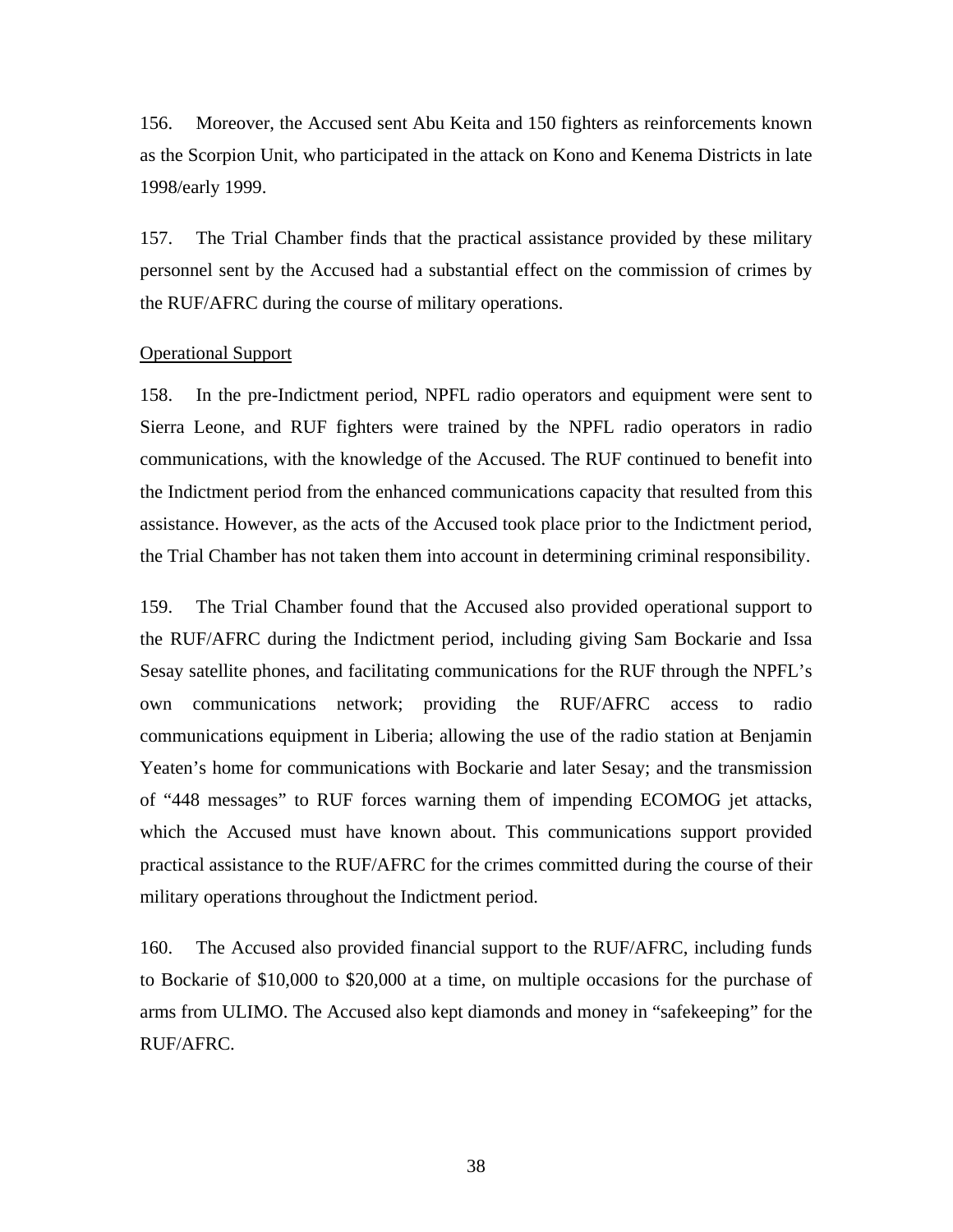161. The Accused also provided a guesthouse to the RUF in Monrovia, which was used by the RUF to facilitate the transfer of arms and funds from the Accused to the RUF and the delivery of diamonds from the RUF to the Accused. The Trial Chamber considers that the provision of the RUF guesthouse by the Accused, as a base of operation for procurement and a way station for the transport of arms and ammunition, provided practical assistance to the RUF/AFRC for the commission of crimes committed during the course of military operations.

162. The Accused provided other forms of support to the RUF/AFRC, including the provision of security escorts, facilitation of access through checkpoints, assistance with transport of arms and ammunition by road and by air, safe haven and medical support for treatment of wounded RUF fighters in Liberia, as well as provision of goods such as food, clothing, cigarettes, alcohol and other supplies to the RUF. The Accused also sent "herbalists" who marked fighters in Buedu and Kono to "protect" them against bullets and bolster their confidence. Liberian forces also assisted the RUF/AFRC with the capture and return of deserters to Sierra Leone.

163. The provision of such support, in addition to the military support provided, constituted practical assistance to the RUF/AFRC which had a substantial effect on the commission of crimes committed during the course of military operations.

#### Encouragement and Moral Support

164. The Trial Chamber has considered the ongoing communication and consultation between the Accused and the RUF/AFRC leadership, and the ongoing advice and encouragement that the Accused provided to the RUF/AFRC. He advised Sankoh to participate in the Abidjan peace talks in 1996 in order to obtain arms and ammunition for the RUF. He instructed the RUF to open a training base in Bunumbu in 1998, and to construct an airfield in Buedu. He instructed the AFRC/RUF to capture Kono, and subsequently advised them to hold and re-capture it, as a source of revenue through diamonds that could be used to secure arms and ammunition. The Trial Chamber has taken into account the position of authority of the Accused as an elder statesman and as President of Liberia, the deference that was accorded to him by the RUF/AFRC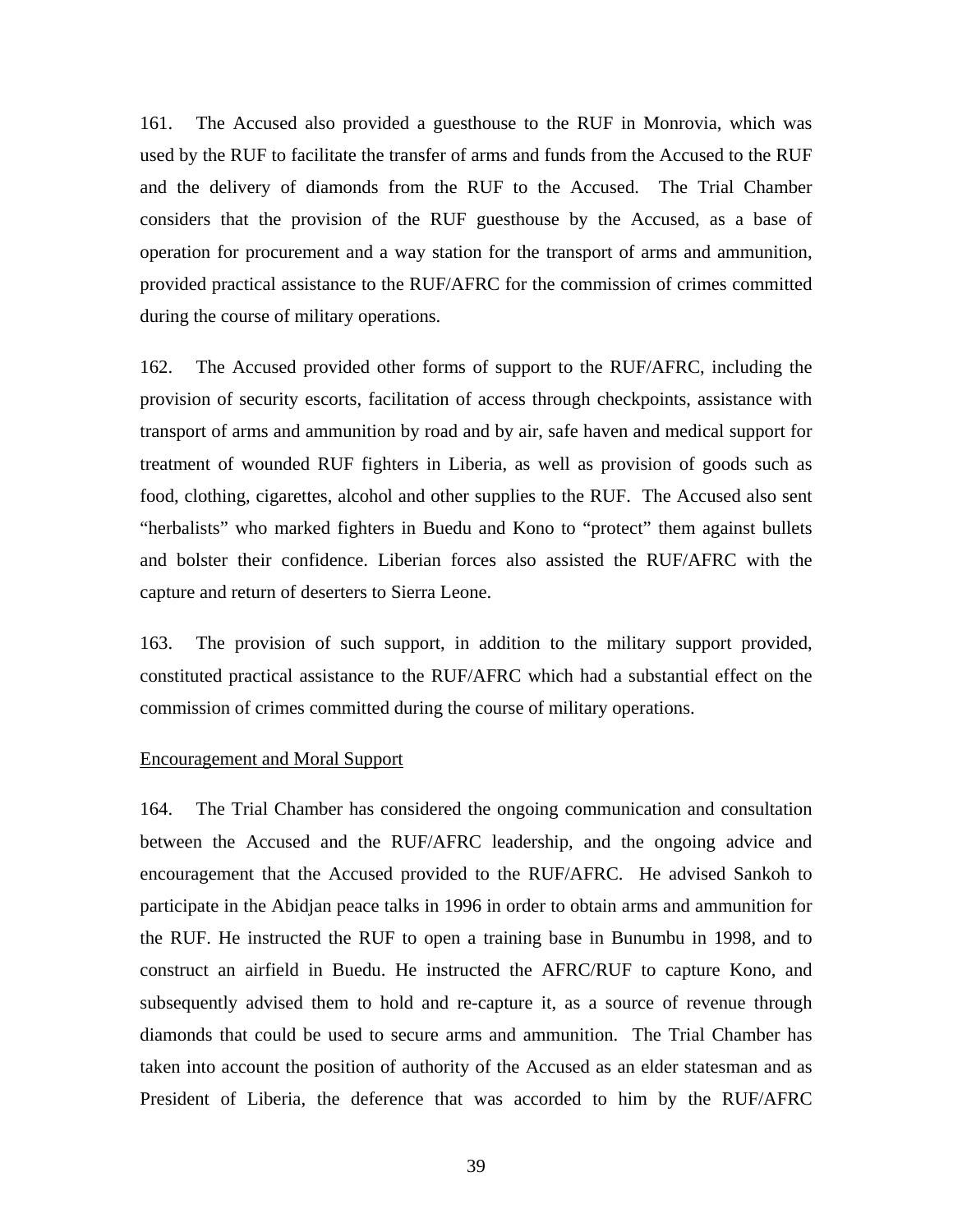leadership and their reliance on his guidance, and the fact that his advice was generally heeded by them.

165. Taken cumulatively, and having regard to the military support provided by the Accused to the RUF/AFRC, the Trial Chamber finds that the practical assistance, encouragement and moral support provided by the Accused had a substantial effect on the commission of crimes by the RUF/AFRC during the course of military operations in Sierra Leone.

#### The Accused

166. The essential mental element required for aiding and abetting is that the accused knew that his acts would assist the commission of the crime by the perpetrator or that he was aware of the substantial likelihood that his acts would assist the commission of a crime by the perpetrator. In cases of specific intent crimes, such as acts of terrorism, the accused must also be aware of the specific intent of the perpetrator.

167. As discussed earlier, the Trial Chamber is satisfied that as of August 1997, the Accused knew of the atrocities being committed against civilians in Sierra Leone by the RUF/AFRC forces and of their propensity to commit crimes. Notwithstanding such knowledge, the Accused continued to provide support to the RUF and RUF/AFRC forces during the period that crimes were being committed in Sierra Leone. The Trial Chamber therefore finds beyond reasonable doubt that the Accused knew that his support to the RUF/AFRC would provide practical assistance, encouragement or moral support to them in the commission of crimes during the course of their military operations in Sierra Leone.

#### Conclusion

168. For the foregoing reasons, the Trial Chamber finds beyond reasonable doubt that the Accused is criminally responsible pursuant to Article 6(1) of the Statute for aiding and abetting the commission of the crimes set forth in Counts 1 to 11 of the Indictment.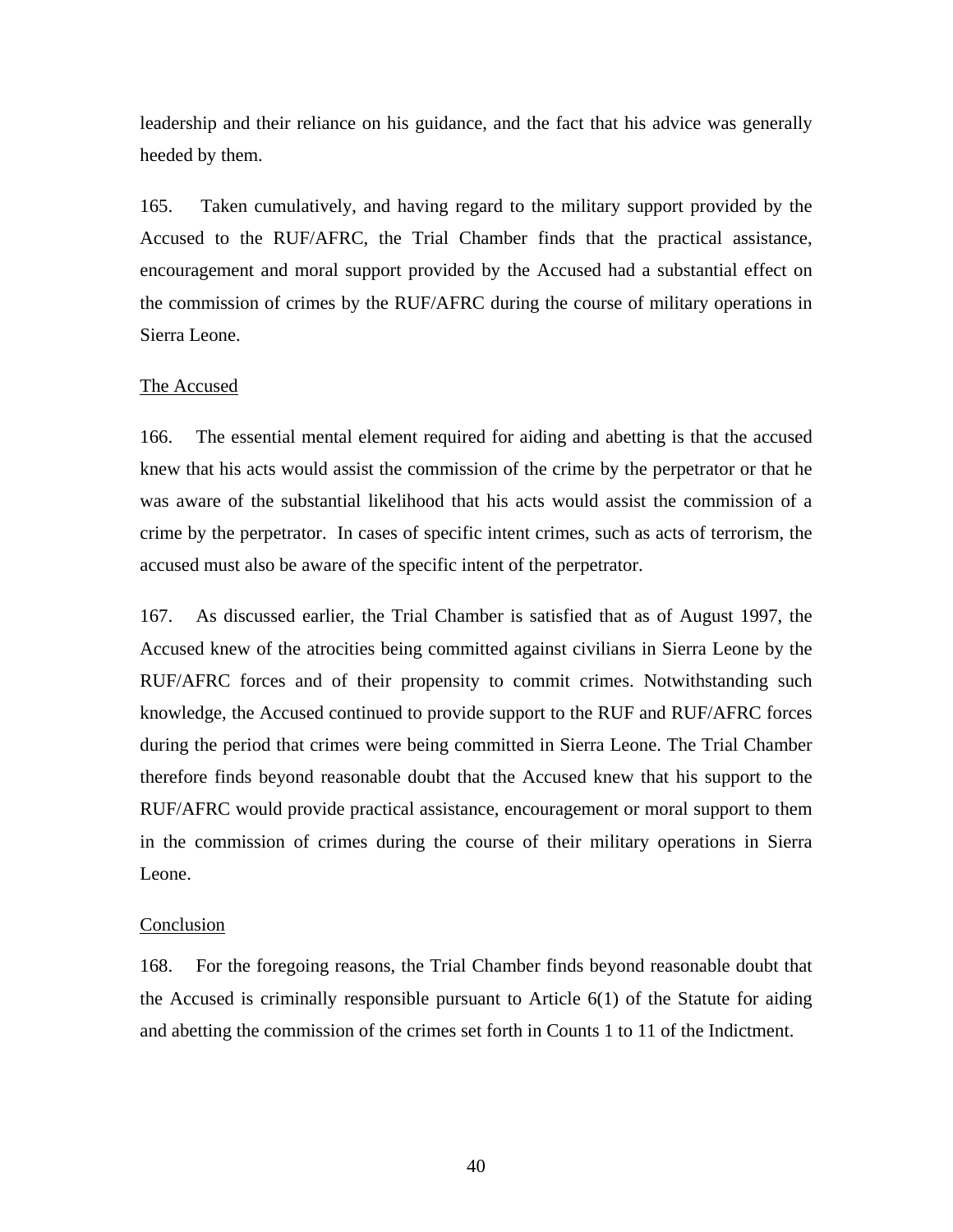#### *Planning*

The Accused is charged with individual criminal responsibility pursuant to Article 6.1 of the Statute for (inter alia) planning the crimes referred to in Articles 2, 3 and 4 of the Statute as alleged in the Indictment.

169. The Prosecution submits that the Accused, acting jointly with RUF, AFRC and Liberian subordinates, designed or organised the commission of crimes, at both the preparatory and execution phases, by designing a strategy for the AFRC Junta, the RUF and AFRC forces, including selecting strategic areas to attack and control, such as Kono and the capital Freetown, and organizing the delivery of arms and ammunition needed to carry out the attacks.

170. The Defence submits that the evidence put forward by the Prosecution does not show that the Accused planned the commission of crimes or was aware of the substantial likelihood of crimes as charged in the Indictment as part of the January 6 invasion of Freetown, asserting that it was the AFRC, not the RUF, who executed and planned the attack.

171. Criminal responsibility for planning requires that the accused, alone or with others, intentionally planned the criminal conduct constituting the crimes charged, with the intent that a crime be committed in the execution of that plan, or with the awareness of the substantial likelihood that a crime would be committed in the execution of that plan.

172. The Trial Chamber found that in November 1998, Sam Bockarie and the Accused designed a two-pronged attack on Kono and Kenema, with Freetown as the ultimate destination. This plan was conveyed to RUF and AFRC commanders in December 1998 at Waterworks in Kailahun District.

173. The plan designed by Bockarie and the Accused led to the attacks on Kono and Makeni. In the course of the implementation of this plan, a small contingent of troops led by Idrissa Kamara (a.k.a. Rambo Red Goat) reached Freetown and Bockarie's forces got to the outskirts of Freetown, where they met up with the forces led by Gullit. During the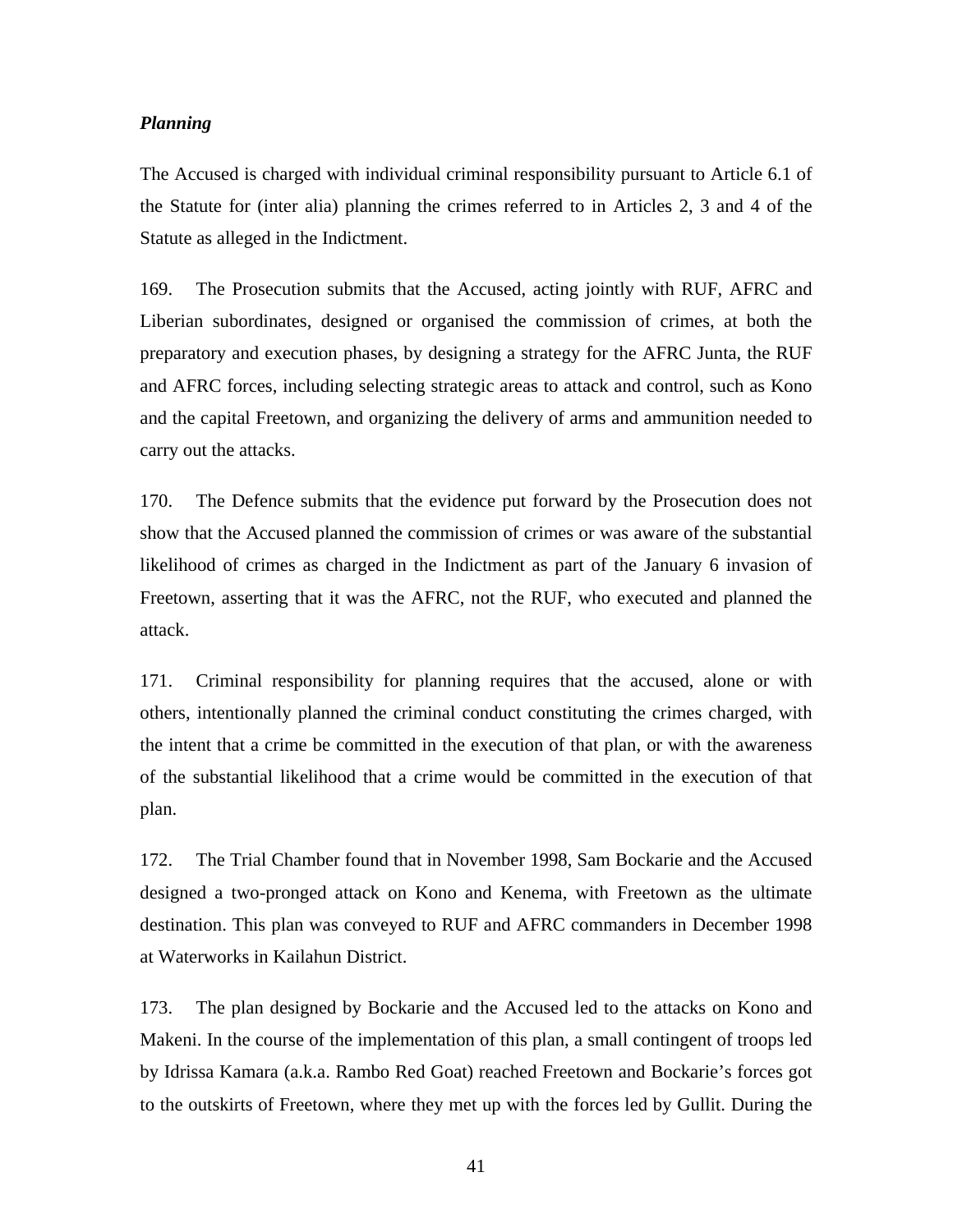course of the implementation of this plan, these forces committed the crimes charged in the Indictment. These crimes resulted directly from the plan made by Bockarie and the Accused in Monrovia. There was evidence that while in Monrovia, the Accused instructed Bockarie to make the operation "fearful" in order to pressure the Government of Sierra Leone into negotiations. Moreover, following the Waterworks meeting, the Accused told Bockarie during a satellite phone conversation to use "all means" to get to Freetown.

174. The Trial Chamber found that following the Waterworks meeting Bockarie told SAJ Musa to attack Freetown but SAJ Musa refused to take orders from Bockarie and continued on his own advance pursuant to a separate plan. The Trial Chamber found that Gullit took over the leadership of the troops at Benguema following the death of SAJ Musa. Bockarie then assumed effective control over Gullit and SAJ Musa's plan was abandoned for the Bockarie/Taylor plan, as conveyed by Bockarie at Waterworks. Further execution of the plan was carried out with close coordination between Bockarie and Gullit, with Gullit in frequent communication with Bockarie and with Gullit taking orders from Bockarie. In these circumstances, the Trial Chamber finds that the Bockarie/Taylor plan substantially contributed to the commission of crimes committed by Gullit's forces while Gullit was operating under Bockarie's command.

175. The Accused, having drawn up the plan with Bockarie, and having followed its implementation closely via daily communication with Bockarie, either directly or through Yeaten, was aware of its continuing evolution.

176. As mentioned previously, the Accused was well aware of the crimes committed by the AFRC/RUF forces in the course of their military operations, and that their war strategy was explicitly based on a widespread or systematic campaign of crimes against civilians. Moreover, by his instruction to make the operation "fearful", which was repeated many times by Bockarie during the course of the Freetown invasion, and by his instruction to use "all means", the Accused demonstrated his awareness of the substantial likelihood that crimes would be committed in the execution of the plan.

177. For the foregoing reasons the Trial Chamber finds beyond reasonable doubt that the Accused is criminally responsible pursuant to Article 6(1) for planning the crimes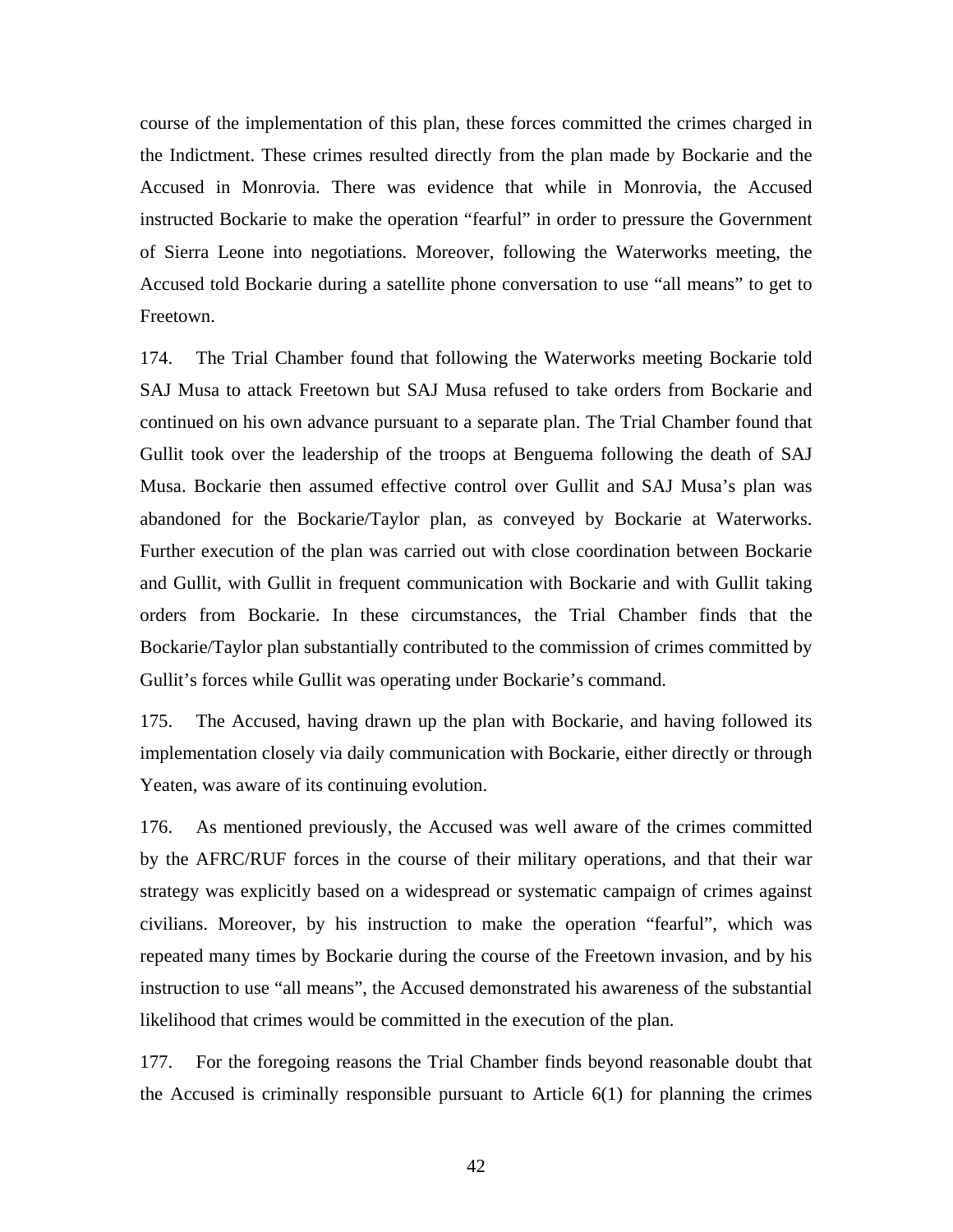committed by members of the RUF, AFRC, AFRC/RUF Junta or alliance and Liberian fighters in the attacks on Kono and Makeni, in the invasion of Freetown and during the retreat from Freetown.

#### *Ordering*

178. The Trial Chamber has found that while the Accused held a position of authority amongst the RUF and RUF/AFRC, the instructions and guidance which he gave to the RUF and RUF/AFRC were generally of an advisory nature and at times were in fact not followed by the RUF/AFRC leadership. For these reasons, the Trial Chamber finds that the Accused cannot be held responsible for ordering the commission of crimes.

#### *Instigating*

179. The Trial Chamber, having already found that the Accused is criminally responsible for aiding and abetting the commission of the crimes in Counts 1-11 of the Indictment, does not find that the Accused also instigated those crimes.

#### **DISPOSITION**

180. This brings me to the verdict. I will ask the Accused, Charles Ghankay Taylor, to please stand.

181. Having considered all the evidence and the arguments of the parties, the Statute and the Rules, and based upon the findings as determined by the Trial Chamber in its Judgement, the Trial Chamber unanimously finds you guilty of **aiding and abetting** the commission of the following crimes pursuant to Article 6.1 of the Statute during the Indictment period, and **planning** the commission of the following crimes in the attacks on Kono and Makeni in December 1998, and in the invasion of and retreat from Freetown between December 1998 and February 1999: